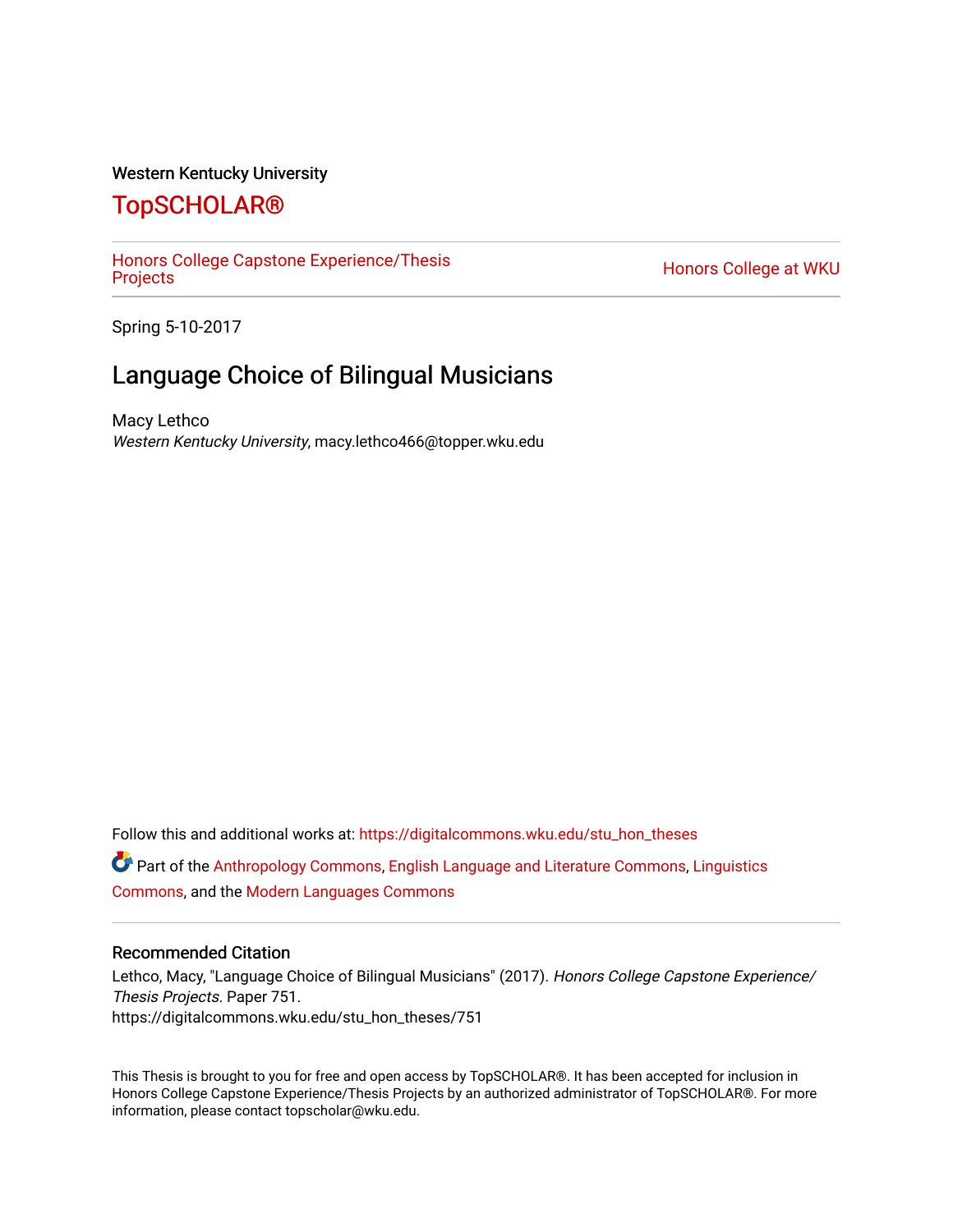# THE LANGUAGE CHOICES OF BILINGUAL MUSICIANS

A Capstone Project Presented in Partial Fulfillment of the Requirements for the Degree Bachelor Arts in Linguistics With Honors College Graduate Distinction at Western Kentucky University

> By Macy R. Lethco May 2017

\_\_\_\_\_\_\_\_\_\_\_\_\_\_\_\_\_\_\_\_\_\_\_\_\_\_\_\_\_\_\_\_\_

CE/T Committee:

Dr. Elizabeth Winkler, Chair

Dr. Trini Stickle

Dr. Christopher Keller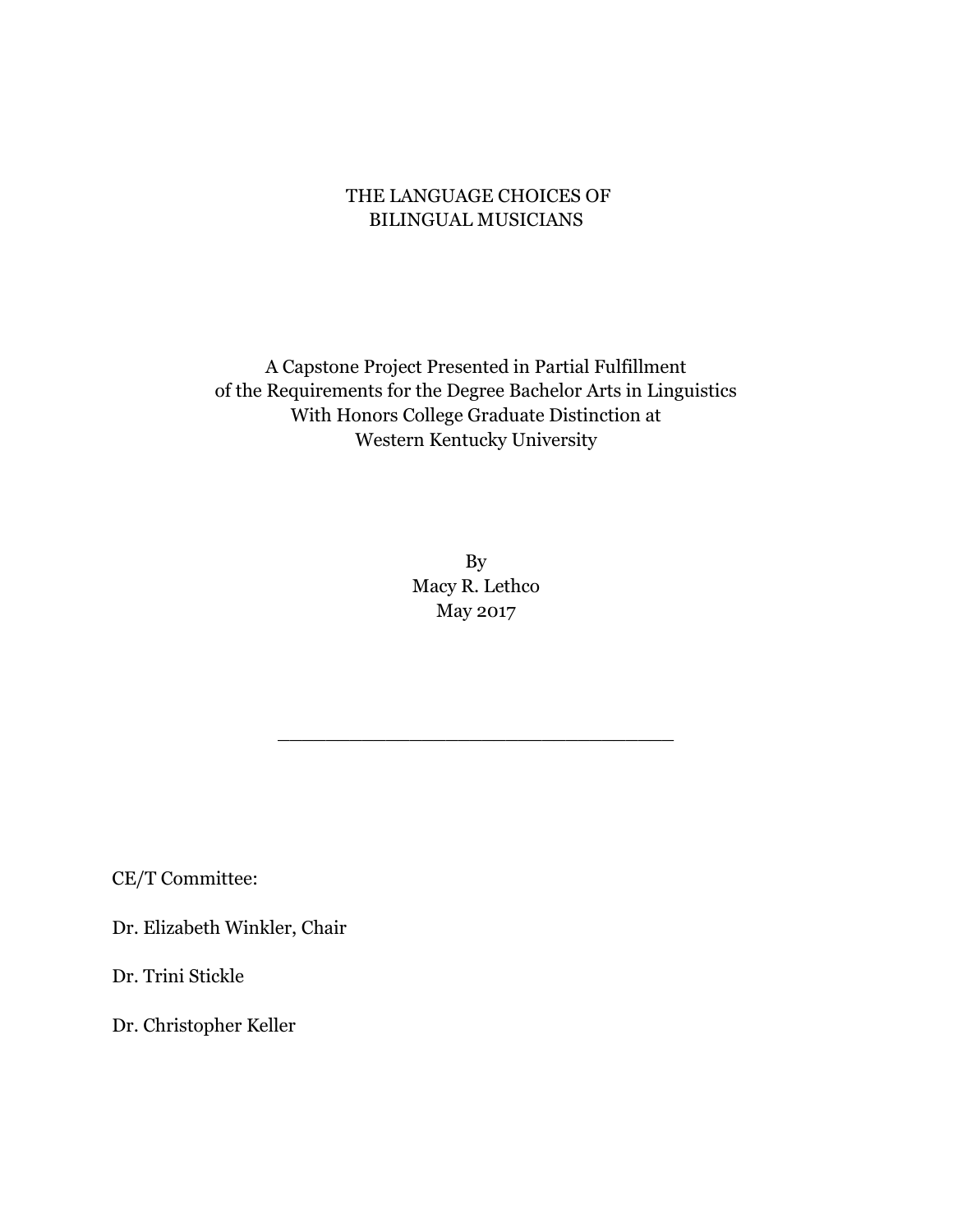Copyright by Macy R. Lethco 2017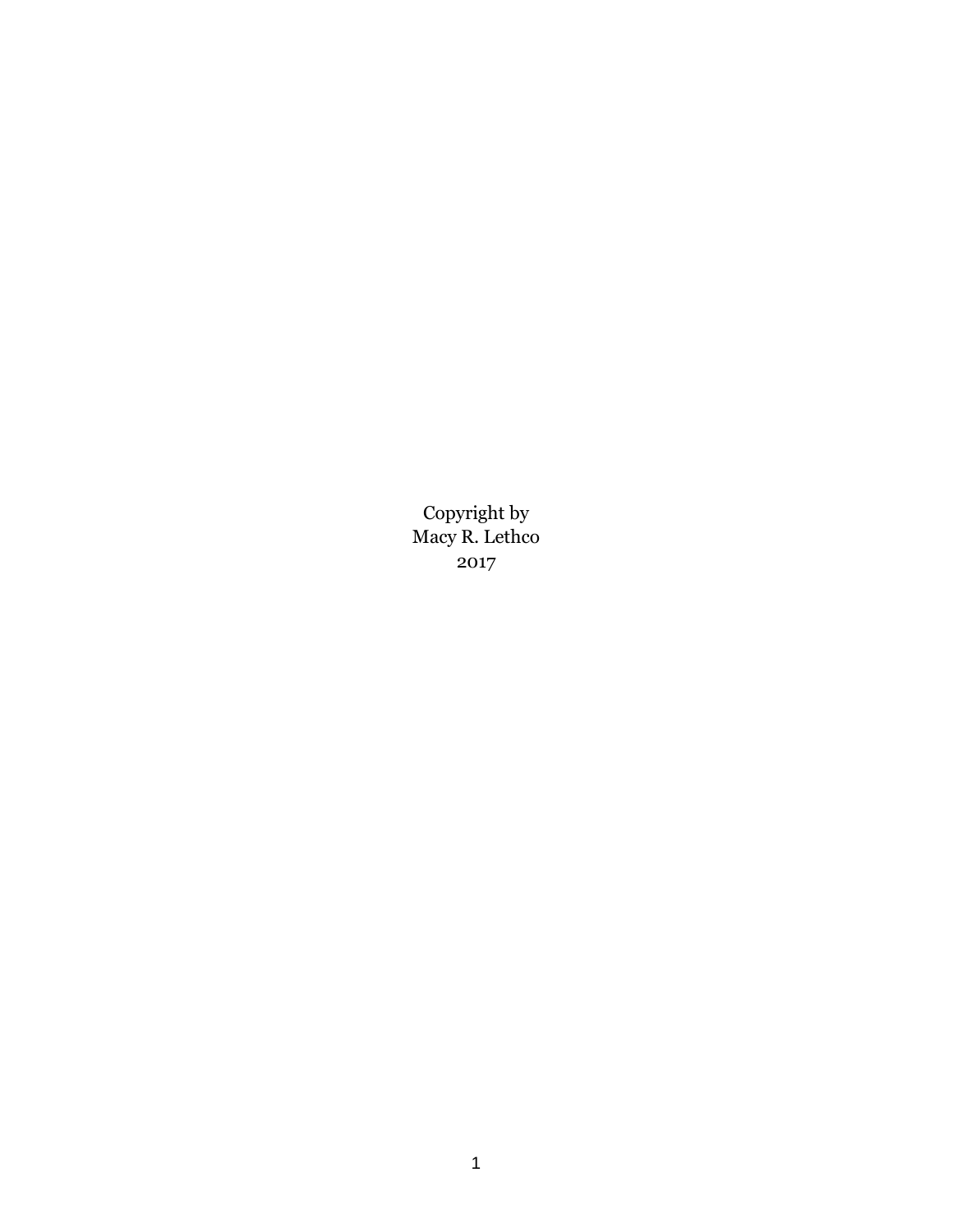I dedicate this thesis to the musicians that inspired my research and have served as its soundtrack. They have likewise inspired me as they use music and language to present the truest forms of themselves and unite people across cultures and nations with their work.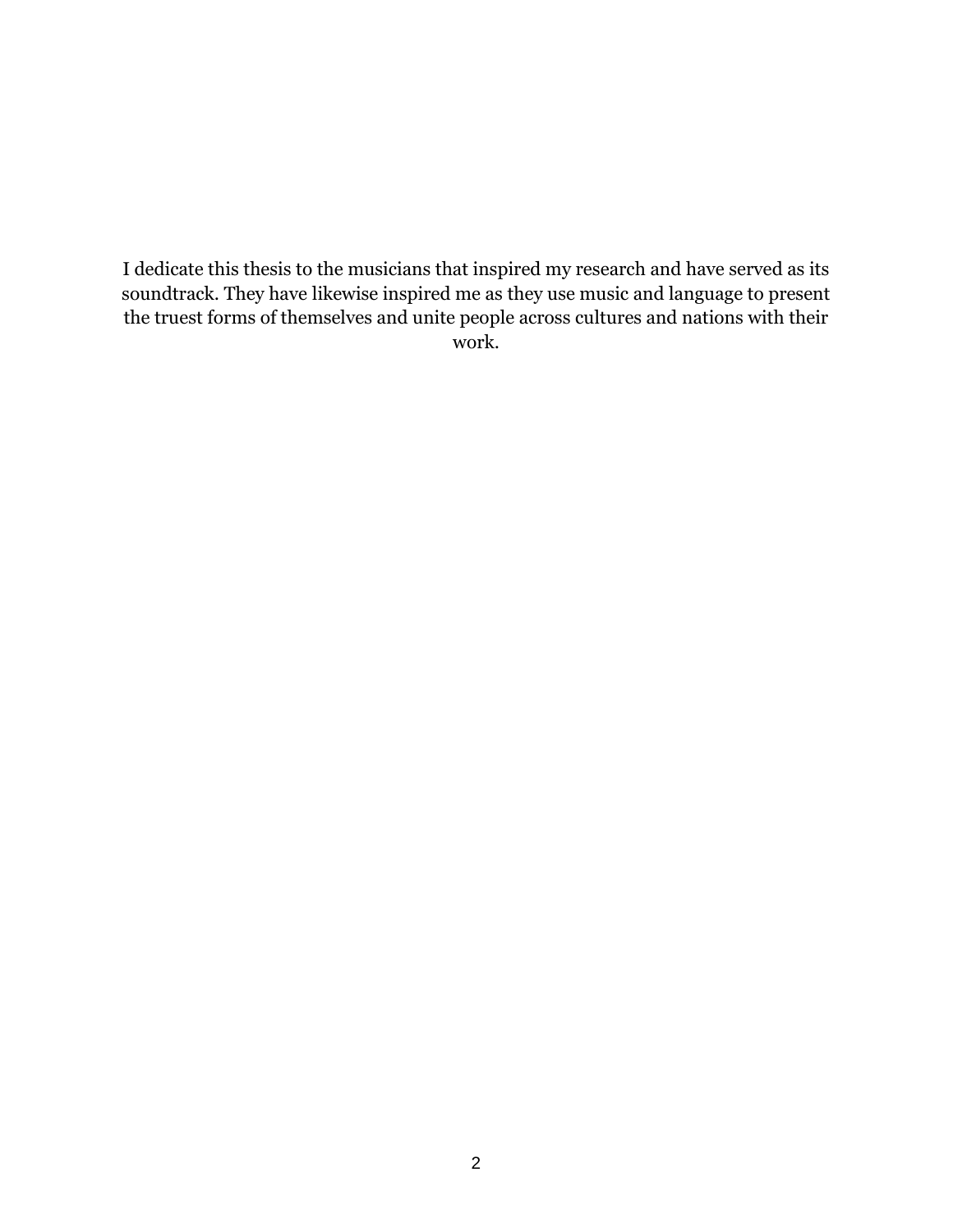## ACKNOWLEDGEMENTS

Special thanks to my academic mentor, major advisor, and thesis committee chair, Dr. Winkler who helped cultivate my love for linguistics and turn piles of ideas into papers, projects, and life goals. I would also like to thank Spencer's Coffee for serving as the site and energy source of much of the writing of this thesis. Although I present this thesis as an individual, it is very apparent to me that the end result is due to the contributions of many others, from the researchers whose books and papers I read to the friends who cooked me meals and supported me through a challenging season in life. Thank you.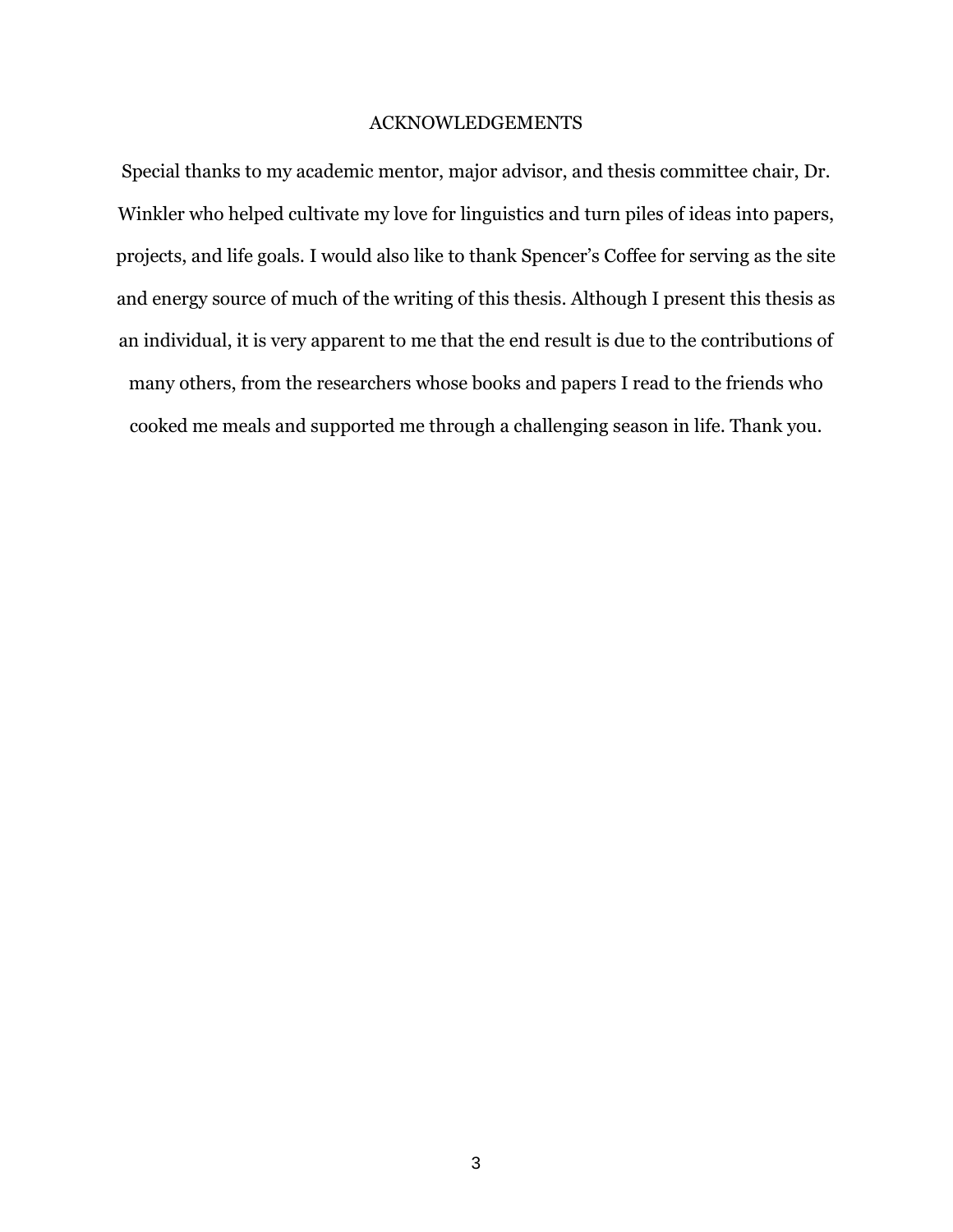#### ABSTRACT

Often unconsciously, every bilingual makes a choice in each interaction of which language to use. These choices have many motivating factors but are mainly based on the content of the message and the identity of the speaker. This may occur in seconds and without hesitation. If even here, a choice is taking place, how much more in the writing, composition, and production of a song or album?

Artists, unlike speakers in a conversation, can choose the audience the communicate with. Musicians and music listeners who choose to define themselves in a personal bilingual identity, which at the same time is situated in a sociolinguistic context, use language as a means of both connecting and drawing boundary lines around their listener community, who must have some knowledge of the artist's language and, potentially, culture in order to relate to and understand the artist's message.

This project aims to uncover the themes of language choices made by musicians who have more than one language available to perform in. This was done using specific contexts as the basis for a cross-cultural comparison of how musicians communicate their bilingual identity, using linguistic conventions such as domains of use, group and ethnic affiliation, and the flexibility of grammar and language mixing in poetry.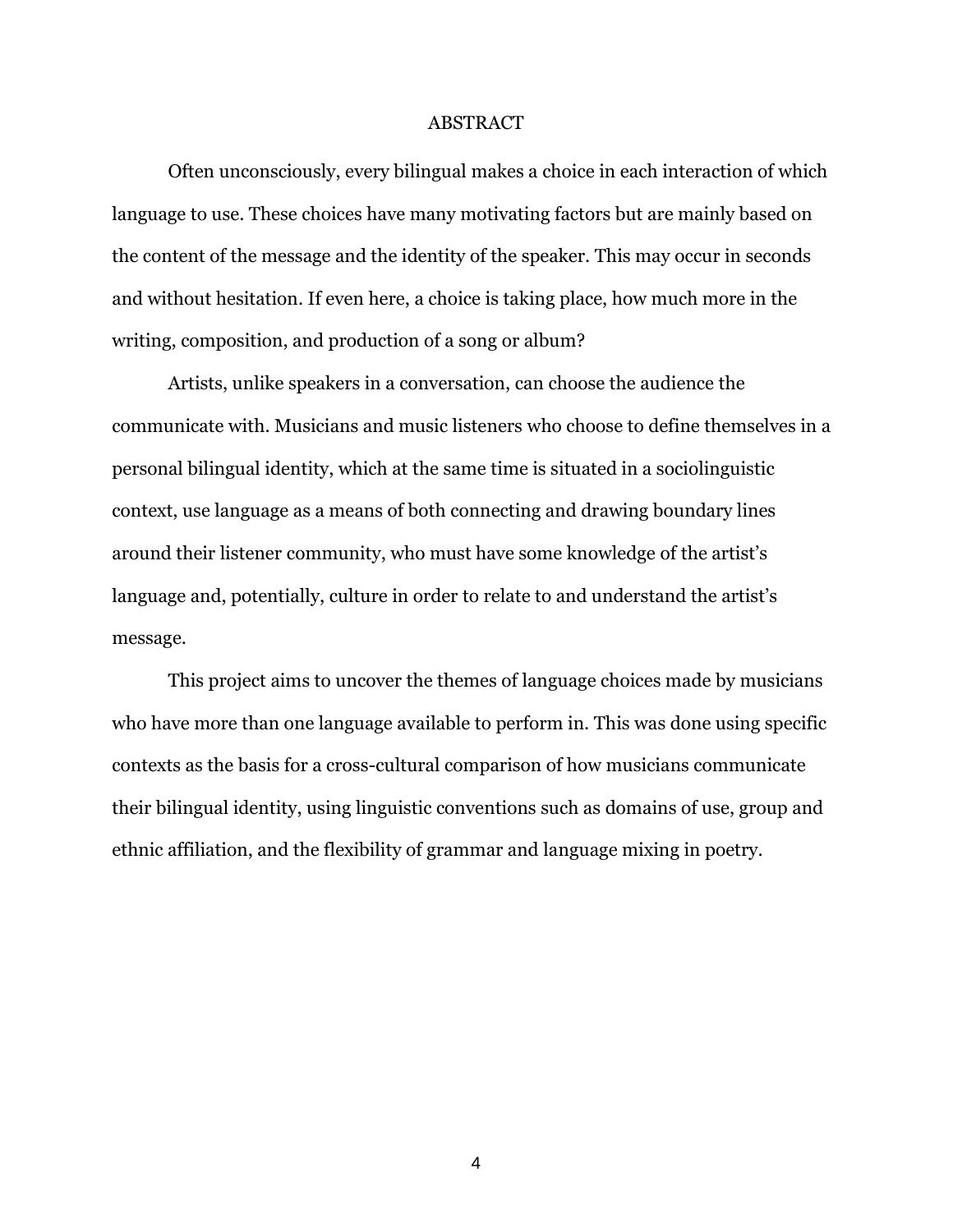VITA

## *EDUCATION*

Western Kentucky University, Bowling Green, KY May 2017 B.A. in Linguistics and Spanish Mahurin Honors College Graduate Honors Capstone: *The Language Choices of Bilingual Musicians*

## *PROFESSIONAL EXPERIENCE*

| Kroger<br><b>Floral Shop Associate</b>                                                                                                                                                                                                                                                                         | June-August 2015          |  |
|----------------------------------------------------------------------------------------------------------------------------------------------------------------------------------------------------------------------------------------------------------------------------------------------------------------|---------------------------|--|
| Mazi Brosta, Greece<br>Aid Worker in a Refugee Camp                                                                                                                                                                                                                                                            | June-August 2016          |  |
| International Student Office, WKU<br><b>Student Worker</b>                                                                                                                                                                                                                                                     | September 2016-May 2017   |  |
| <b>AWARDS &amp; HONORS</b>                                                                                                                                                                                                                                                                                     |                           |  |
| Summa Cum Laude, WKU, May 2017<br>Distinguished Student in the TESOL Program, English Dept. at WKU, May 2017<br>Founders Scholarship, WKU, 2013-2017<br>Joyce and L.D. Rasdell Scholarship, 2015-2017<br>Published in the Ashen Egg, English Department at WKU, Spring 2016<br><b>INTERNATIONAL EXPERIENCE</b> |                           |  |
| Alcala de Henares, Spain<br>Intern at an English and sports camp for children                                                                                                                                                                                                                                  | June-July 2013, June 2014 |  |
| Language Exchange Institute, Tunisia<br><b>Arabic Student</b>                                                                                                                                                                                                                                                  | <b>July 2014</b>          |  |
| Universidad Complutense de Madrid, Madrid, Spain<br><b>Study Abroad</b>                                                                                                                                                                                                                                        | August-December 2015      |  |
| Mazi Brosta, Thessaloniki, Greece<br>Aid Worker in a Refugee Camp                                                                                                                                                                                                                                              | June-August 2016          |  |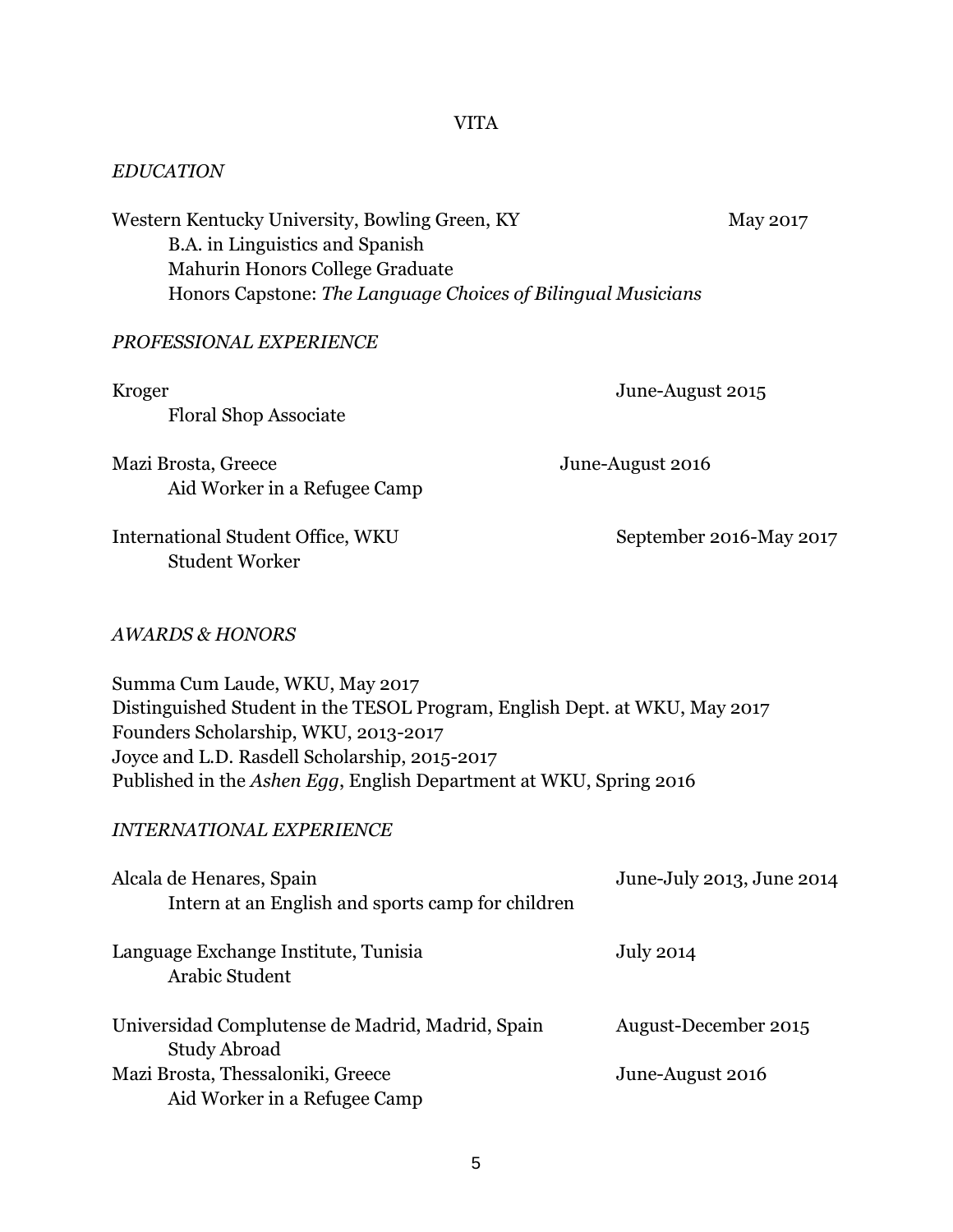# *PRESENTATIONS*

Lethco, Macy (2016, November). Abbreviated research of thesis project presented at the WKU English Department Undergraduate Conference on Literature, Language and Culture. Bowling Green, KY.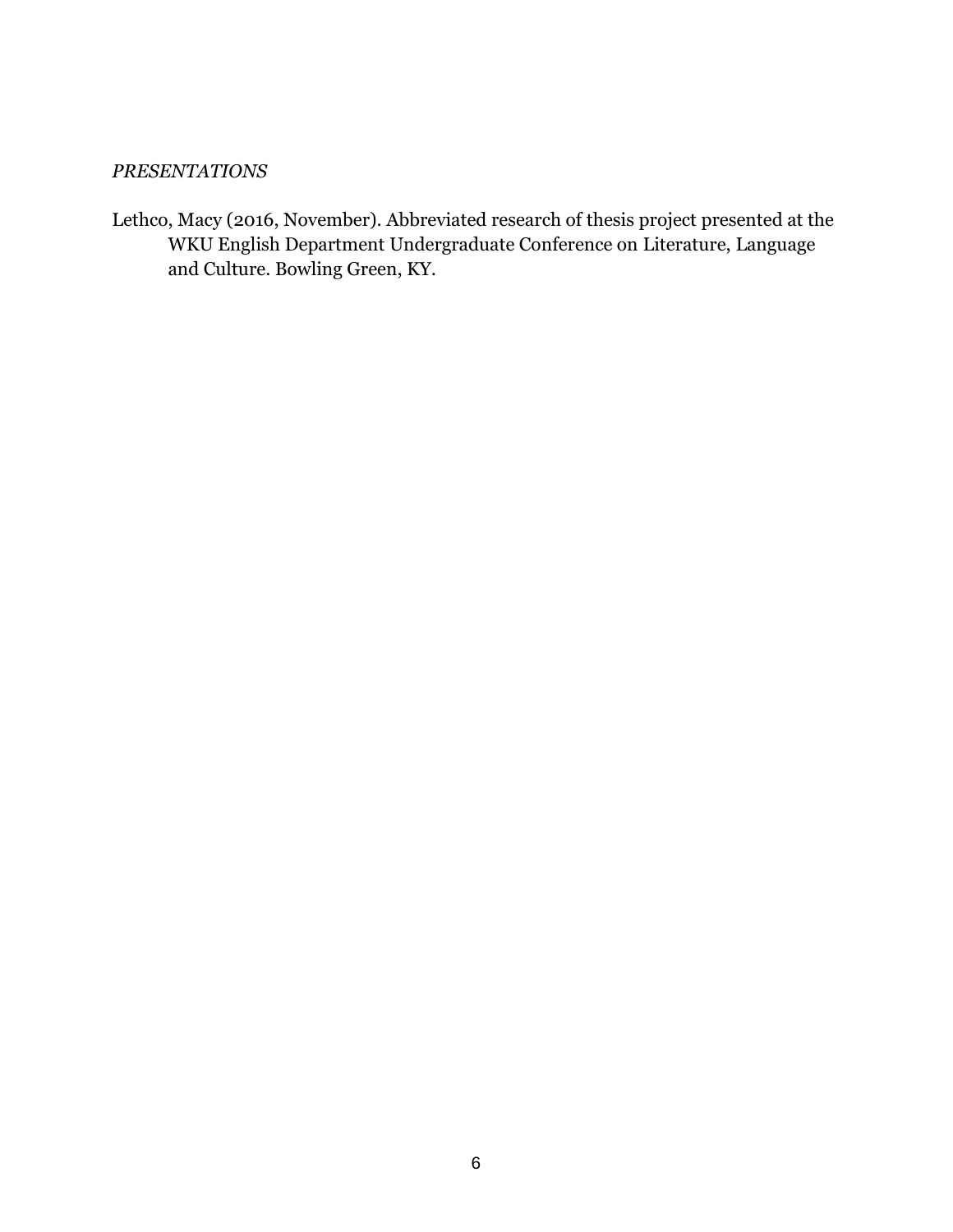# **CONTENTS**

| Acknowledgements     | page 3  |
|----------------------|---------|
| Abstract             | page 4  |
| Vita                 | page 5  |
| <b>Section One</b>   | page 8  |
| <b>Section Two</b>   | page 14 |
| <b>Section Three</b> | page 44 |
| References           | page 46 |
| Appendix             | page 54 |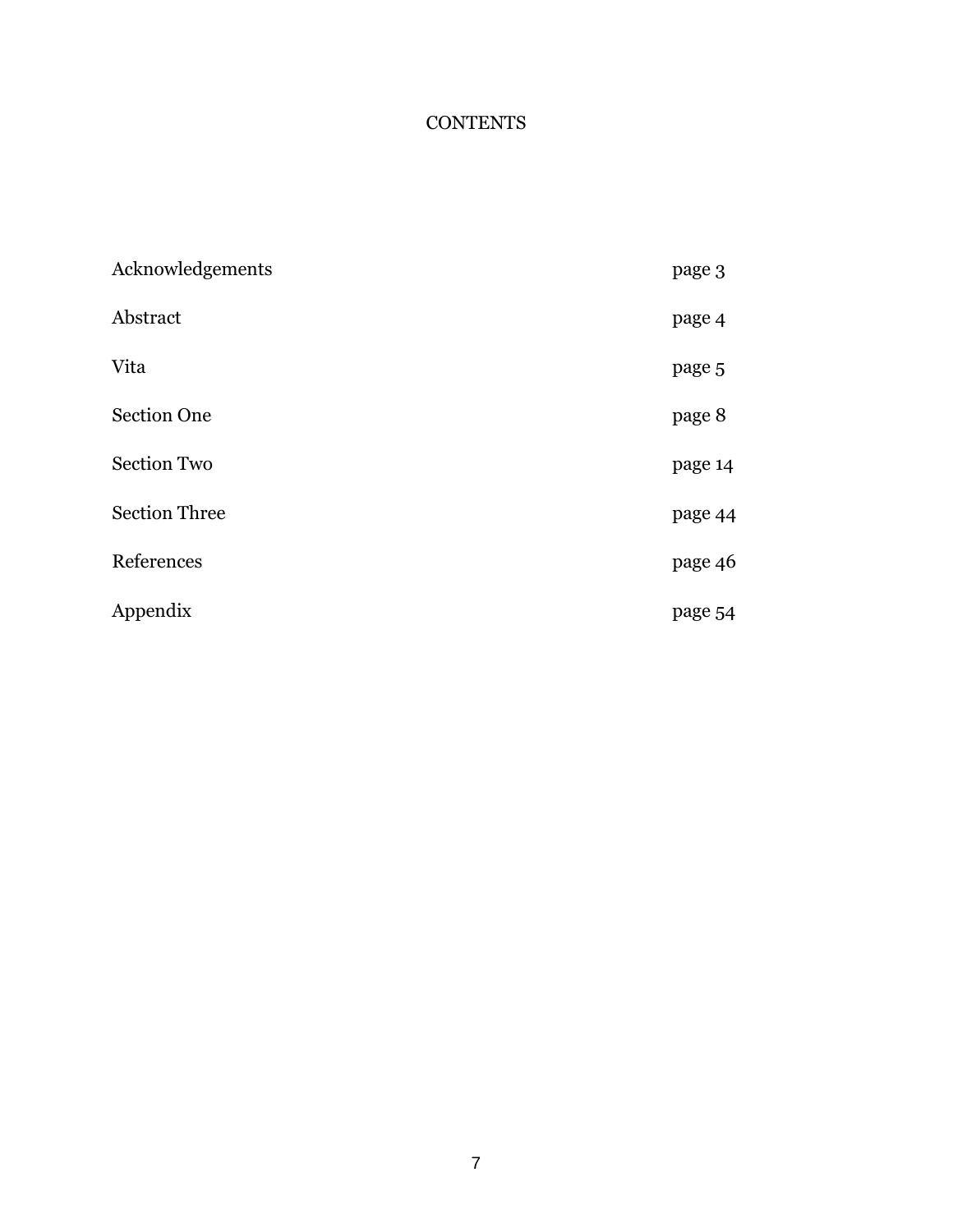#### SECTION ONE: BILINGUAL IDENTITY AND DOMAINS OF USE

People who are not exposed to more than one language in early childhood and who go on to acquire only one language are generally accepted to be in a global minority. Reliable statistics on the number of bilinguals around the world are hard to come by as the measurements of bilingualism and language competency are difficult. While proficiency tests in schools and university foreign language classes cover a broad scope of language skills, many bilingual persons fit into a variety of categories such exams might not reach. There are adult immigrants who are not part of a public education system, third generation immigrants who can communicate in their heritage language but who have never taken a formal course, and people who have spent time abroad or who study another language as a hobby. Each of these types of people exists on a spectrum of bilingualism, able to communicate in some or all domains of use in their second language. Everyone on the spectrum, though, engages in a language choice, in which they call upon the resources of one of the languages over the other in a given interaction based on the context. These contexts are called domains of use (McGregor 168). Domains may be based on the topic of conversation, social setting, or the geographical location, but are generally based on the language use and ability of the interlocutor and the respective identities of the speakers. Speakers who share multiple languages in common may use both to communicate to each other through codeswitching, or patterned language mixing.

When a bilingual is able to communicate in either language in the given setting without sacrificing comprehensibility, the language choice is based largely on personal identity and ethnic affiliation. The greater the speaker personally identifies with the ethnic community and with the language group, the more he or she will speak it. In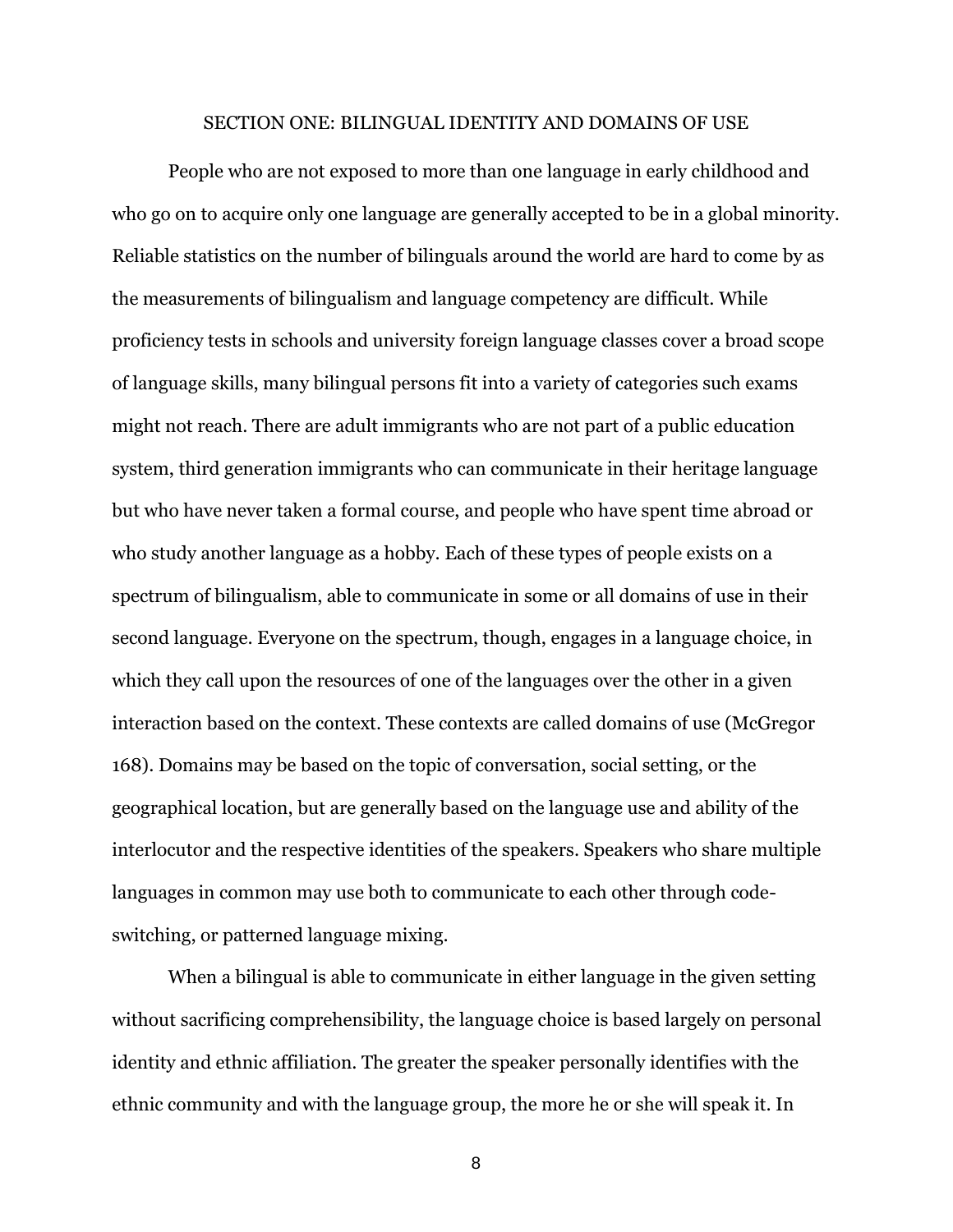cross-cultural settings when the second language is in the minority, interaction with media in the second language reinforces ethnic identity and helps with language maintenance, particularly if the second language is spoken less often in this context. Acculturation, "the process of cultural change resulting from the contact between two groups," usually takes place in these settings, but it typically affects the minority group to a greater degree (Clément, et al. 400). "The dominant group has the ability to limit access to social and cultural institutions and/or force acceptance of their cultural values" (Hipolito-Delgado 61). The melting pot metaphor used to describe the diversity of the United States supports the explicit and implicit message that immigrants to the country should assimilate to the majority culture and go through an acculturation process. Unless a country has a robust enclave of speakers of the minority language, most immigrants will be forced to acquire some second language skills.

The use and choice of a language depends on the relevance and prestige of the given language. If a bilingual is speaking to a monolingual, the use of one language over the other will clearly be relevant, as they are only able to understand each other through that language. Unless a monolingual speaker is speaking exclusively to monolinguals, and even then a choice would be made among dialects and registers, language choice always communicates power dynamics. The fact that not everyone speaks one of the languages excludes them from the act of communication and participation. They are not the intended audience, and a line is drawn around the people able to understand the language and participate in the dialogue, who belong to the ingroup, or the speech community. Language learners and bilinguals must interact within the power dynamics and social distance or social inclusion that comes when they speak in a particular language.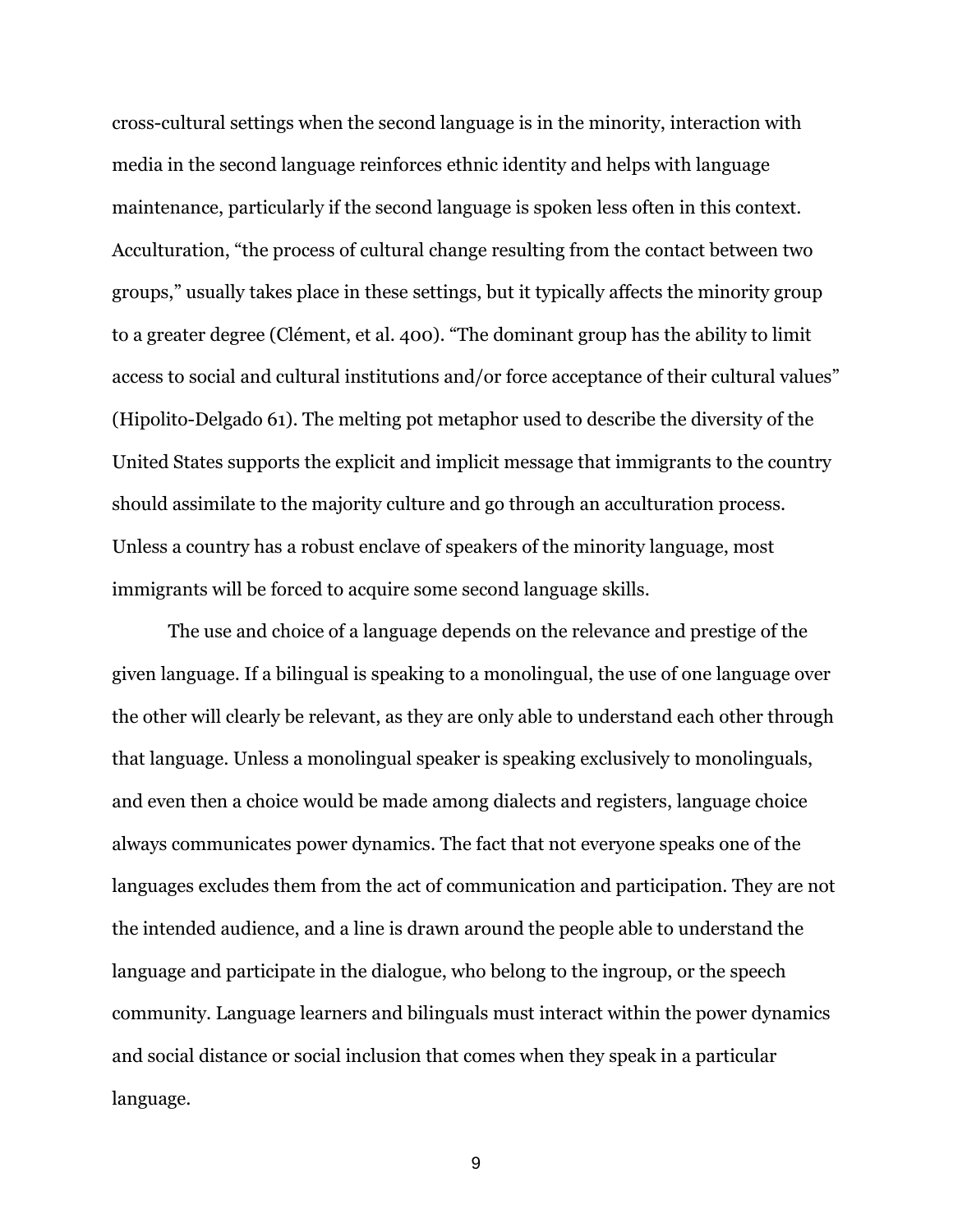When the "linguistic landscape" surrounding individuals reinforces their native language, it leads to greater "ethnolinguistic vitality and usage of their language" (Clément, et. al 400). Ethnolinguistic vitality is connected to the prestige element of language use, in which "a group's social, economic, and demographic strength" is measured in a given situation (Clément, et al. 402). The usage of the language depends on how relevant a speaker feels the native language is, not simply in context, but to personal and social identity. Use of a native language that is significant to one's cultural and ethnic heritage solidifies ethnic identity, particularly in a multicultural setting, in which identity may be context dependent (Clément, et al. 402).

With increased globalization bringing more cultures and language speakers in contact with each other and with even basic access to technology, bilinguals are able to exercise more control over the language they interact in and consume. Media can accommodate the acculturation process by allowing the bilingual individual to experience the environment through his or her native language regardless of the linguistic opportunities, or "landscape" of the geographical environment. Larger scale media, like television, films, and music, however, differ quantitatively and qualitatively from smaller scale or personally produced media. Speakers of a minority language will find themselves pressing against the media most readily available to them, which may also appear most relevant to their social context, in order to participate in minority language media. Language learning applications on mobile phones, the ability to sustain contact with native speaking family members and friends over long distances, access to print and online text, the vast amount of language learning materials in varying mediums, and the global nature of social media platforms all support bilinguals in their language identities by offering opportunities to engage others or to engage their minds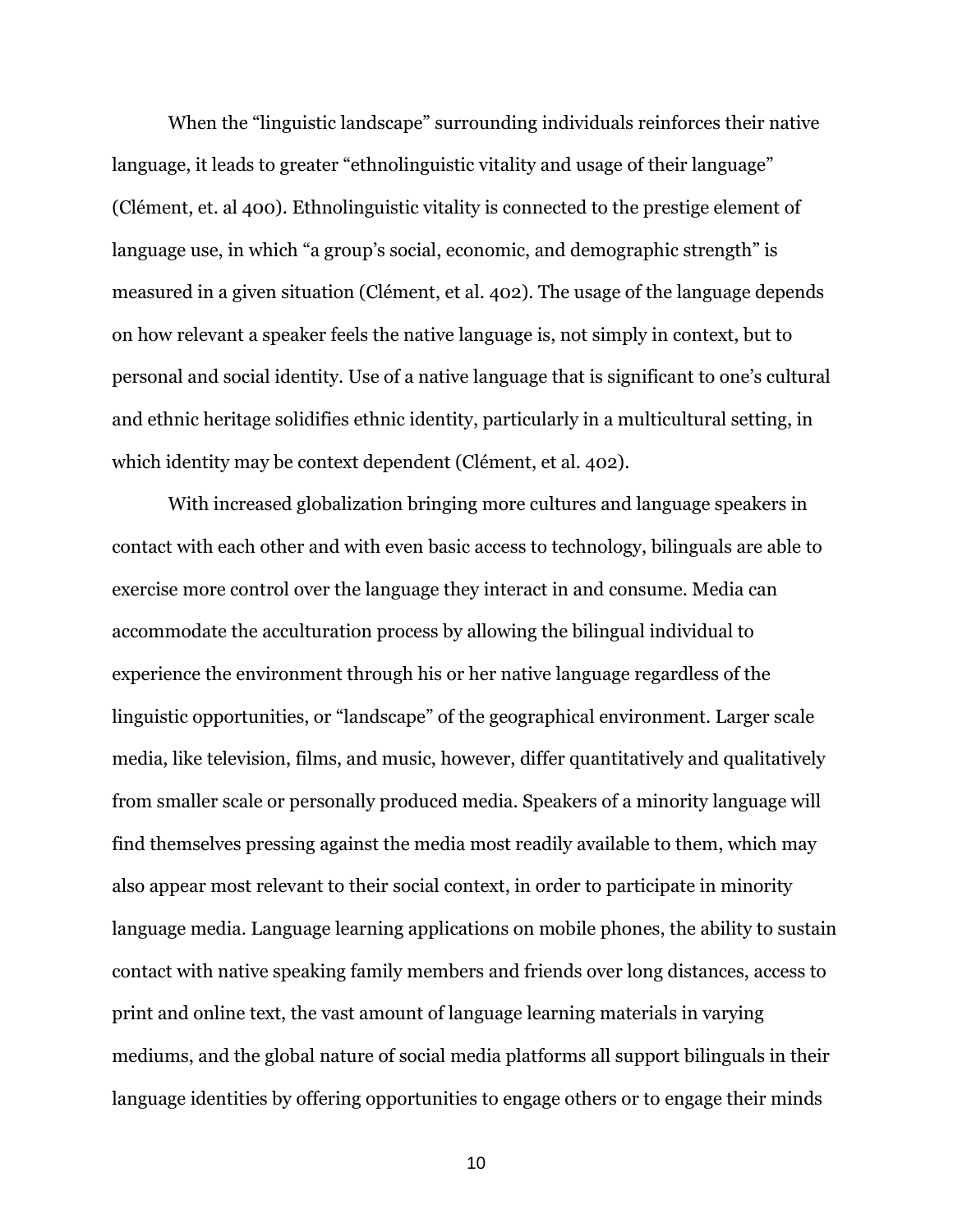in their first and second languages.

Globalization has ushered in the changing dynamics of nation-states, in which political order and national identity have traditionally rested on the idea of commonality to achieve unity. This commonality may be of race, ethnicity, religion, culture, or language, but it is binding to the ideology of a state. Those within the borders are the same, those without are enemies or allies. Countries can no longer be classified in terms of one racial or ethnic identity and very few nations have national religions. The nations which lack these defining cultural and ideological symbols look to language to unite them, but increasing globalization and immigration have made classifying a population under one ethnolinguistic banner difficult.

Because language is such a crucial component of culture, the language choice in mass media is akin to declaring a national language, in that it declares the speakers of one language group the audience for public communication. Media, like the government, may choose to serve one group above others in a nation by regulating minority language use through program choice, adherence to negative language stereotypes, or minimal use of dialectal and linguistic diversity. The problem is not that the majority language is typically or even exclusively chosen for the sake of convenience and efficiency, it is the associations of the majority language as normative and the minority language as inappropriate for official use or as not valuable in creative fields. If both native groups and immigrants are to be viewed as equal in terms of their humanity and in their relation to the state, the use of a minority language, in media or in foreign language or bilingual education cannot be viewed as unpatriotic or as dangerous to the unity of the state.

Referring to bilingual education practices, Carlos Ovando discusses the complex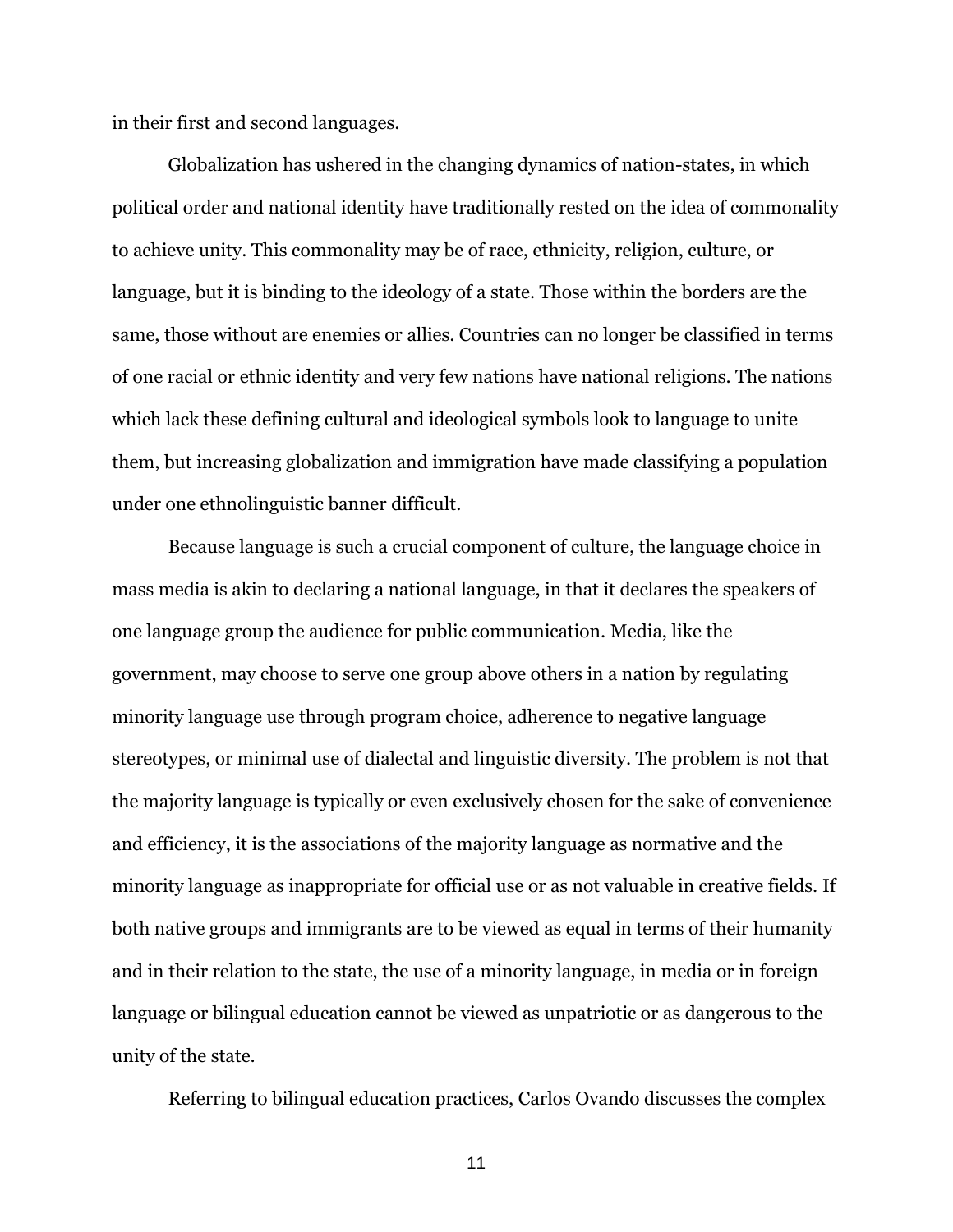processes, both theoretical and practical, of assimilation, preservation, and participation:

Because bilingual education is much more than a pedagogical tool, it has become a social irritant involving complex issues of cultural identity, social class status, and language politics. Is language diversity a problem? Is it a resource? Is it a right? (14). All of these questions can be raised in relation to media as well. While some degree of acculturation must take place in order for a heterogeneous nation to function well, the process should be leading the immigrant group toward an ideal of coexistence and collaboration with the majority group, where the strengths provided by both languages and cultures are deemed useful and valuable. If minority languages, as well as minority cultures and communities, are isolated rather than integrated, hostility and discrimination will develop and underrepresentation in the media will only be emblematic of the general repression of the group.

Media does not have the same legal force as a government or education system, but it does enforce the norm of its audience. Access to print media through literacy makes the language more salient and consistent in the lives of bilinguals, particularly students, as they continually interact in their second language and increase levels of both proficiency and identity in the second language. In a study by Isabel Velázquez on bilingual university students in the U.S. who spoke Spanish as a heritage language, it was found that 91% of the students reported listening to music in Spanish and 79% had recently watched a television show, movie, soccer game, or news program in Spanish (Velazquez 8). Their use of Spanish away from their parents' home and their accompanying first language input, through media and through personal reading, writing, and other communication, represents the importance of the language in their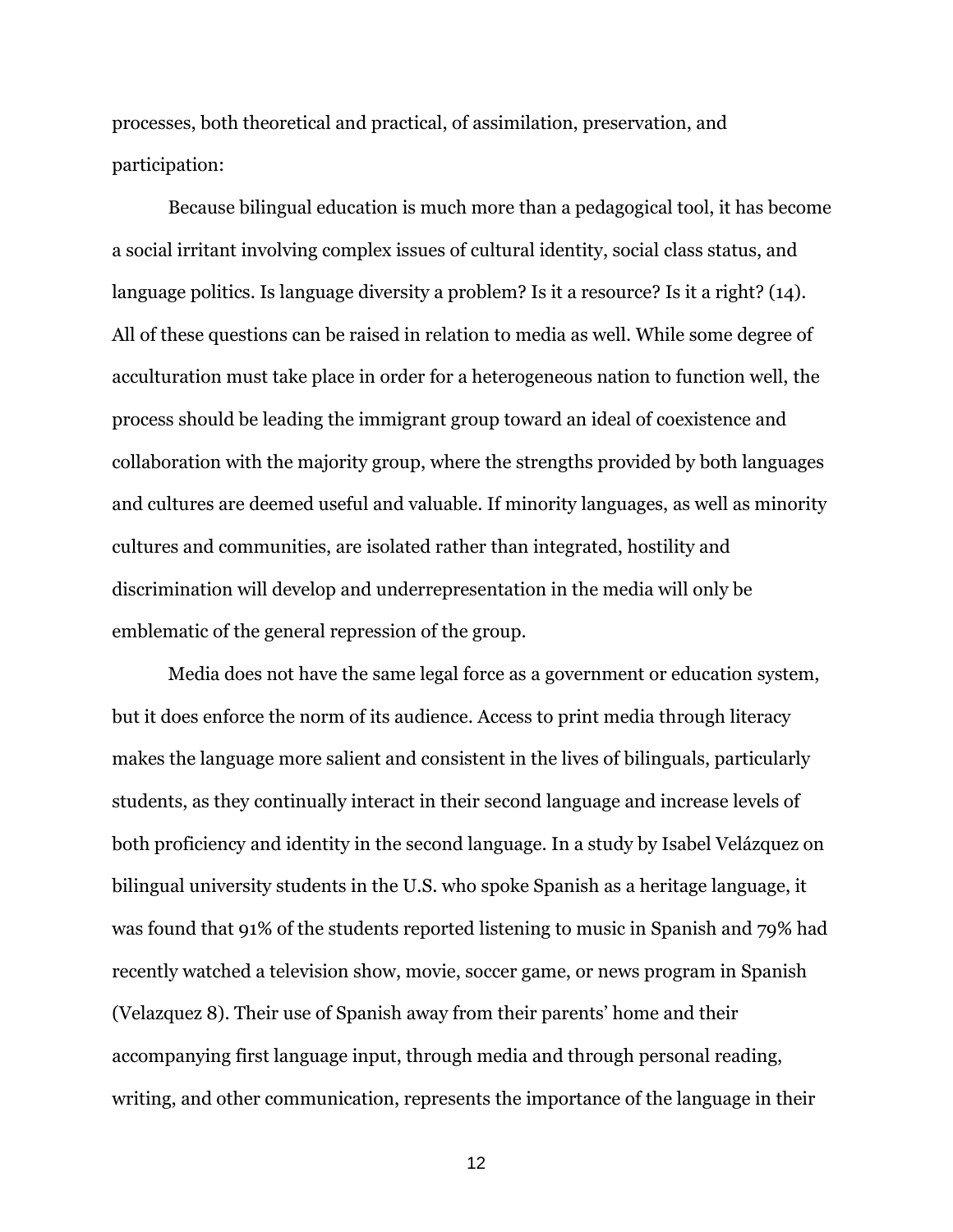idea of identity and intimacy, two primary challenges faced in "emerging adulthood" (Velazquez 2). These interactions in Spanish in various facets of students' personal lives and in various forms of media allow them to engage in identity negotiation in their first language, even while immersed in a second language environment.

Similarly, in a study on the music preferences of young people, Brittin found that listeners who heard the Spanish language version of a song versus the English version by the same artist (Shakira), reported higher preference for the Spanish version if they also indicated an identification with Hispanic/Spanish culture This pattern also occurred for students with a greater affiliation with Asian culture who listened to a recording by the group Wonder Girls in Mandarin versus English (Brittin 423). The research of Brittin and Velazquez both took place in low risk environments, particularly that of Velazquez that was a longitudinal study. When students were away from their heritage language environment and no one was making the choices of language use and consumption for them, they were still engaging in L1 maintenance. All students-- from the heritage speaking, native speaking, and L2 groups-- reported listening to music by Spanish-language artists and agreed that music was one of the realms of highest relevance for their use of Spanish (Velazquez 9).

As these choices are made on an individual level, music listeners negotiate their cultural and ethnic identity amidst pressures from social networks and norms to undergo acculturation through media in their L2. Decisions to interact in their L1, through interpersonal communication, media consumption, and personal production, therefore, mark the high significance of the L1 and its associated culture to the bilingual subjects.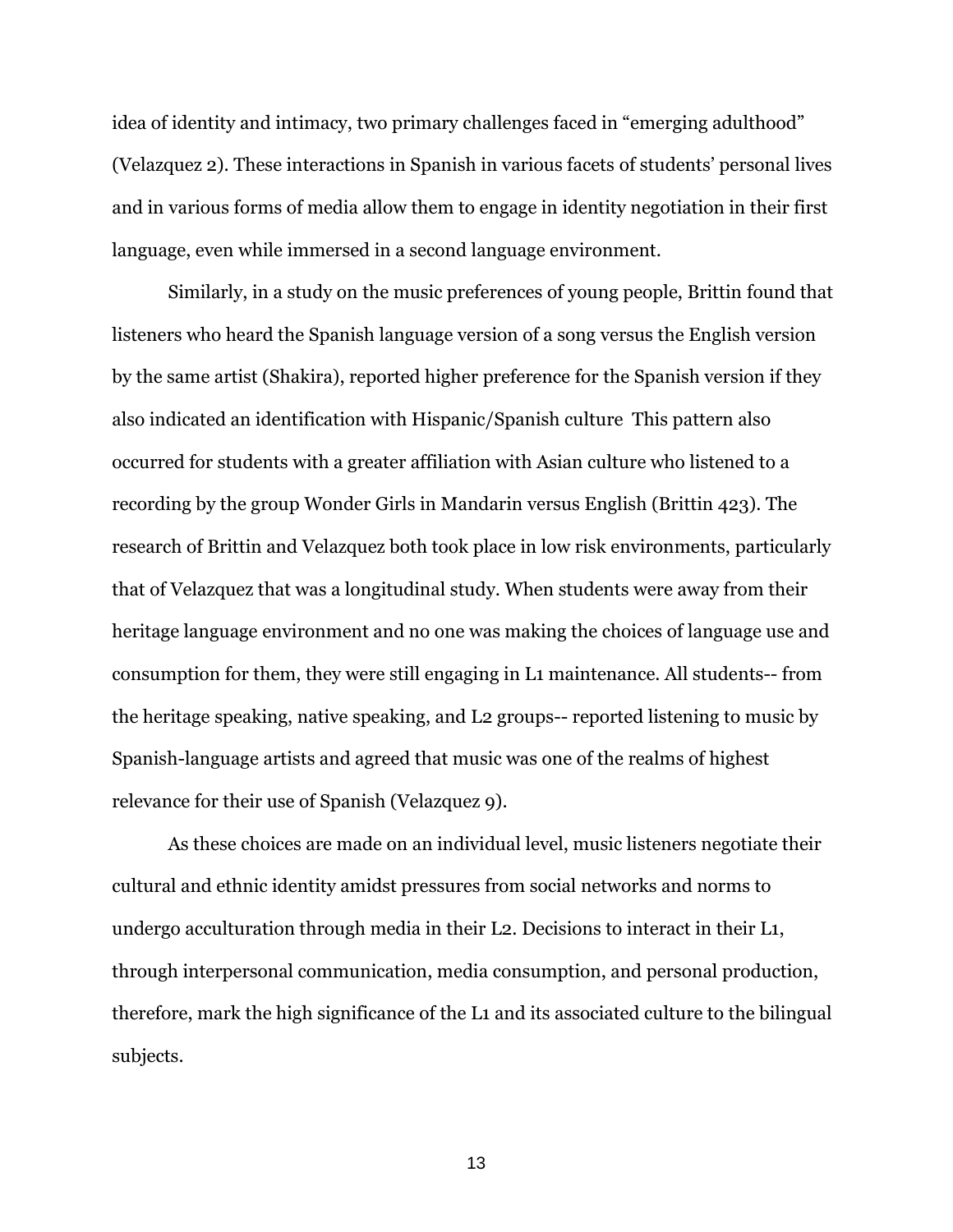# SECTION TWO: MUSICIANS & THE EXPRESSION OF IDENTITY THROUGH LANGUAGE CHOICE

Whereas larger scale, nation-wide media communicates and reinforces normative linguistic behavior with language use and representation, musicians, as smaller scale producers, have the unique ability to declare a specific audience or audiences for their work through their language choices. Musicians and music listeners who choose to define themselves in a personal bilingual identity, which at the same time is impacted by their sociolinguistic context, use language as a means of both connecting and drawing boundary lines around their listener community. They in turn must have some knowledge of the artist's language and, potentially, culture in order to relate to and understand the artist's message.

Language choice in music is different from spontaneous bilingual speech in this way, as well as in its premeditated nature. Although place may determine the language used in a given interaction, it is also the theoretical and actual context in which language use and identity occur. Musicians effectively choose the sense of place communicated in their music as they convey elements of ethnic and cultural identity through language, lyrics, and instruments used. One or more languages may be used, but even in the event of rapid code switching, each lyrical decision is calculated and planned in order to meet the artist's objective of communication, alignment, or exclusion within a complex and changing sociolinguistic world that measures authenticity and intent of the piece.

Musicians from a majority language group, such as English speakers, may use language elements or feature artists who speak another language as a stylistic element in a song; artists from a minority language group may use a majority language in order to appeal commercially or culturally to the majority group; musicians may perform in their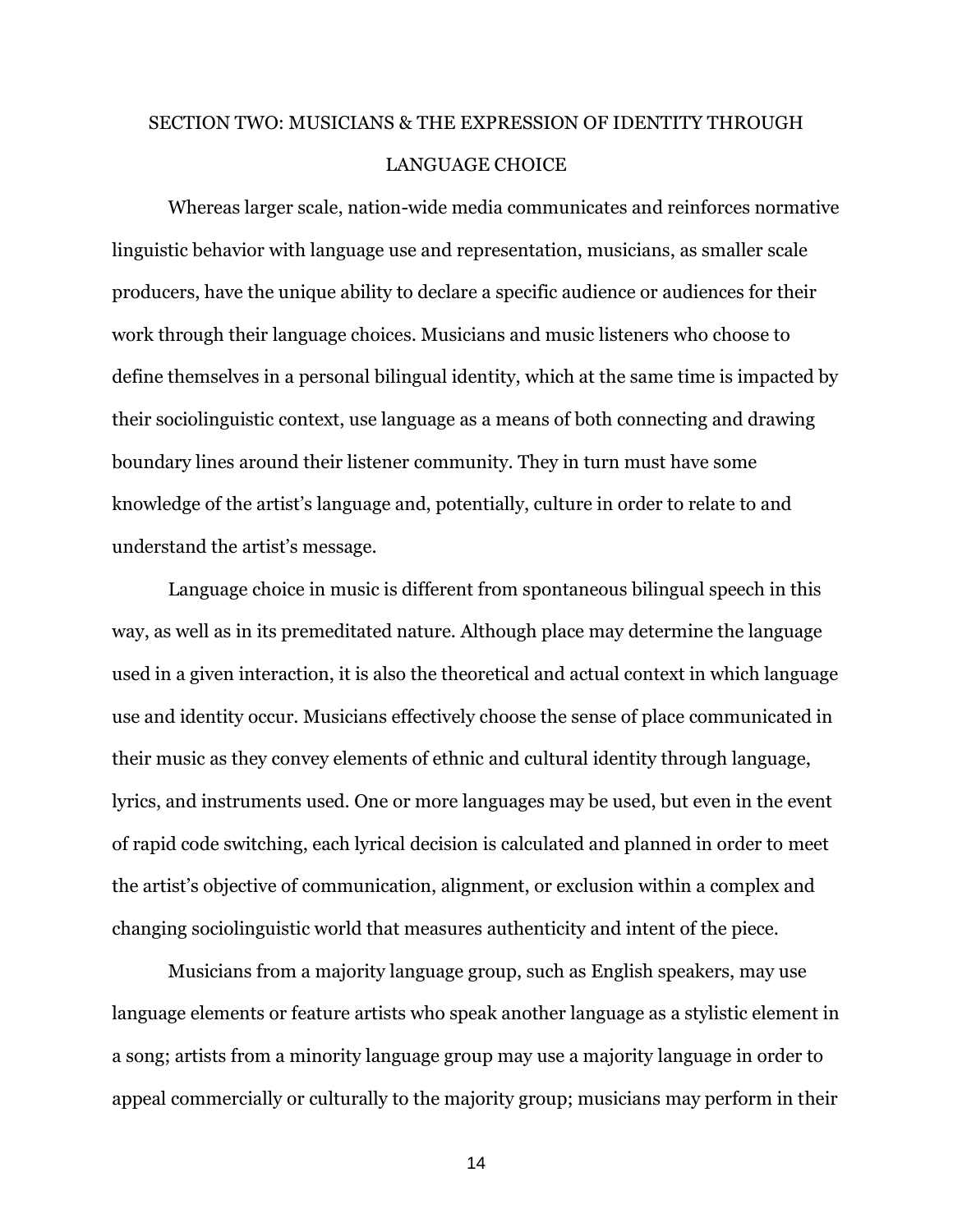native minority language in order to appeal to their specific language group; musicians that speak a minority language may choose either that language or the majority language as a form of political and social activism, including preserving elements of a heritage culture and counteracting a negative narrative from majority language media.

Artists who collaborate with, borrow from, or feature other artists from a minority language group reflect the artist's inspiration drawn from that culture rather than an affiliation with the particular minority group. This treads on the territory of the postmodern idea in music, as in other realms, that this is appropriation, which it is. Appropriation, traditionally defined, means taking something for oneself and adapting it to fit one's needs ("Appropriation"). Postmodern thought, however, has attributed significant negative association to appropriation, likening it to modern linguistic and cultural colonialism, in which the minority artist is exploited for the stylistic value of their ethnic background, as a symbol of 'contra normative' non-Western European and North American traditions.

In the age of globalization and technology, the music world has also entered into the age of sampling, where any artist can take a riff, bassline, or lyrical portion from an original song and include it in their track. While sampling has raised many questions without clear answers about copyright laws and royalties, it has also raised questions about appropriation, namely, 'what is exploitation and what is collaboration?'

A feature of the postmodern view of appropriation is rooted in historical colonialism. Questions of appropriation are particularly relevant and divisive when an artist comes from a nation or language group (like English, French, Spanish, or Arabic) that formerly exploited or colonized less powerful nations. Public reaction may differ if the sampled artist is seen as having sufficient agency or power, if a majority language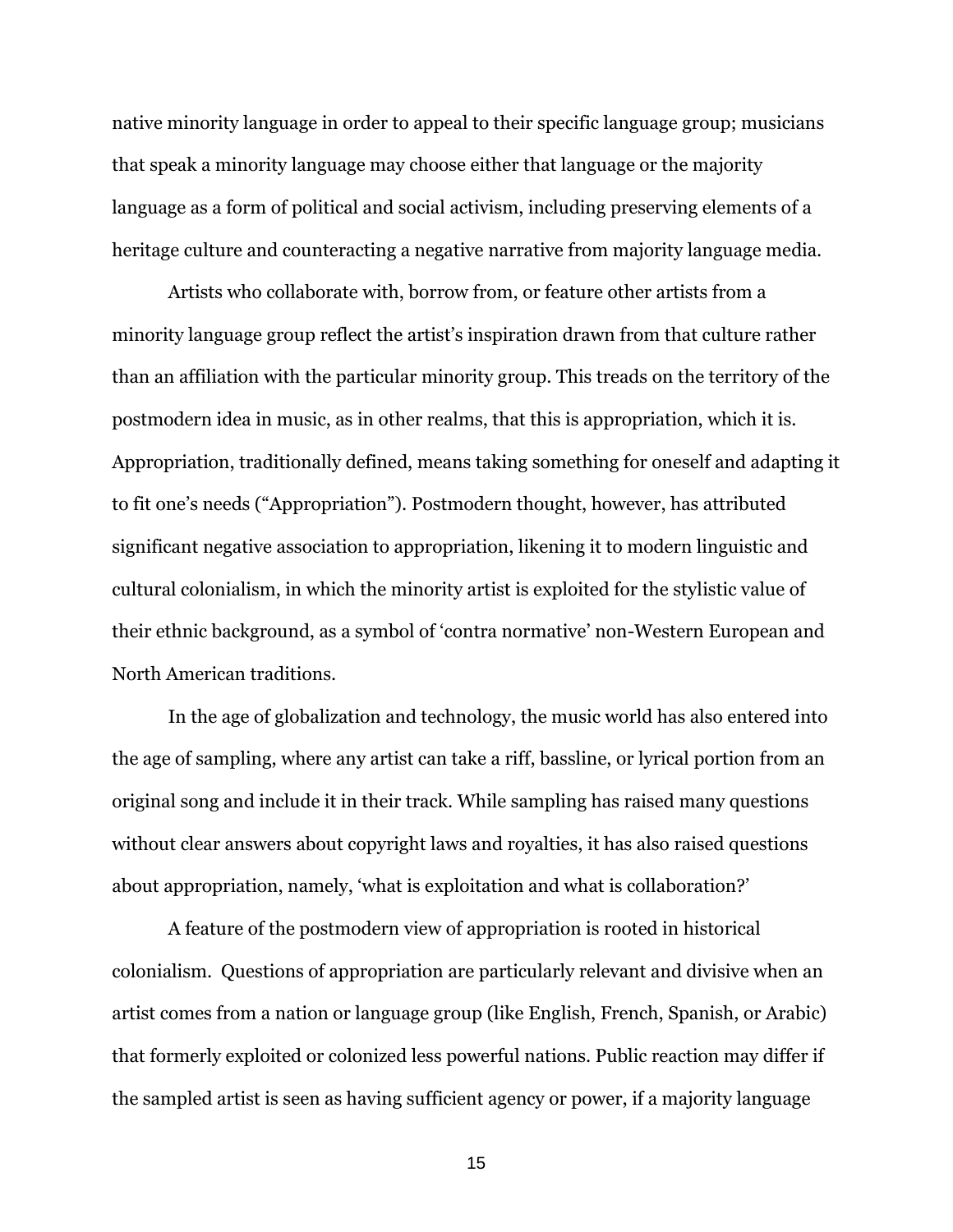artist chooses to sing in a minority language, and if a minority language artist sings in a majority language.

One of the most famous examples of a majority language artist featuring a minority musician is Paul Simon's feature of South African choral group Ladysmith Black Mambazo on his 1986 album *Graceland*. In an extremely controversial collaboration, Simon followed his personal source of inspiration, a bootleg cassette tape recording of the group, to Johannesburg, South Africa during Apartheid and violated the cultural exchange boycott from Artists United Against Apartheid and the United Nations in protest of the governmental system. Simon was widely criticized, blacklisted by the United Nations, and banned from the country by the African National Congress (Zuckerman). The release, however, became the highest selling in South Africa since Michael Jackson's *Thriller* in 1982 and sold over six million copies worldwide in its first year. Many issues arose as Simon was accused of not giving royalty rights to some of the featured musicians, although he claimed to pay them all triple the average wage for their work on the album (Zuckerman). Ladysmith Black Mambazo has been continuously touring since the release of *Graceland*, and credits much of their international success to Simon's feature of their music, which was an opportunity to work in the imperfect system of appropriation-collaboration by a majority language artist which superseded the not only imperfect, but horrendously suppressive system of Apartheid.

Simon's goal to skirt the political system of the United Nations and the South African government, and instead go into the country seeking local producers, was both impossible and contentious. Approaching the creation of the album from a position of privilege and relatively low personal risk, as Simon did, may have prevented him from seeing the idealistic nature of what he thought would be a project representing equality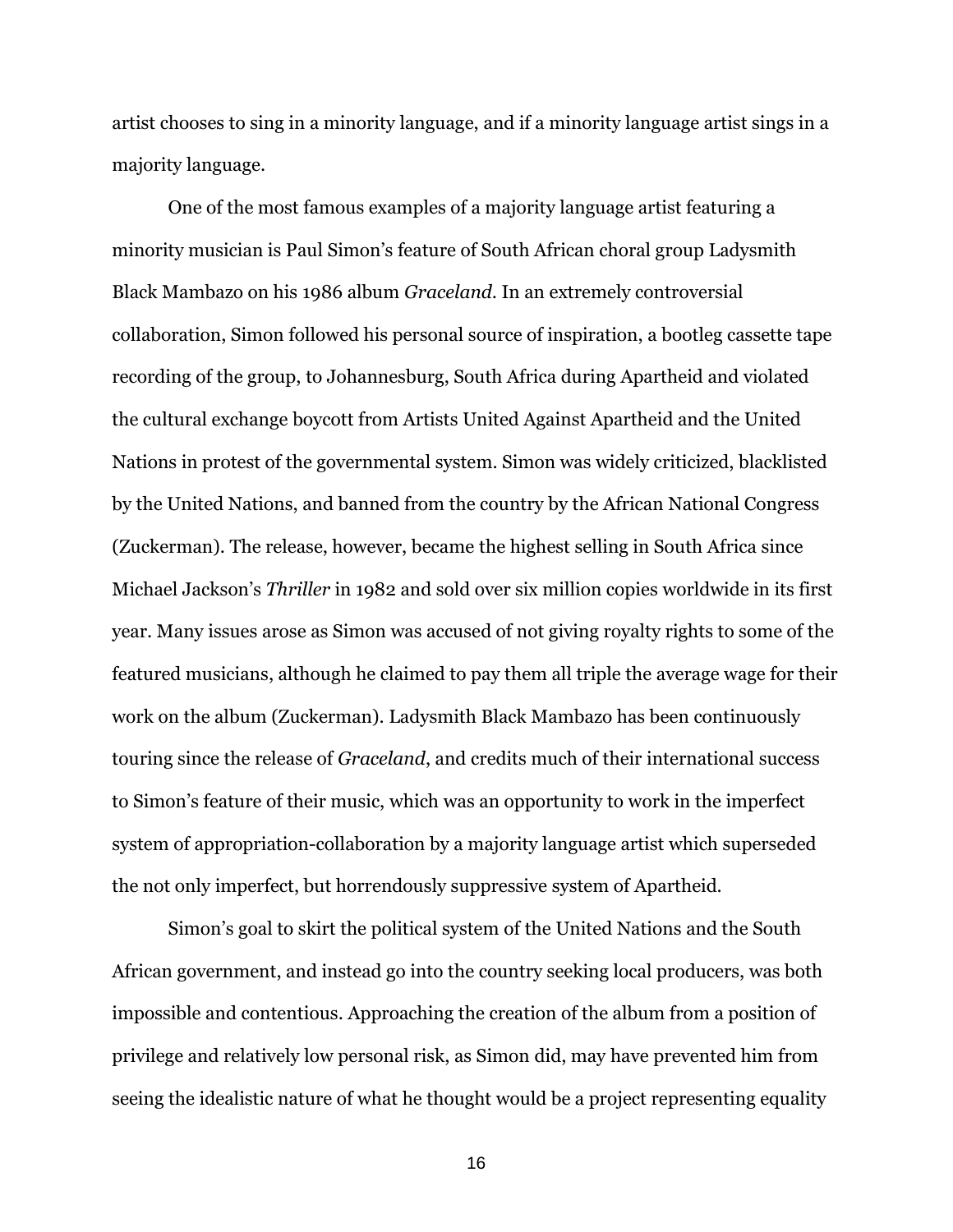within an unequal system and world. Whether or not he exploited the South African musicians, or the other artists, such as Los Lobos and Good Rockin' Dopsie and the Twisters, Simon's intentions appear to have been artistically motivated, desiring to elevate, rather than exploit, the status of South African musicians, who he later toured with and credited as his source of personal revitalization and commercial success at a time when the music industry had discounted him as an artist past his prime (Denselow). Defending his decisions made concerning language and culture on the album, Simon stated, "What was unusual about *Graceland* is that it was on the surface apolitical, but what it represented was the essence of the anti-apartheid in that it was a collaboration...an acknowledgement of everybody's work as a musician" (Denselow).

*Graceland* was, above all, an awakening of societies dominated by monolingual media to the talent and possibilities for creative work produced in the parts of the world outside Europe and North America. Simon shared a common sentiment among artists, that "when there are radical transfers of power on either the left or the right, the artists always get screwed. The guys with the guns say, 'This is important', and the guys with guitars don't have a chance" (Denselow). He had not, however, come from a suppressed minority culture and had to fight with said guitars, which groups like Tinariwen found powerfully symbolic as a voice for the sociopolitical issues of the Tuareg people in their rebellion against the Malian government in the 1990s.

Tinariwen, like *Graceland*, is classified under the genre of "world music," which in its broad scope, encompasses everything from ceremonial chants to electropop collaborations between Western pop artists and minority musicians (Nickson). Words like 'ethnic,' 'indigenous,' 'traditional,' and 'folk' are often used in connection to world music in an attempt to describe the diverse category. What binds musicians and their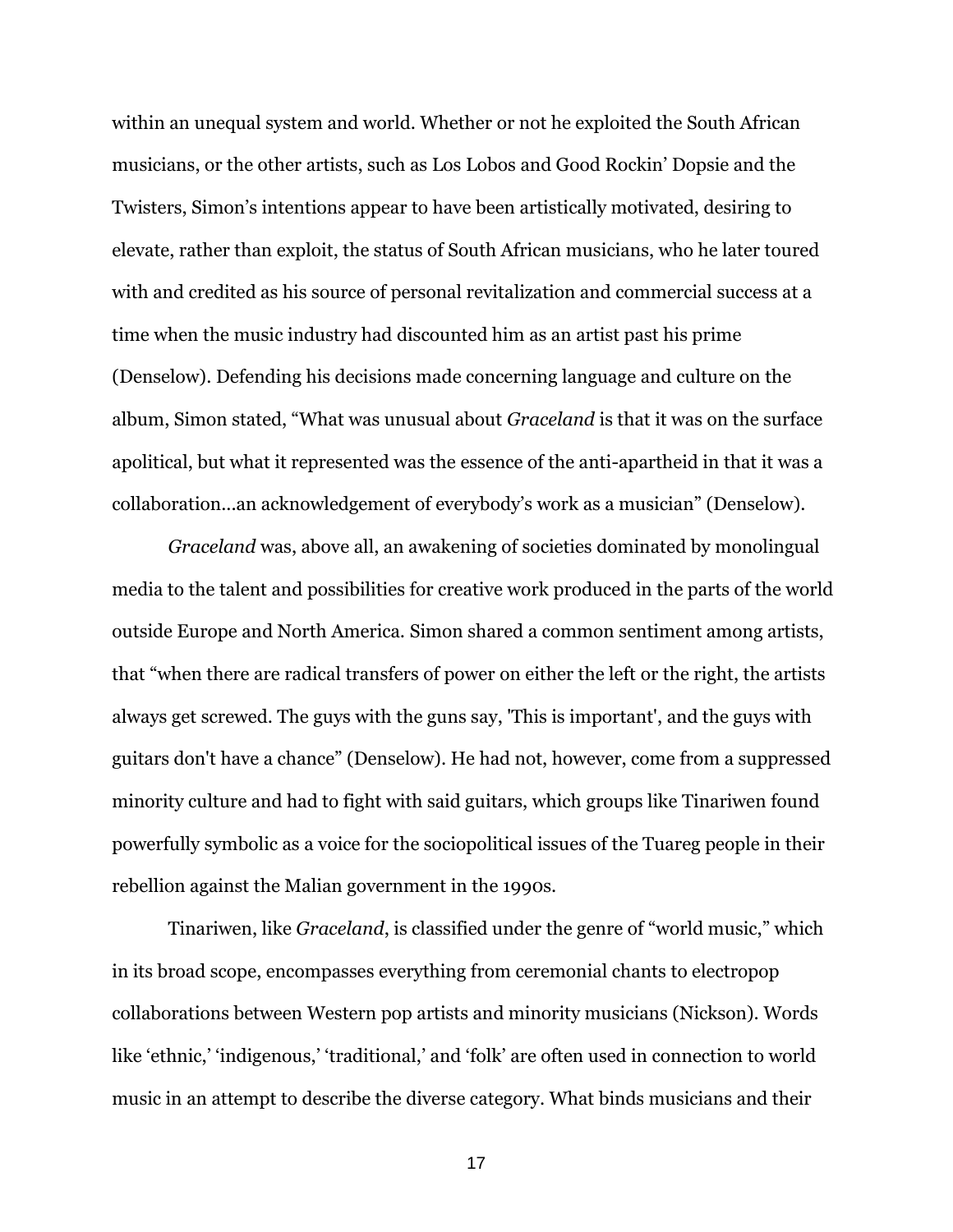work to the genre is the sense of locality, of roots, that the music is coming from somewhere specific that differentiates itself from music performed in majority languages or lacking such elements of cultural traditions that could be from anywhere. The world music magazine *fRoots* calls it "local music from out there" (Nickson).

In the current age of electronic music sampling, a number of music producers align themselves within the genre of world music by embedding minority language artists within their tracks or by producing tracks based on recordings from artists worldwide. Yip Wong, under the artist name Deft, is a music producer from the United Kingdom who samples from many genres, including world music, heard in his track "For Sudden," which features a recurring loop of a song by Bengali artist Asha Bhosle. Bhosle has performed in over twenty Indian and foreign languages and has generated a large body of work from which to sample, both lyrically and melodically, as in the 2005 track "Don't phunk with my heart" by the Black Eyed Peas (Who Sampled).

Brian D'Souza, a London-based artist who deejays under the name Auntie Flo, takes sampling further into the realm of fusion, creating a type of world music that is explicitly interested in equal collaboration. Situated in the genre of high life music, he draws upon the traditions of Afro-funk, a descendant of West African music that later mixed with Cuban rhythms but retained its typical jazz and guitar elements, along with the definitive use of the clave bell pattern ("Highlife"). He uses his music to introduce electronic music listeners and clubs to a world music that attempts to break away from the "neo-imperialism" of the genre when it is led by artists from majority language groups (Perry). As an explanation for his production choices he states, "There's a massive commercial drive to sell dance music, but what we're doing is about breaking down barriers" (Perry).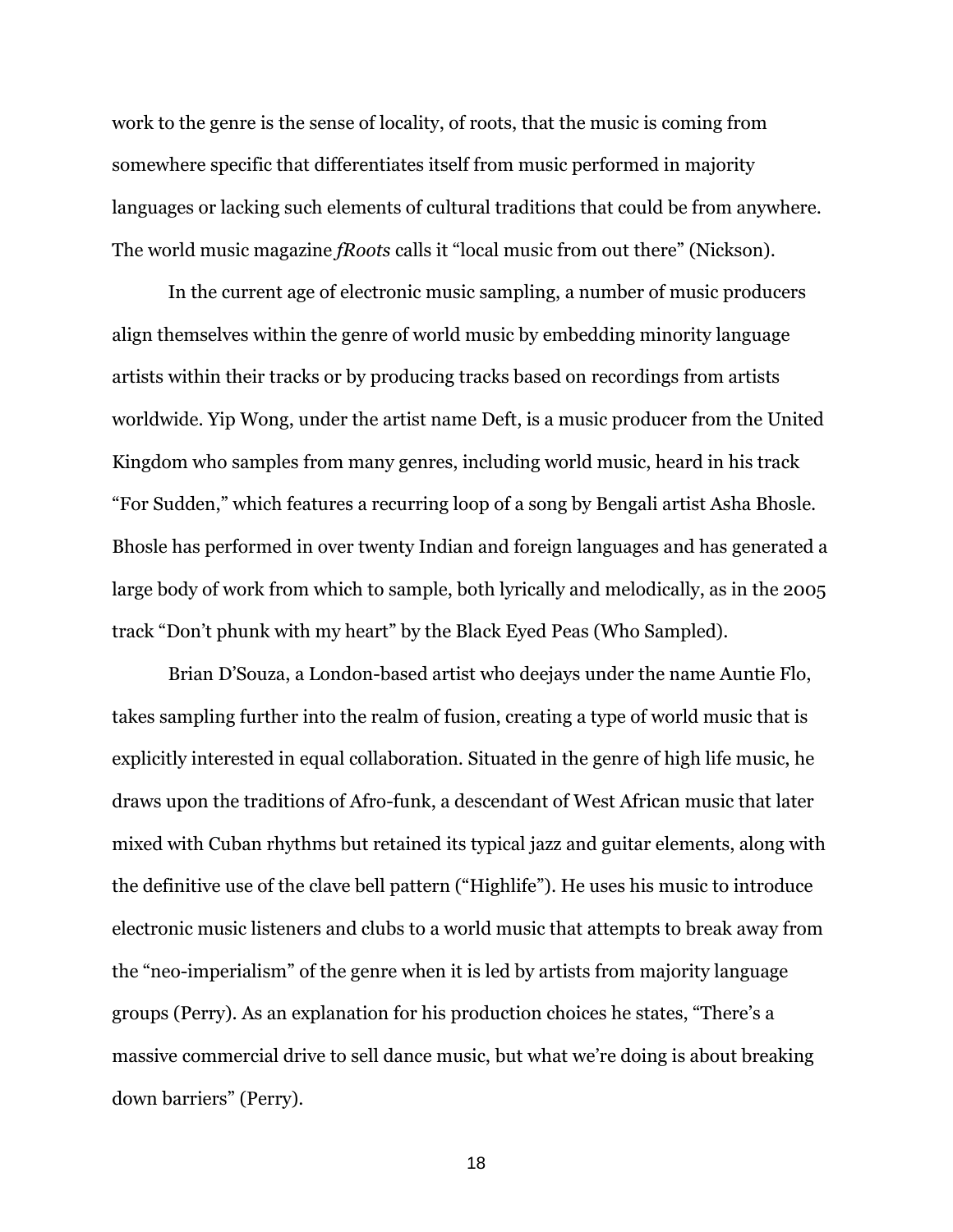A language does not have to belong to a minority group in order to be used stylistically in a song by a musician who does not speak that language. Partition, a charged word related to the period of Apartheid in South Africa, was used as the title for a song by Beyoncé in 2013, in reference to the dividing wall in a limousine. On that track, an excerpt from the American film *The Big Lebowski* is sampled, in French. While the original scene involves a woman discussing the male misperception of feminists disliking sex, already a provocative conversation, it is included in "Partition" in French (Who Sampled). Here, the sample of a language other than that of the main artist draws on stereotypical qualities or attitudes associated with the language itself through ethnosymbolism and is presented as an identifier of those associations rather than as an ethnic or cultural identifier of the artist (Androutsopoulos 221).

Beyoncé, though herself a minority artist in the U.S., has much more social power and agency than other ethnically minority artists and is not immune to the question of appropriation. In her song "\*\*\*Flawless," from the same album as "Partition," Beyoncé sampled another prose piece, this time from a TED talk by the Nigerian writer and activist Chimamanda Ngozi Adichie, on feminism. The sample was in English, but raised questions that the French sample from *The Big Lebowski* did not, namely that Adichie felt her speech had been used to align the song with feminism in a way she did not agree with. Although her name was listed as a contributor on the track title, Adichie resented the 'newfound' fame as media sources contacted her for comments on how the seconds long feature had changed the life of the acclaimed author, speaker, and MacArthur genius grant recipient (Kuo). The feature seeks to draw the listener out of the initial level of the song's message of personal power and connect Beyoncé as an artist to the global feminist movement. While the sample in "Partition" is also related to feminism, if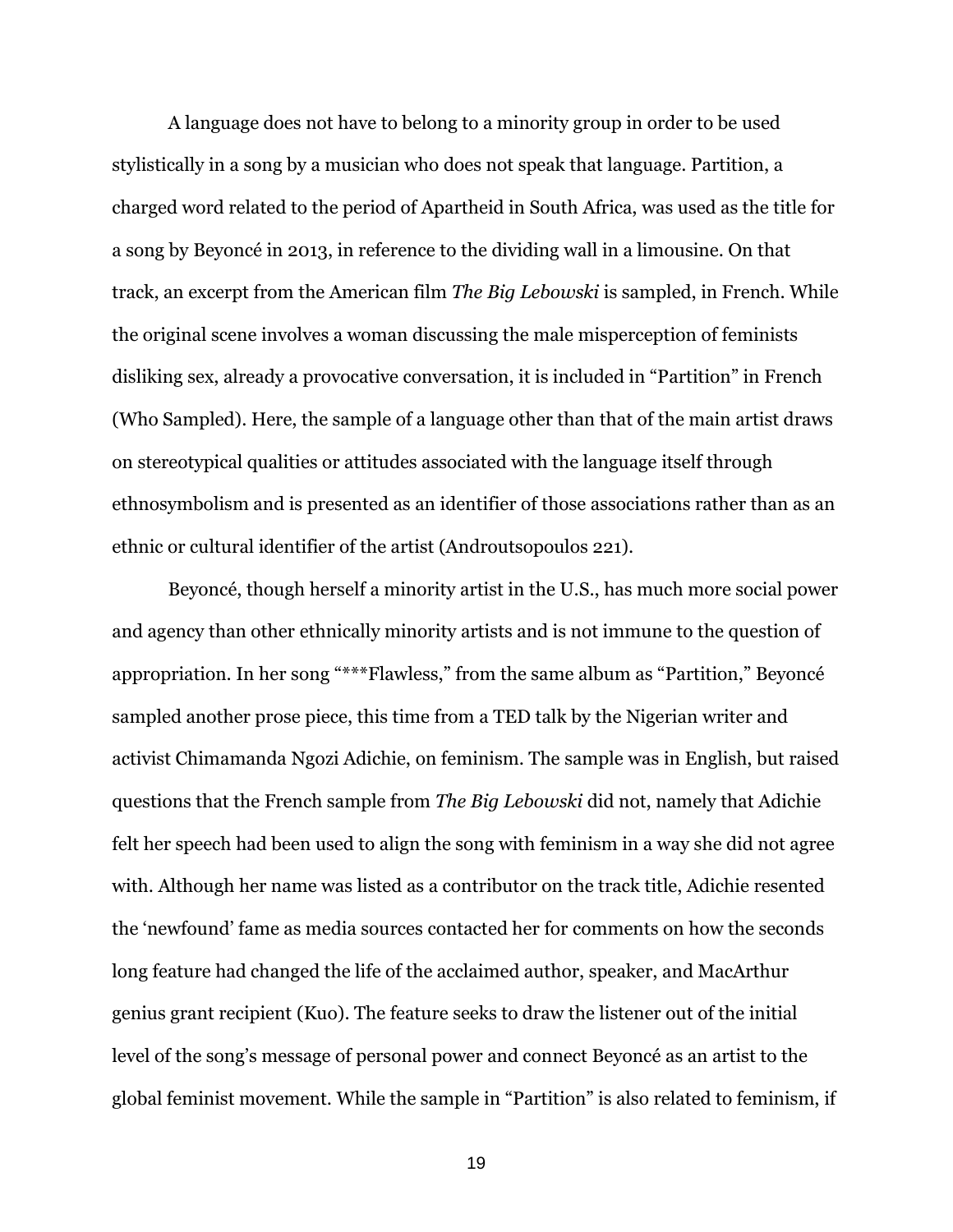Beyoncé had desired the song to be a form of activism, she would likely have included the sample in its original English, the native language of her primary audience, rather than in French as a more stylistic feature.

French is often seen as a romantic language, illustrated by the "Partition" sample, linked to the central theme of a romantic relationship rather than to sub-themes of feminism. As in the classic song "La Vie en rose," it is seen to transcend typical identification of language with place in favor of language with stylistic features. The song, originally written by French artist Édith Piaf in 1945, garnered international success in the U.S., Italy, and Brazil and was later featured in dozens of films, including Piaf's biography, and was adapted by numerous artists, including Donna Summer, Louis Armstrong, Bing Crosby, Tony Martin, Lady Gaga, and Madonna.

Grace Jones, a singer from Jamaica, adapted the song into a lengthened version that incorporated bossa nova style rhythms, based on Tom Moulton's production of the song as a dance track. She kept the lyrics in French while other artists covered the song in English or Spanish. Drawing inspiration from her move to Paris to pursue modeling and her study of French, Jones recorded what would become one of her most successful releases through a linguistic choice that aligned her with the freedom and the drama of her life in France, linked through the jazz and samba style beats to the religious island community in Spanish Town, Jamaica where she grew up (Connelly).

'Bilingualism as a style resource' illustrates the shift in the "sociolinguistic condition of a domain that has traditionally been dominated by ideologies and practices of monolingualism" (Androutsopoulos 207). It still exists, however, in a largely peripheral realm of the media. When choosing which language to perform in, musicians must weigh the cost of singing in a minority language as a marker of cultural or ethnic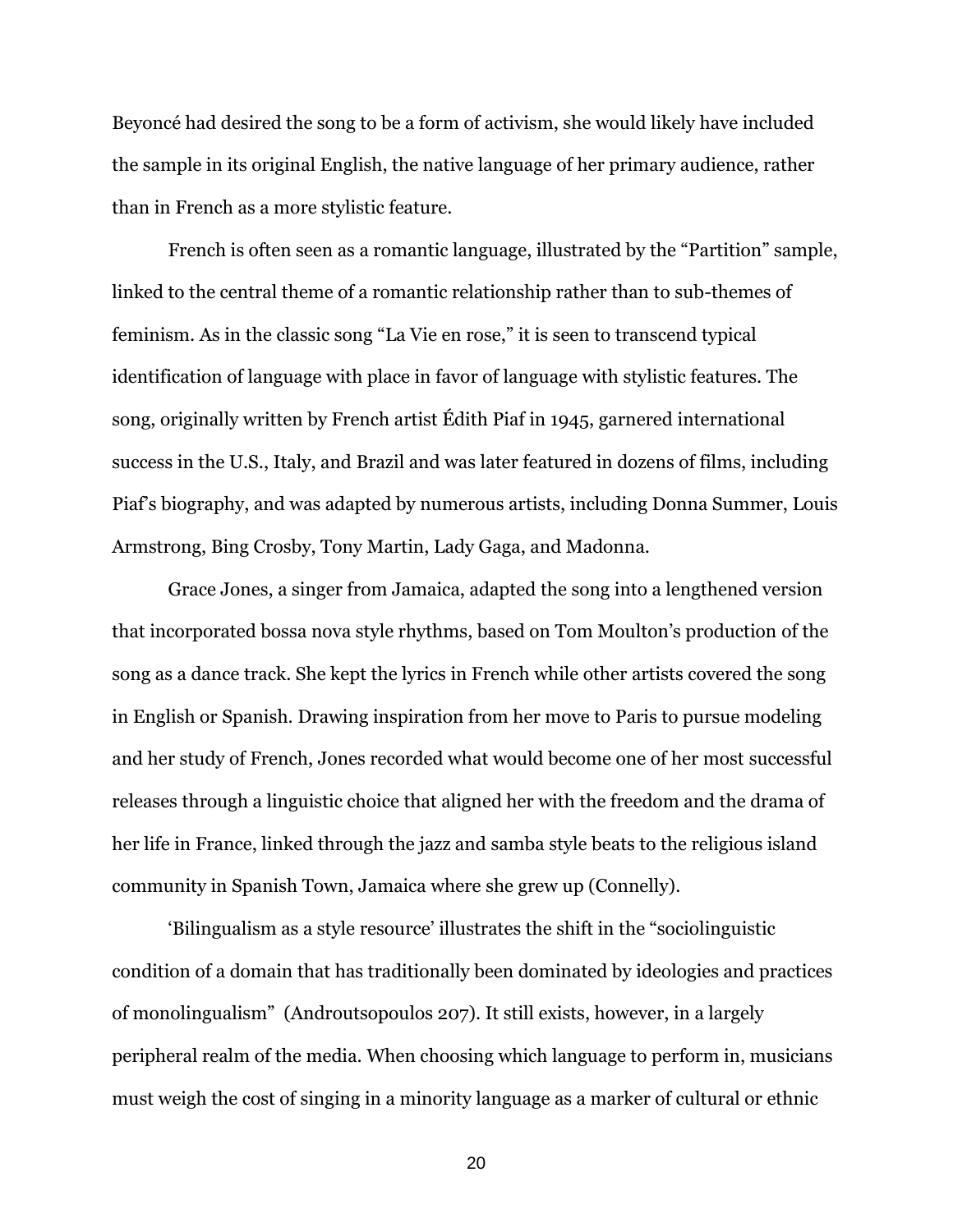heritage and singing in a majority language because it may be more marketable to a global audience.

Artists who sing and perform in Spanish have a much larger potential fan base from their language group than others who sing in a language only spoken by the community in their home country and the diaspora. There are well over 500 million native and bilingual Spanish speakers throughout the world, who have made their homes everywhere from Chile to Hungary to Japan. The number of native and bilingual Spanish speakers in the United States is the second largest in the world, behind Mexico, whose population is over 98% Spanish speaking ("Number of Speakers"). Although this audience is comparatively massive to other "minority" language groups, bilingual Spanish-English artists are faced with the same choice involving language identity and the idealized global audience offered the musicians who perform in English.

Many Spanish-English artists undergo a process of identity negotiation and may utilize both languages in order to reach the broader, English-speaking audience while presenting themselves as belonging to a Spanish-based speech community. Shakira, from Colombia and of Lebanese descent, rooted herself first as a Spanish language artist with her first four studio albums. *Magia* (1991) and *Peligro* (1993) were produced under Sony's Colombian label and enjoyed moderate success within the country. As Shakira gained more control over her own image and sound, she released *Pies Descalzos* and *Dónde Están Los Ladrones?*, followed by a live album for MTV Unplugged, the first episode to be aired in Spanish. These three albums marked the formation of her identity as a Spanish language artist with pop star appeal. *Pies Descalzos* sold enough copies to reach at least platinum certification in six Latin American countries, as well as in Colombia and the U.S. *Dónde Están Los Ladrones?* remained in the number one spot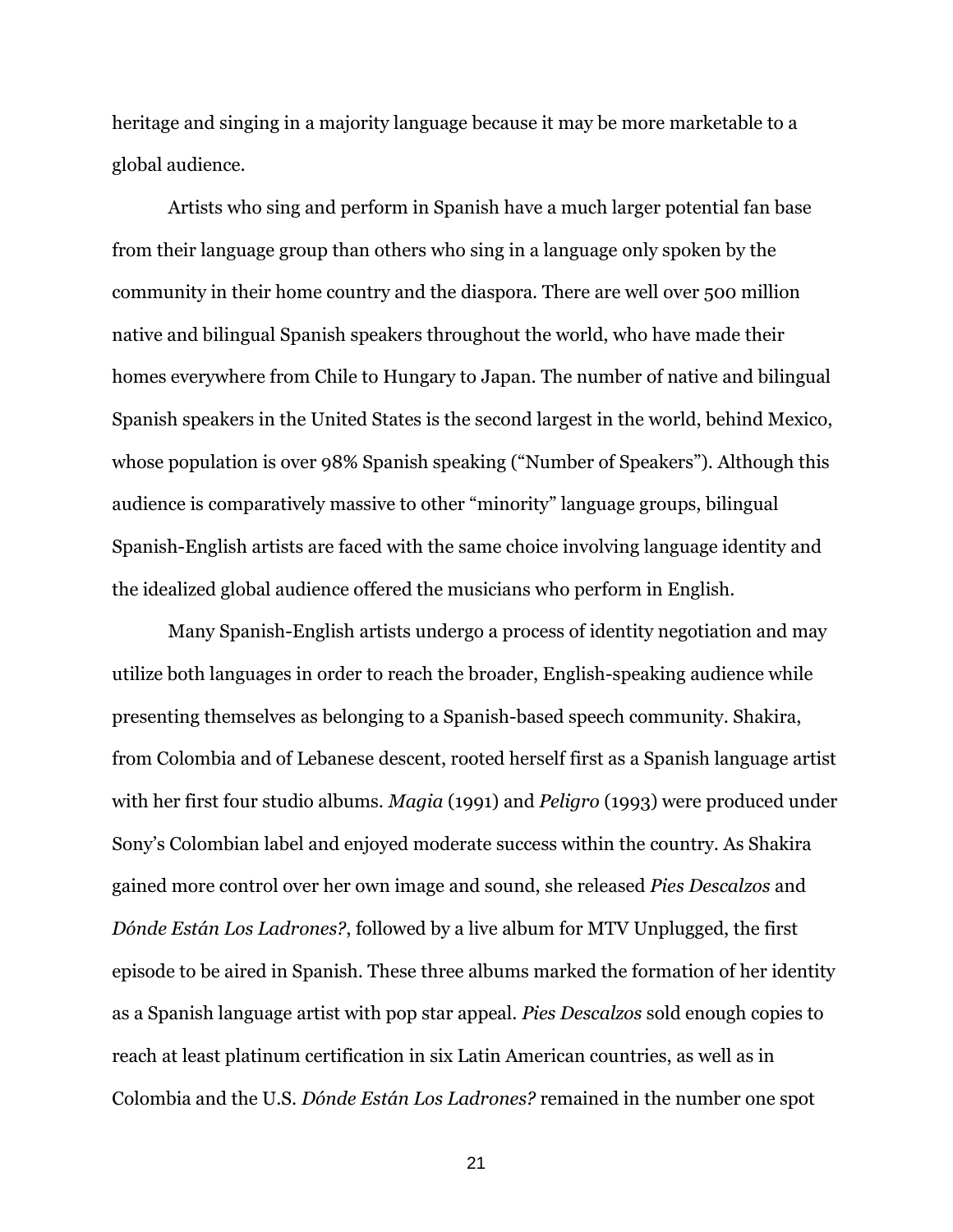on the Latin Billboard album charts for eleven weeks while two songs from the album reached number one on the singles chart (Huey).

This album also drew upon the Arabic influences of the music she had grown up listening to, most notably in the track "Ojos Asi," through the inclusion of traditional Arabic musical elements, like vocal inundations called mamaqat and the use of instruments like the oud and the doumbek (Maqam World). While her identification with Arab culture and language remains peripheral, the use of a refrain in Arabic on this track calls upon her identity as connected to both Arab and Hispanic cultures, linking love and religion in the lyrics that she later mirrors in Spanish in the final verse.

Enrique Iglesias, with whom Shakira was competing for the top slots on the Latin Billboard charts in the late 1990s, made a similar decision to initially place himself within a Spanish language community, first in Spain, where he was born, and then in the U.S., where he moved at the age of seven (Nimmervoll). Although he separated himself from his father, Julio Iglesias's, music career, he did not do so linguistically. He released his first three albums in Spanish, followed by a split language album, *Enrique*. It featured Whitney Houston on one of the tracks and balanced Enrique's emerging language identity through three songs with both English and Spanish versions. Another three songs-- "Oyeme", "Bailamos", and "Alabao"--were centered on one line in Spanish, the title of each of the tracks, that repeats throughout an otherwise English song. *Escape*, released in 2001, followed a similar pattern (Nimmervoll).

Between 1996 and 1997, Shakira and Enrique toured internationally and became the highest earning Spanish language musicians in the world. Shakira won the Billboard Latin Music Award for Best New Artist, Album of the Year, and Video of the Year, while Enrique was named Best Latin Performer and Artist of the Year and was awarded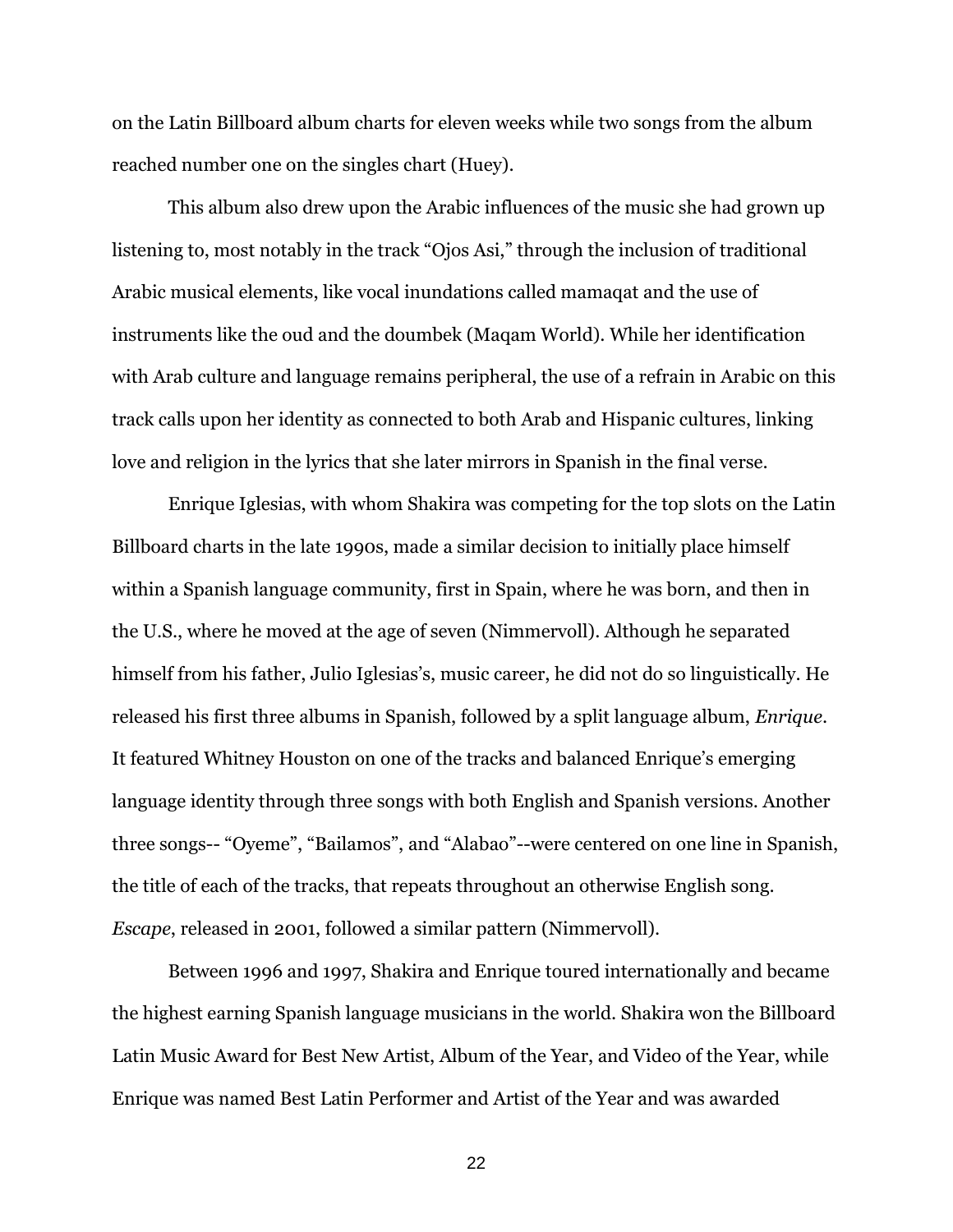Album of the Year, along with the World Music Award and eight Premio Lo Nuestro awards (Huey). Even as they achieved stardom in the Spanish speaking community and broke into the U.S. Latin market like no other artists before them, they were both drawn to the title and fan base of a mainstream pop artist that could only be achieved by releasing material in English. Enrique in 1999 began the visible transition into a "crossover" Latin-English pop artist with his self-titled album. Shakira began learning English around this time in order to write the eight (out of thirteen) songs on the bilingual album *Laundry Service*, which came out in 2001. Two of the tracks on the album reached the top ten in mainstream music charts, in contrast to her previous albums, *Pies Descalzos* and *Donde Están Los Ladrones?*, which at their heights ranked 180 and 131, respectively, on the Billboard 200 ("Shakira").

A later crossover into the mainstream English pop market did not compromise Enrique or Shakira's Spanish speaking fan base because their English releases had much in common, musically and thematically, with previous albums. It instead drew listeners from the U.S. and other countries to their sound that, although in English, retained salient elements of Hispanic and Spanish culture through the musical composition and was therefore not seen as an unnatural break from the Spanish speaking identity constructed through the early years of their careers.

In contrast, Jennifer López and Pitbull entered the music world performing in English while still referencing their Latin-American heritage. Jennifer López, coming from an early acting career with a number of roles as a Latina, released her first album, *On the 6*, alongside Hispanic producers Gloria Estefan and Manny Benito and featured Marc Anthony, of Puerto Rican origin, on the track "No Me Ames." Included in tropical and ballad versions, "No Me Ames" was one of only two Spanish songs on López's first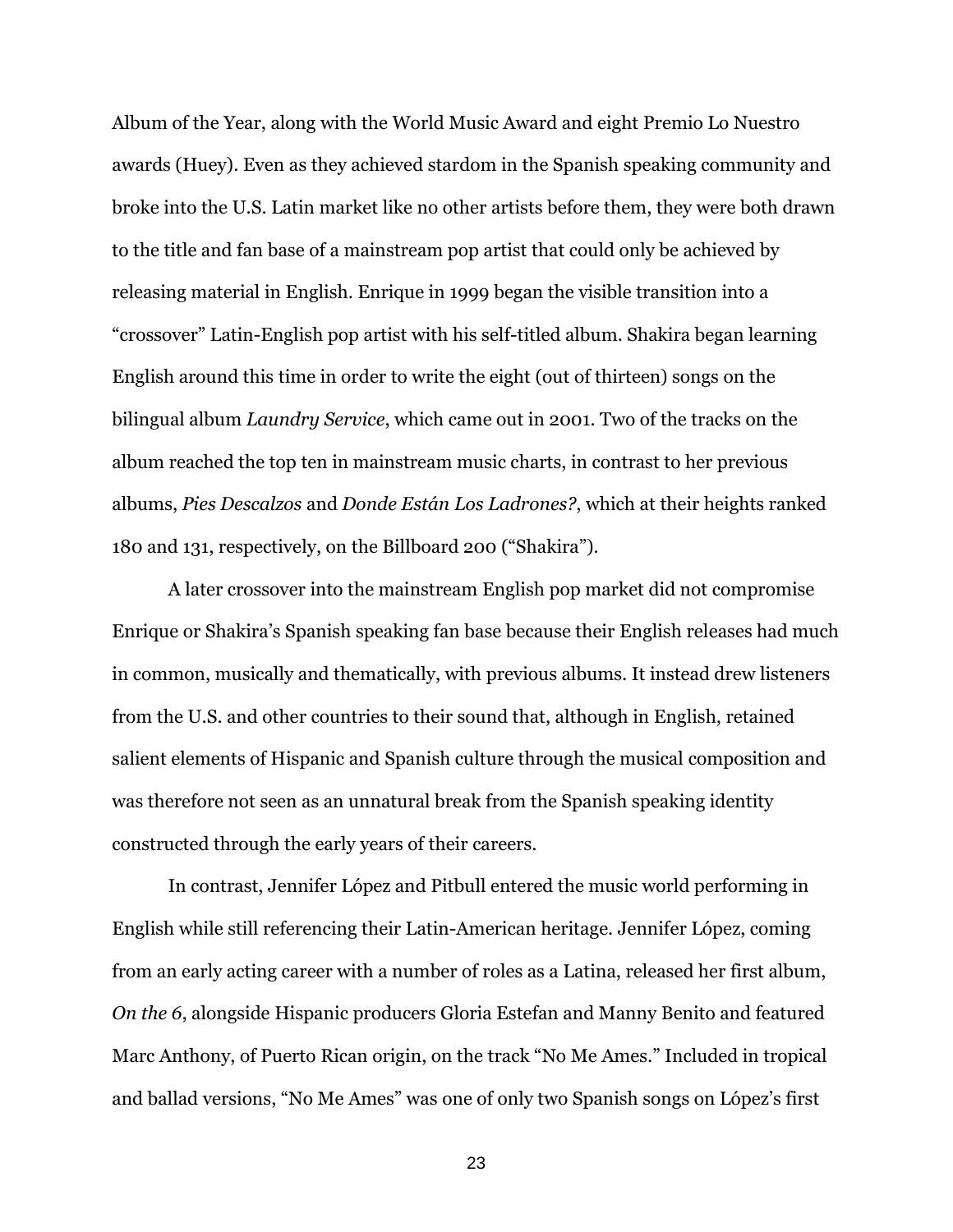album. *On the 6* blended multiple genres, such as R&B in "Feelin' So Good," and beatdriven disco with evidently Latin instrumental roots in "Let's Get Loud," which features largely symbolic bilingualism through tag code switching in Spanish. Her next album, *J.Lo*, was released in 2000 with as many tracks in Spanish, produced by Manny Benito, as were produced by Sean "P. Diddy" Combs of New York ("Jennifer").

*This Is Me...Then* is much more at home in the R&B and pop genres of the early 2000s (the album debuted in 2002) than in Latin-pop. López used hip-hop artists LL Cool J, Jadakiss, and Styles P-- all from New York --as producers and contributors on the exclusively English album that features samples from other English speaking artists like soul-funk performer Debra Laws. "Jenny from the Block," as well, samples 20th Century Steel Band, The Beatnuts, and two previous songs by López, one with the repeated vocal "I'm real." The sample of the 1987 track "South Bronx" by Boogie Down Productions may be the most thematically relevant to her identity as a performer from New York, which she calls upon with the repeated line "No matter where I go, I know where I came from (from the Bronx!)."Although she does not deny her Puerto Rican heritage, and would later go on to release a full Spanish album, *Como Ama una Mujer*, in 2007, López roots herself in the urban music scene of the U.S. through her choice to sing the majority of her songs in English and be influenced more by pop and R&B than Latin producers and musical elements (Ankeny).

Pitbull was born in Miami to a Cuban family and, like Jennifer Lopez, gained fame by aligning himself with the popular urban music scene at the time. Instead of R&B, Pitbull joined the rising movement of crunk and was first featured on the 2002 album *Kings of Crunk* by Lil Jon & the East Side Boyz, rapping on the track "Pitbull's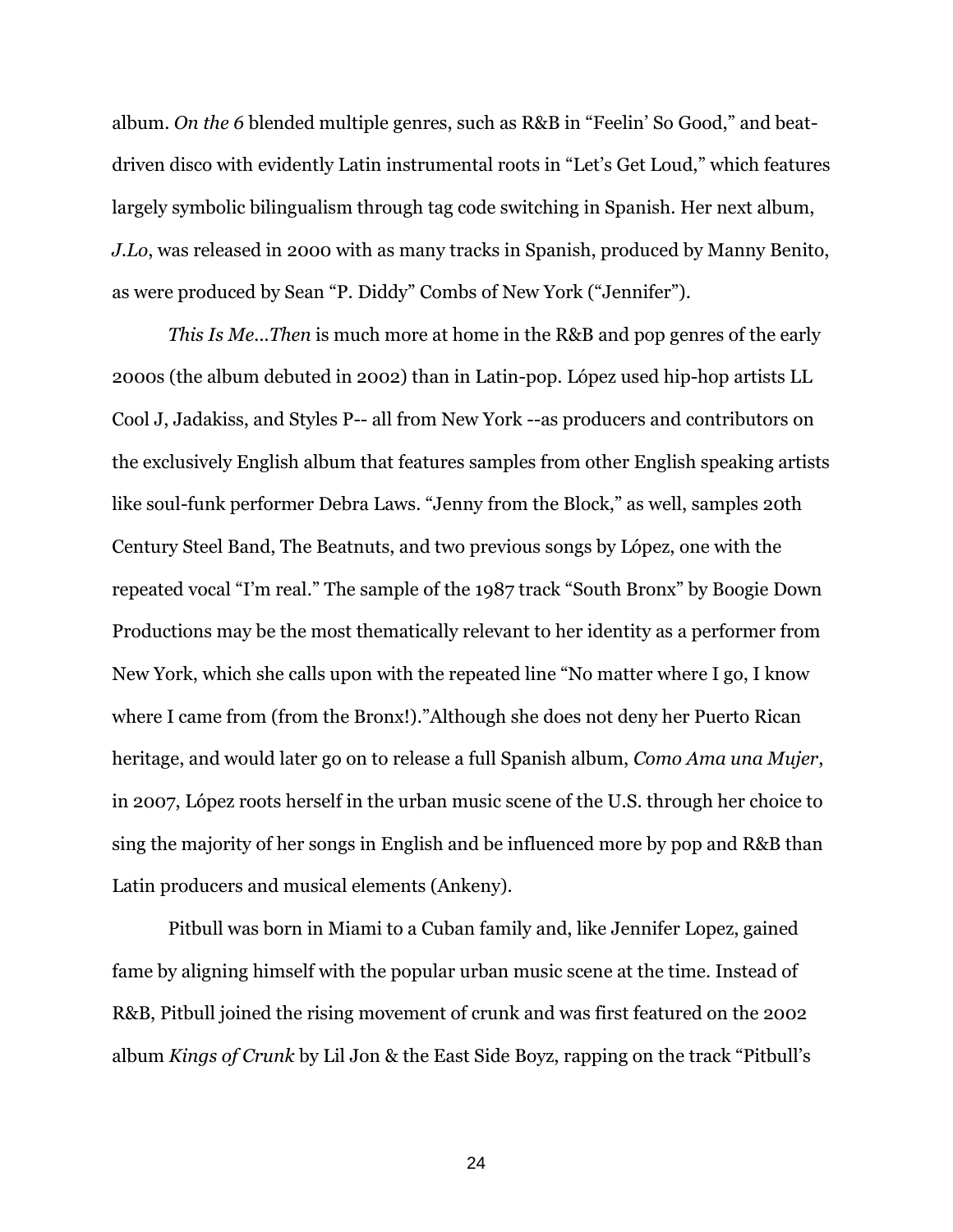Cuban Rideout."<sup>1</sup> He introduces himself as "that little Cuban from Miami," and goes on to mention Cuba three times and Miami four times, among other references to cities in the U.S., including Atlanta, where Lil Jon is from. His next release was featured on the *2 Fast 2 Furious* soundtrack and consisted of English lyrics with "Oye!" ("hey!" in English) repeated throughout the hook (Jeffries).

His first full length album attached to a record label was called *M.I.A.M.I.* (Money is a Major Issue). The album cover shows Pitbull wearing a hat that reads "305," with a Cuban flag on the wall behind him (Jeffries). The majority of the tracks are sung in English, while the remaining few exhibit codeswitching between English and Spanish. Some contain tag code switching as a form of token bilingualism, heard in his frequent use of iconic phrases like "dale" and in introduction segments, like "Que vuelta? Di le nota" in the song "We Don't Care About Ya." He closes the song stating his aspirations to become "the first Latin rapper from the South." In others, full verses are in Spanish, as in "Culo" and "Toma," which also feature tag codeswitching throughout the verses in which English is the base language. Through his musical style, based in the crunk subgenre of Southern hip-hop, also called Dirty South, and his choice of English as his dominant performance language, Pitbull sets up his identity as a both a bilingual English-Spanish and a bicultural Cuban-American artist (Jeffries).

Pitbull, like Jennifer López in "Jenny From the Block," continually references his place of origin, Miami, which follows tropes in the genre of hip-hop while also leaning into sociolinguistic theories of language and place. Representation of a city as the roots or the origin of a musician's hometown is typical in hip-hop and other subgenres, as

 $\overline{a}$ 

<sup>1</sup> Crunk is a subgenre of hip-hop, originating mainly from cities in the southern U.S. The mostly repetitive and explicit verses focus thematically on partying, while musically based in heavy, club dance beats.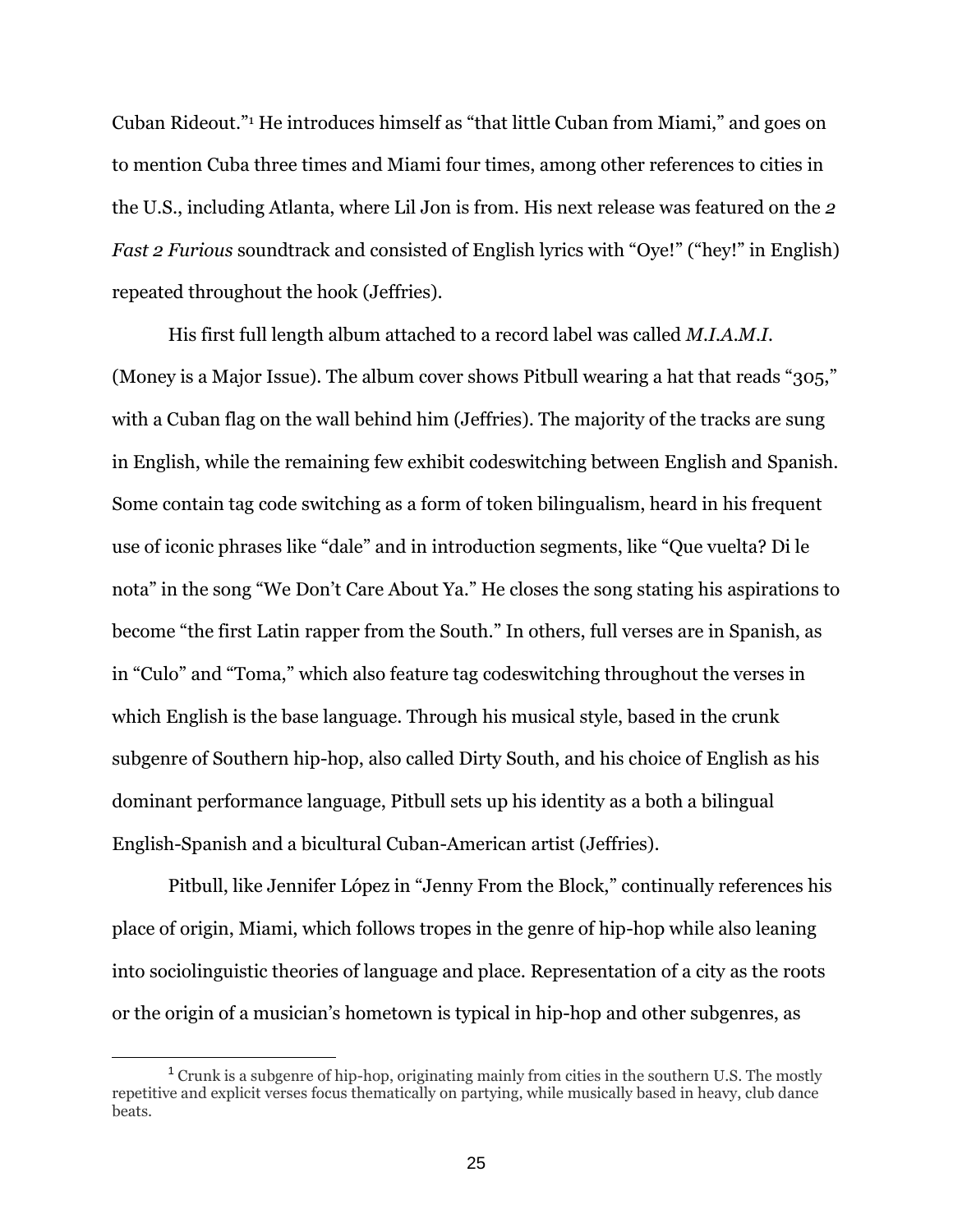seen throughout Drake's discography, particularly in his 2016 album *Views*, originally titled "Views From the 6," a reference to Toronto where Drake grew up. He references specific streets in "Keep the Family Close" and "Weston Road Flows," local businesses in "Views," and mentions "the 6" multiple times throughout. His previous album, *If You're Reading This It's Too Late*, contains the songs "6 God," "6 Man," and "You & the 6," a conversation with his mother in which he states "You and the 6 raised me right." This trope of the hip-hop genre, often called out in the first few seconds of a song along with the names of the main and featured artists, can be seen across cities and decades, like Kendrick Lamar with Compton, the previously mentioned group Boogie Down Productions with the South Bronx, Lil Jon with Atlanta, and Eminem with Detroit.

In addition to repeated references to Miami, including the titles for two albums, Pitbull uses the city's telephone area code, 305, as a place marker throughout his lyrics. "Mr. 305" serves as one of his monikers, in addition to "Mr. Worldwide," adopted in the transition of his image and musical style from a rapper to a bilingual pop artist who raps between the albums *El Mariel* and *The Boatlift* (2007). A few years later, in 2009, Pitbull named his record label "Mr. 305" while continuing to push the image of his music as Latin-based globalized hip-hop with the albums *Planet Pit* (2011), *Global Warming* (2012), and *Globalization* (2014) (Jeffries).

There are fewer French than Spanish speakers in the world, but even an estimated native speaking audience of 72 million may not be enough if a musician desires international stardom, like Céline Dion ("Status of French"). Originally from Québec, Dion began writing and singing in French and achieved success first within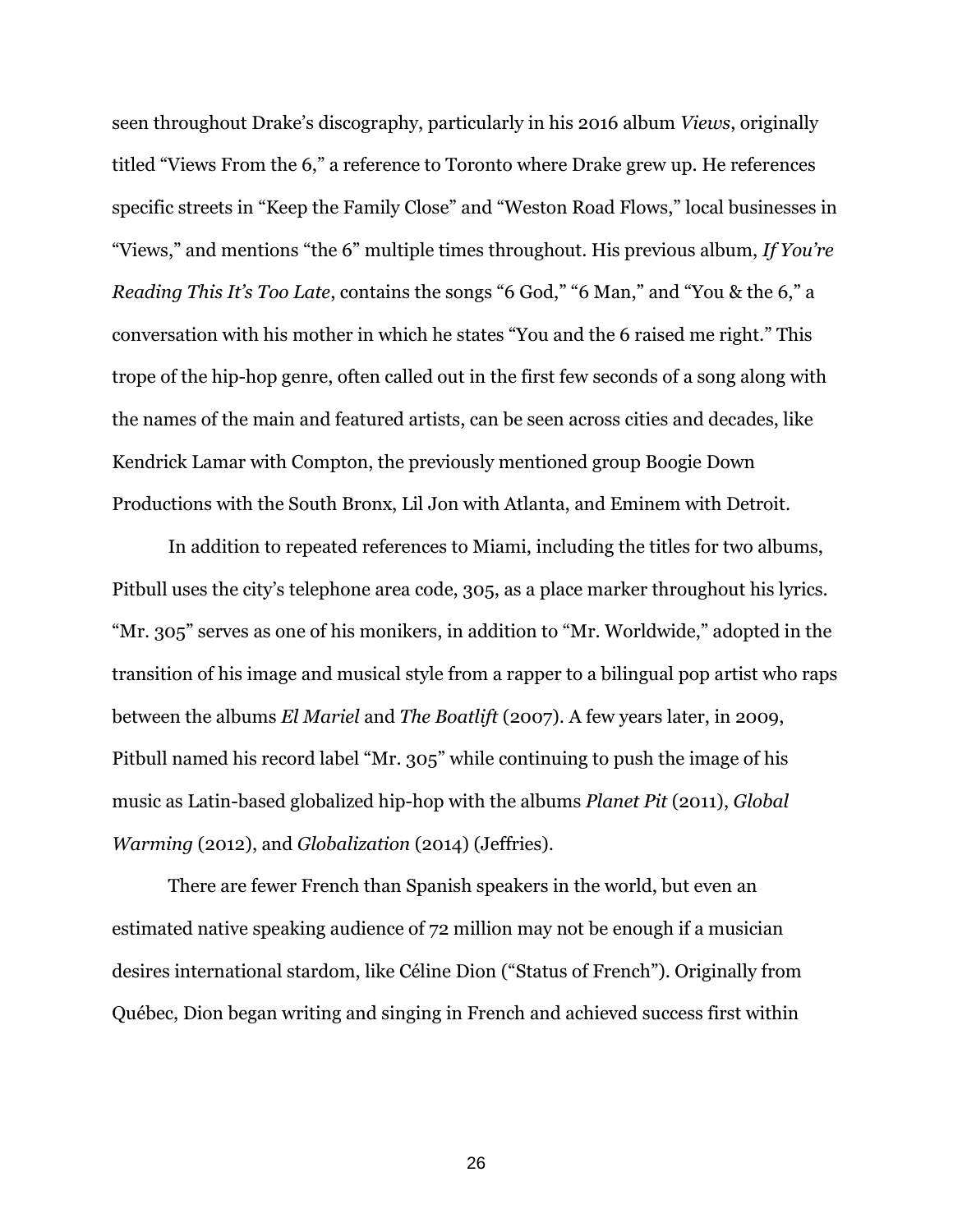Canada, where her 1983 album reached gold status.<sup>2</sup> She was also nominated for Artist of the Year Achieving the Most Success Outside Québec (Proefrock). After releasing nine albums before the age of eighteen, including one live and two seasonal albums, Dion began her transition into the role of mainstream English pop star, which included language study in a private school while working on her first exclusively English album, *Unison*, released in 1990. Its sales reached gold certification in France and the U.K, and platinum in U.S.<sup>3</sup> (RIAA). Shortly after, she sang the theme song to Beauty & the Beast with Peabo Bryson, which earned a Grammy and an Academy Award. A few Top 40 hits and a heavily awarded album later, Dion performed at the 1996 Olympic Games, sang the Titanic's theme song "My Heart Will Go On," and proceeded to book a three-year long performance contract in Las Vegas. Only after this did she release more music in French with *D'Elle* and *On Ne Change Pas*, an album of her greatest hits in French (Proefrock). While Dion has released a large body of musical content in both French and English, she has paved separate paths for her work in the two languages. In her early career, her French albums were released exclusively in Canada and France, establishing a geographical nature to her already language specific fan base (Proefrock). The release of her albums in English to a more physically global market also marked a personal evolution for the artist whose English-speaking, pop-ballad persona dominated her releases and performances for the next decade.

Artists who make the choice to sing in a language other than that of their native language group may face questions of authenticity and rejection from a number of sources, including their native community. Saber Rebai, a musician born in Sfax,

<sup>2</sup> 100,000 copies sold

<sup>&</sup>lt;sup>3</sup> 1 million copies sold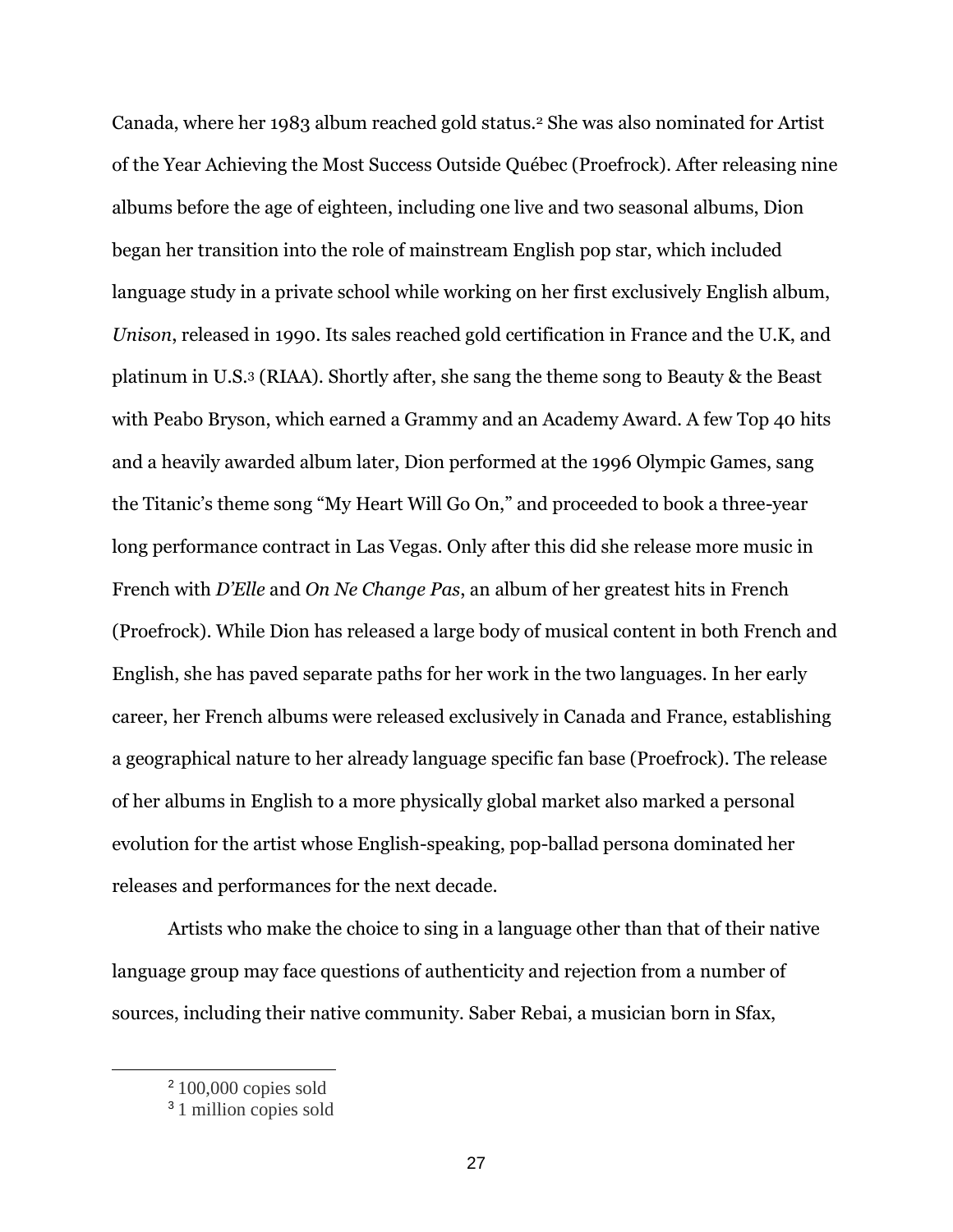Tunisia, chooses to sing in a dialect of Arabic closer to Classical Arabic, rather than in Tunisian Derja, because it has a wider commercial appeal to the pan-Arab community reached by the Saudi Arabian music label he performs under, Rotana Records. Tunisian artist Nour Chiba was outspoken in his criticism of Rebai, saying that he is not a true Tunisian musician because he has chosen not to perform in the local dialect or with local musicians. Chiba, who performs in Tunisian Arabic, faults Rebai and other musicians like him for not having done the hard work of releasing music and gaining success in their native dialect, leaving the struggle to other artists like Chiba who feel abandoned by local musicians who perform in a majority language (Mosaique Fm). This is not uncommon, though, and follows trends set by Tunisian media which draws from the U.S. Billboard charts and may split radio airtime between global pop hits and more pan-Arab artists (Kagan).

Other artists, like Israeli rock group Haya Miller, may make minimal adjustments to increase their appeal to a majority language audience by listing their name and the titles of their songs and albums in English rather than Hebrew, the group's performance language. Artists like Saber Rebai or Asaf Avidan, another musician from Israel, may gain a larger audience pool but sacrifice the associated cultural identity communicated by vocals or instruments tied to a specific ethnic group or geographic location. Avidan has produced multiple successful albums, both with his band Asaf Avidan & the Mojos and in his solo career, but little separates him musically from other folk-tinged rock artists who perform in English. His vocals and talent, however, have kept him from being swallowed by the genre, and his language choice has also kept him out of the complex waters of tokenism and linguistic iconicity that many minority musicians find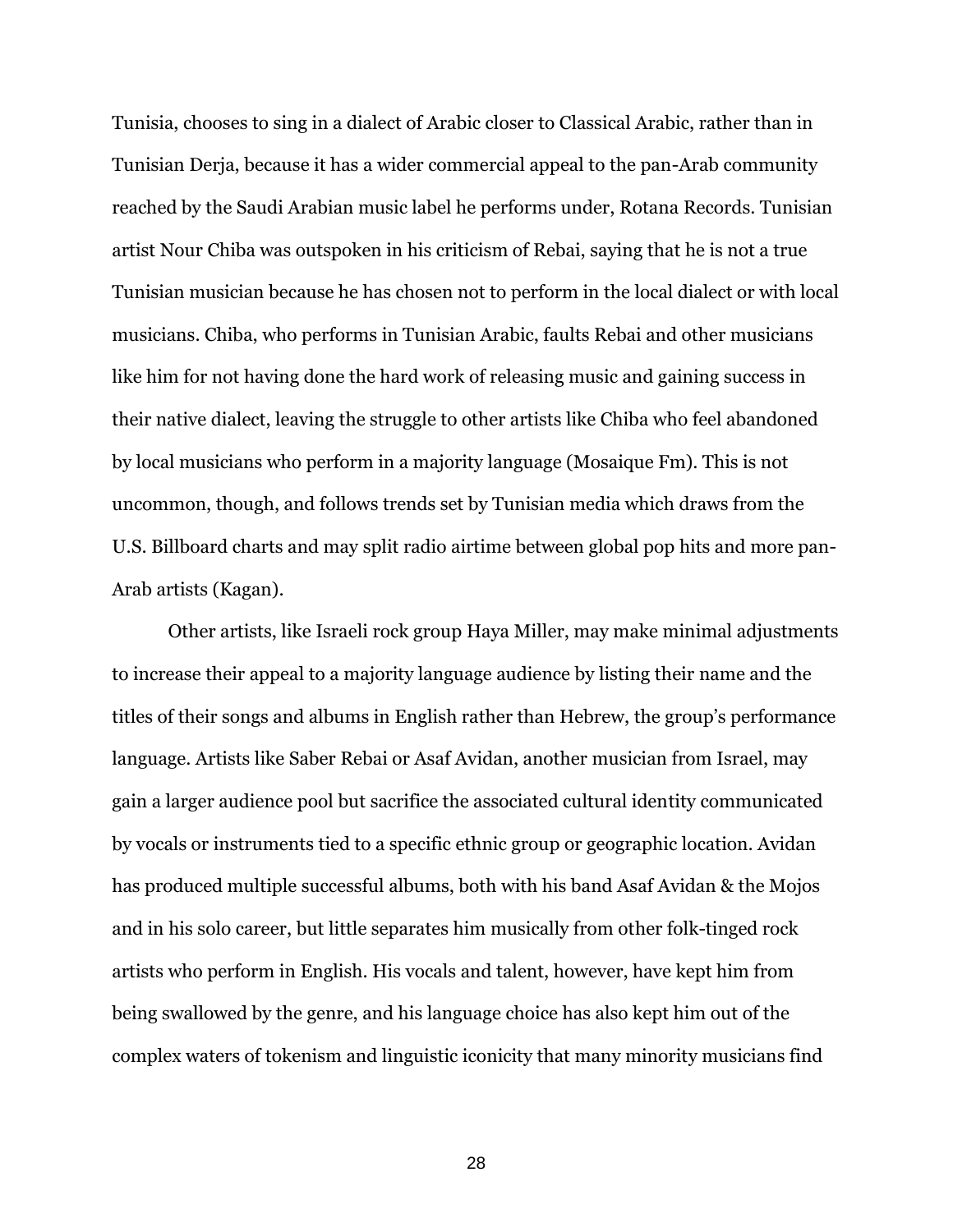themselves in as they become trapped under the category of world music and are featured for the exotic qualities of their music.

While majority language artists may perform with minority artists in the name of social activism, it is usually in works like *We Are the World*, an album whose proceeds went towards famine relief efforts in Ethiopia, in which majority language artists represent more global entities and nations and align themselves with issues affecting the minority language group rather than with the group itself (Discogs). Abigail Washburn, however, is one of the rare few who takes on issues affecting both groups, like a lack of dialogue and understanding between two countries, and crosses the bridge herself to share the message of exchange and cooperation. Originally from Illinois, Washburn first wanted to take on the issues of US-China relations by becoming a lawyer. She became fluent in Chinese and studied law but was sidetracked on her way to study in Beijing by her interest in the banjo. Some time spent at an Appalachian bluegrass festival and some fateful connections later, Washburn was recording music in Nashville, Tennessee in English and Chinese, reimagining the task of improving national relations from using legal to musical means (Washburn). Playing a distinctly American instrument, the banjo, Washburn sings in Chinese, "Outside your door the world is waiting. Inside your heart a voice is calling. The four corners of the world are watching, so travel daughter, travel" (adapted in this speech from "Song of the Traveling Daughter") (Washburn).

Immigrants in European cities, likewise, are calling upon the social influence of music to overcome cultural and ethnic divides. Due to its origins in the urban U.S. as an artistic form of social commentary and activism for the African-American community, hip-hop was a reasonable choice for minority communities in urban areas experiencing injustice around the world. While immigrant hip-hop has much in common with the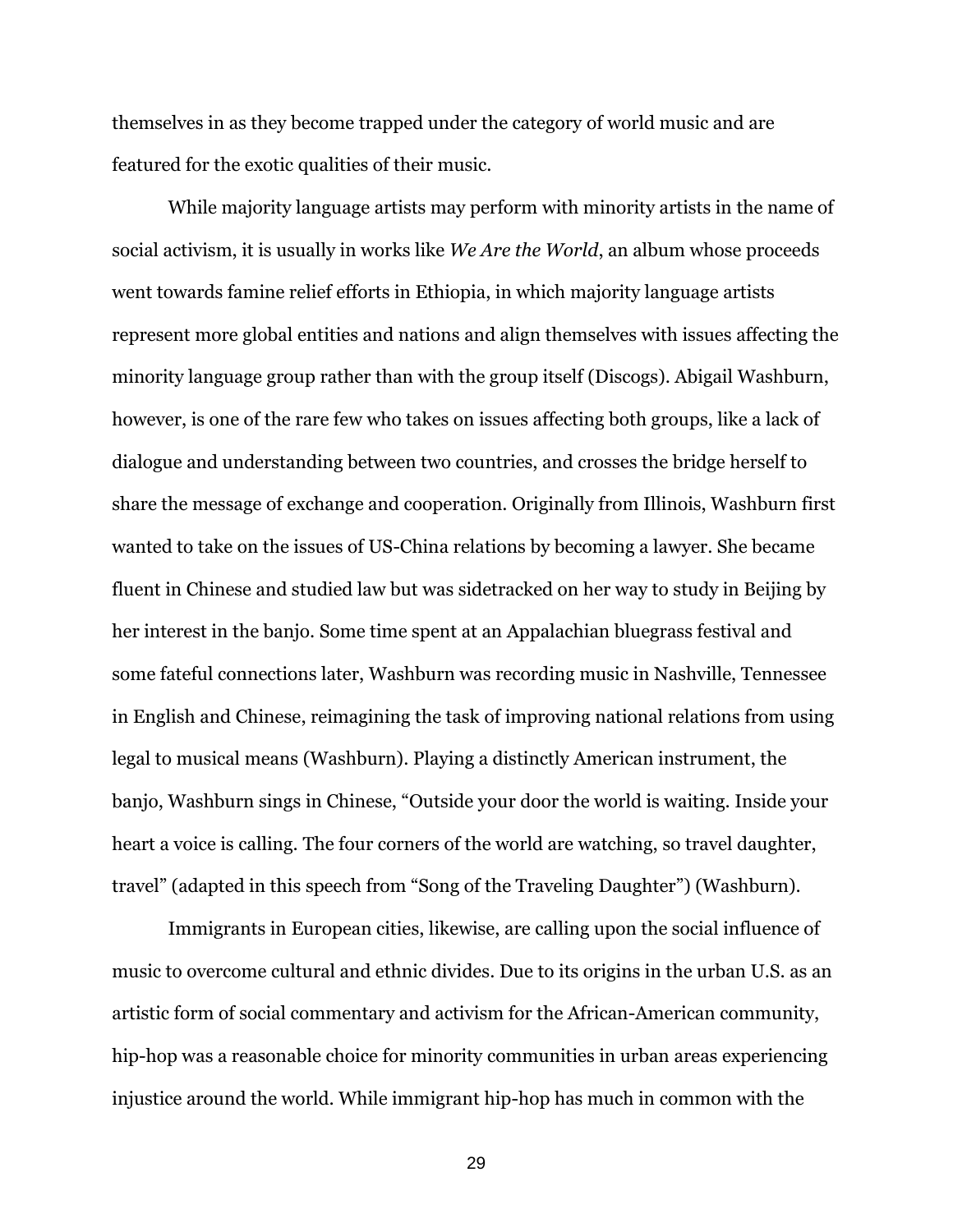genre in the U.S., it is not a direct parallel and has gone through what John Clarke terms "recontextualization," transforming into a uniquely local form and taking on style markers and social issues relevant to each immigrant community (Androutsopoulos and Sholz 1). Other than citing their city, hip-hop artists may use register and vernacular in order to communicate authenticity and belonging to a particular community and its issues. Use of a non-standard language, such as African American Vernacular English (AAVE) in American hip-hop, functions as an authenticator of the artist, whose image is based in non-conformity and rejection of the majority culture and its language.

Rappers from France, of whom over 90% are of immigrant, mainly African, descent, engage in identity construction through language choice by performing in the sociolect Verlan in order to align themselves with the Parisian minority community (Androutsopoulos and Sholz 6). In raps that involve codeswitching between English and Verlan, Verlan is used to discuss issues and themes more specifically related to minority youth and the immigrant community. English is used to conjure images of life in the inner city, including violence and criminal activity, that connect immigrant rappers with the global hip-hop culture (Androutsopoulos and Sholz 6).

Not all hip-hop is socially conscious— much lies in the realm of romantic relationships, partying, and depiction of the rap group's city and social context. The language used, in the sense of morphology and vocabulary, depends on the musical equivalent to domains of use: song subject and genre affiliation. Raps that center on partying or that deal with the artist's identity and context tend to use more non-standard speech and dialectal variance. R&B inclined songs, that center on relationships and reflection, typically have more features of standard speech and may be performed in a majority language (Androutsopoulos and Sholz 24).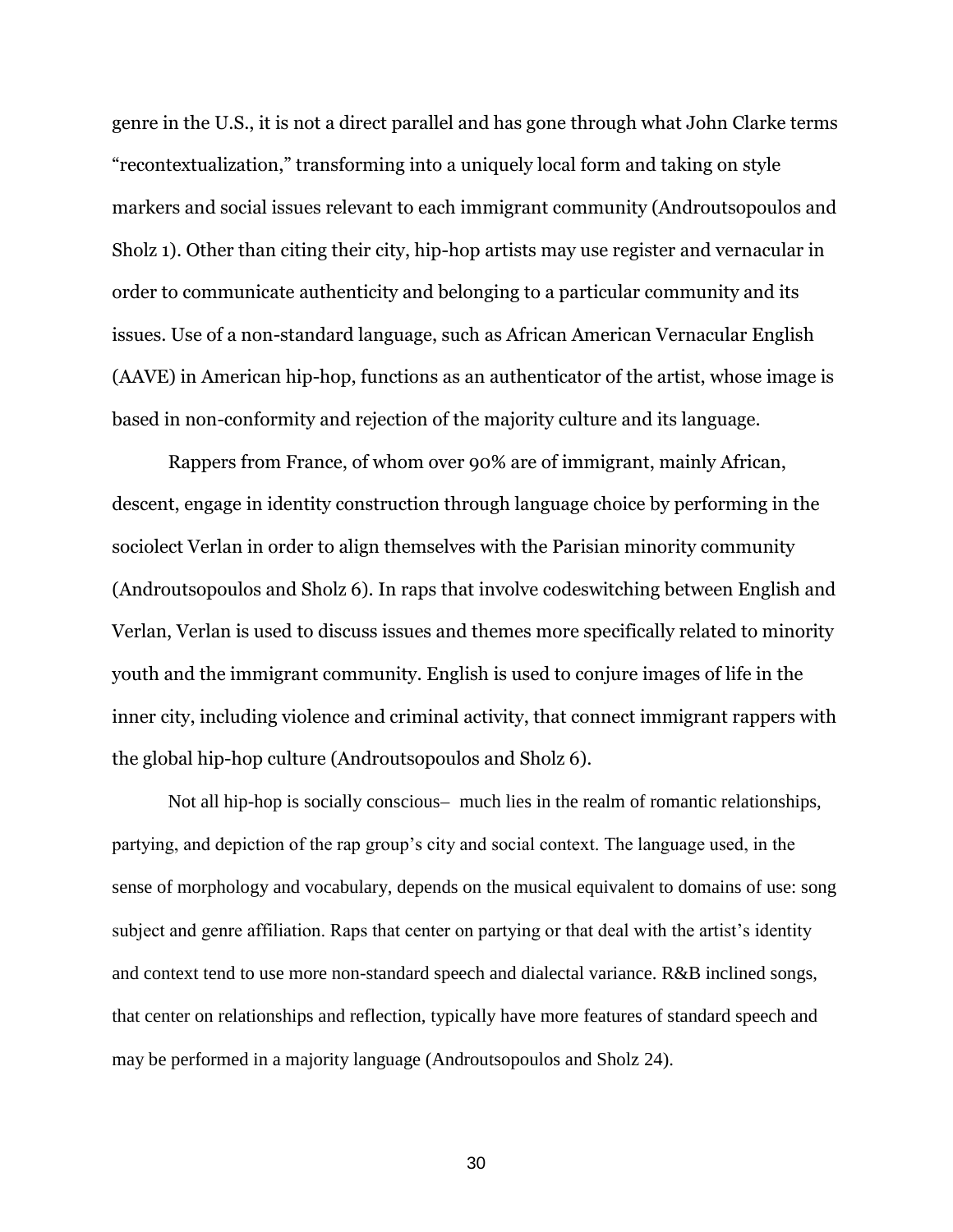In a comparison of fifty French, German, and Italian rap songs, researchers found that nearly half of the French songs engaged in social critique, followed by one fourth of rap songs from German artists, of whom around 60% are of migrant origin (Androutsopoulos and Sholz 7, 13). The base language in which these artists perform reflects the desired audience of the social critique, whether it is a call to the immigrant community, a criticism of the majority society, or a message to the global listeners of hip-hop (Terkourafi 23). The use of a particular vernacular may be symbolic, but social critique is still meant to be heard and understood by a particular audience.

Cartel, a hip-hop group in Germany, raps in Turkish and incorporates traditional Turkish instruments in their songs in order to appeal to and legitimize the Turkish-German immigrant community rather than call to the larger German community (Teal-Cribbs 14). Turkish immigrant youth living in Germany are mainly descendants of guest workers who came to the country in the 1960s. This population has and is still negotiating culture and ethnicity, both Turkish and German, further complicated by the inability of the Guest Worker generation to acquire citizenship. Hip hop has served as a means of discussing and debating identity as young people who are not fully ethnically German supplant the largely monolingual media that dominates the narrative of the German experience (Teal-Cribbs 8). Even as Cartel appeals linguistically to Turks, the group has described its aims to address the lack of equality and cultural preservation issues faced by German-Turks and the larger population, not to address issues facing the Turkish community at large or in their native country (Teal-Cribbs 14).

While Cartel is still immersed in a Turkish speaking community, some musicians, like A-WA and Yemen Blues, choose to sing in their heritage language in order to identify linguistically and culturally with their ethnic community even if they are not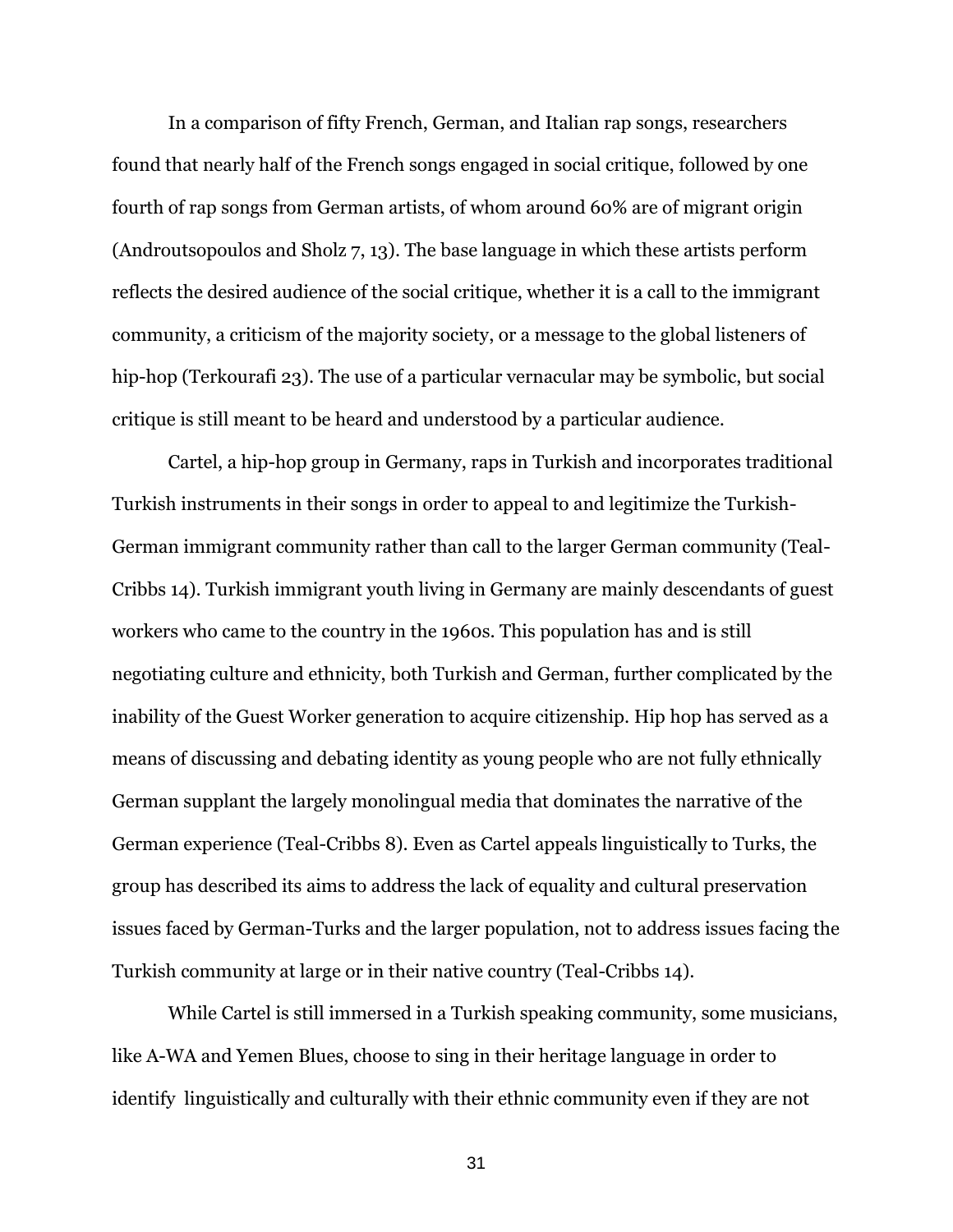geographically connected to them. Both A-WA and Yemen Blues are descendents of Yemeni immigrants who fled their home country to Israel due to the oppression of the minority Jewish population. Ravid Kahalani, the frontman for Yemen Blues, has never been to Yemen himself but grew up in a religiously and culturally Yemeni environment created by his parents within the significant immigrant population living in Israel. Although his band consists of diverse members, from New York, Israel, and Uruguay to name a few, Kahalani roots their music in uniquely Yemeni traditions, alongside the genres of jazz and blues, exhibited in the name chosen for the group. Kahalani sings in the Yemeni dialect of Arabic and bases his lyrics on the chants and prayers that he heard from his father as a child (Farber).

A-WA is made up of three sisters who, like Kahalani, grew up in Israel, the descendants of immigrants from Yemen. They did not grow up as immersed in the immigrant community and learned the Yemeni dialect of Arabic from extended family members (Gehr). The sisters connected strongly to the oral traditions of Yemen, brought into their lives by their grandparents, heard in their first album, released in 2016, on tracks like "Yemenite Lullaby." Their most popular single, as well, "Habib Galbi," is a Yemeni folk song produced as an electronic dance track by Tomer Yosef, the Yemeni-Israeli vocalist of Balkan Beat Box (Gehr). A-WA, the transliteration of "yeah" in the Arabic of the region, reimagines the musical traditions passed down by women who used music as a way to negotiate and practice their cultural and religious identities. The sisters feel that they are taking part in that tradition, citing the use of "the language, the dialect, and tribal singing" as the most important components of their songs, that range from jazz to hip-hop to electro-pop (Gehr).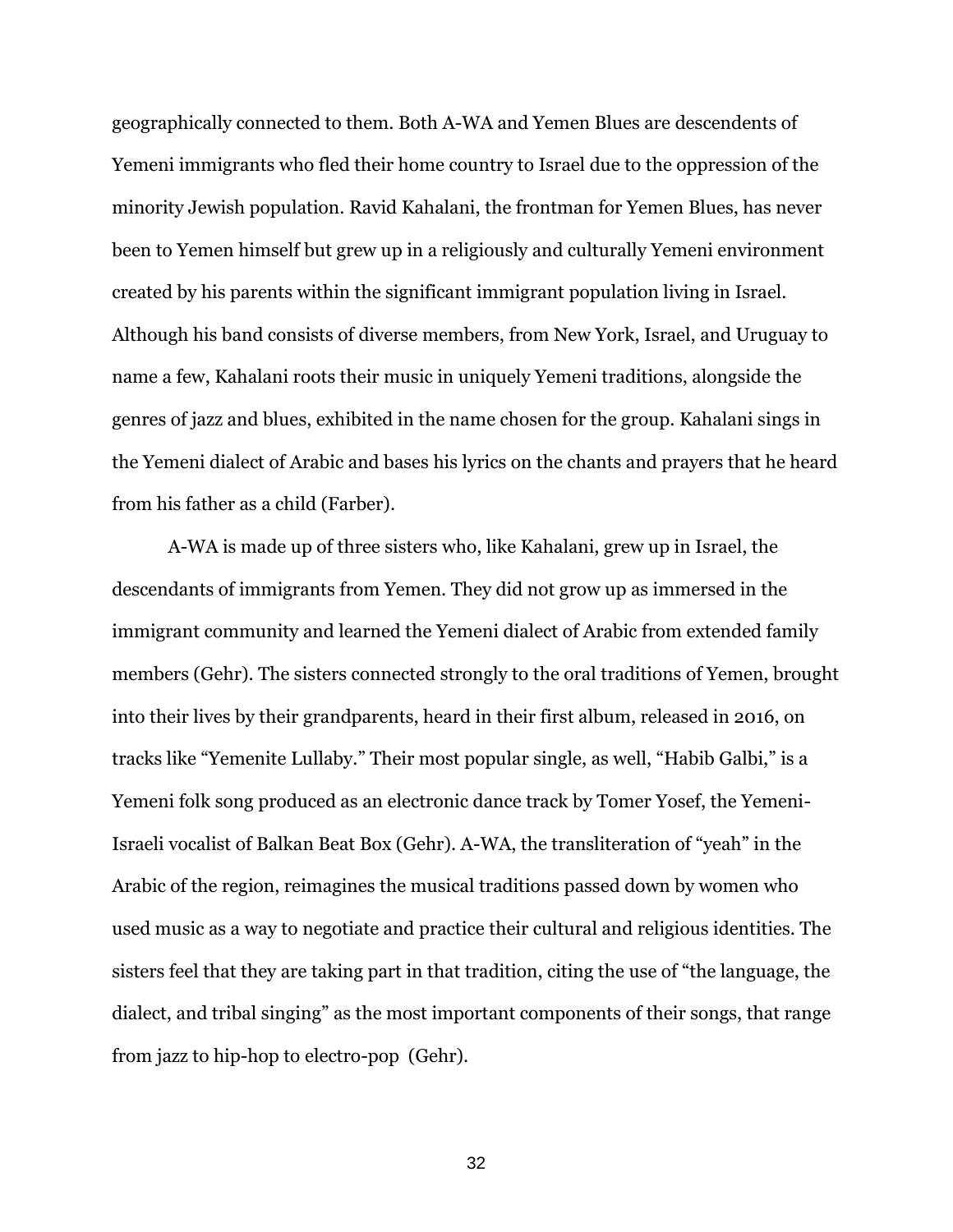Before studying music in a university and forming the band, the eldest Haim sister, Tair, knew she "would record an album in the Yemeni dialect" at some point in her life (Gehr). While she is hesitant to identify as belonging to one primary ethnicity or culture, because her familial roots come from the Jewish diaspora of many countries including Ukraine and Morocco, the language and lyrical choices made by the group cite the sisters' identities as musicians of Yemeni and Mizrahi heritage as one of the most personally salient (Gehr). Although these decisions carried a high degree of commercial risk, appealing primarily to the small population of listeners who share their mixed cultural and linguistic heritage and context, A-WA has achieved international success. They have been featured in many Israeli publications as well as magazines Elle, Stylist, and Cosmopolitan in the U.S. The music video for "Habib Galbi" reached 500,000 views in its first two weeks and has since attained well over four million more (Artsy). The song was the first sung in Arabic to hit the number one spot on Israeli music charts and shortly after, the sisters began their headlining tour, after performing with Balkan Beat Box, across Europe and North America, which included a show at the SXSW music festival in Texas (Ship).

While Yemen Blues, along with other musicians singing in their heritage languages, aims to be apolitical, A-WA recognizes their platform as women from a minority religious group in the Arab world who also belong to an ethnic minority in their country (Farber). Following in the footsteps of Ofra Haza, one of the first women to record music in Yemeni Arabic in Israel, the sisters have embraced all of the potential conflicts within these identities and created work of amazing musical production that can serve as a "bridge to connect people from Arab countries and from Israel and from all over the world" (Margolin).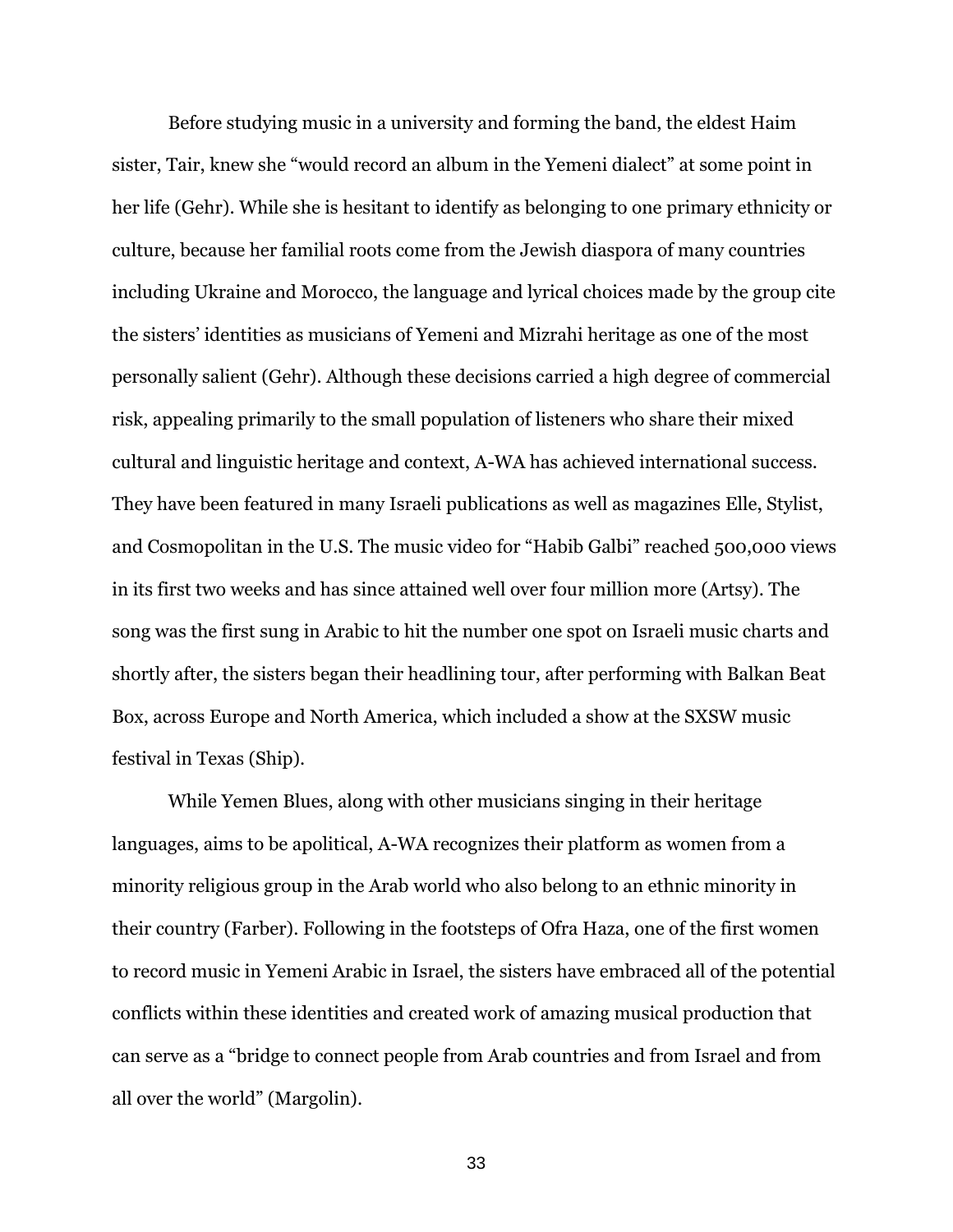Luzmila Carpio, another woman engaged in social activism at a cultural crossroads, has served as the voice of forgotten indigenous people groups in Latin America, including her own, which is part of the Quechua language group from the Andes Mountains in Bolivia. She, like the members of A-WA and Yemen Blues, grew up learning traditional songs and oral literature in her native language while living in a majority Spanish speaking country. Quechua, along with other indigenous languages spoken in Bolivia, were not officially recognized, but Carpio rejected both official and societal assignments of Spanish as the only appropriate language for media and the arts, and she began writing and singing songs in her native Quechua (Monger).

As the Multinational State of Bolivia was forming, UNICEF began an initiative in the 1990s, called Yuyay Jap'ina, to preserve and promote the native languages spoken by indigenous peoples in South America through literacy. Many of these languages were unwritten, further endangering the intangible cultural heritage of an already marginalized group. Carpio recorded a series of songs in Quechua that were made publicly available and that became part of her personal ambition of representing and reclaiming the ethnic identity she felt had been taken through centuries of colonial rule and more recent exclusionary societal practices. The institutionalized pain, she felt, had "not left space for any type of tolerance or whatever intercultural dialogue, relinquishing the native culture and the musical knowledge of American indigenous groups to debates in chat circles about the exotic, and orienting the Latin American education system towards the ignorance and forced rejection of [indigenous] identity, values, and traditions" (Carpio, translation own).

Her music wedged itself into the space created by the literacy project, assigning both value and legitimacy to ancient languages (Quechua is believed to be over 2,000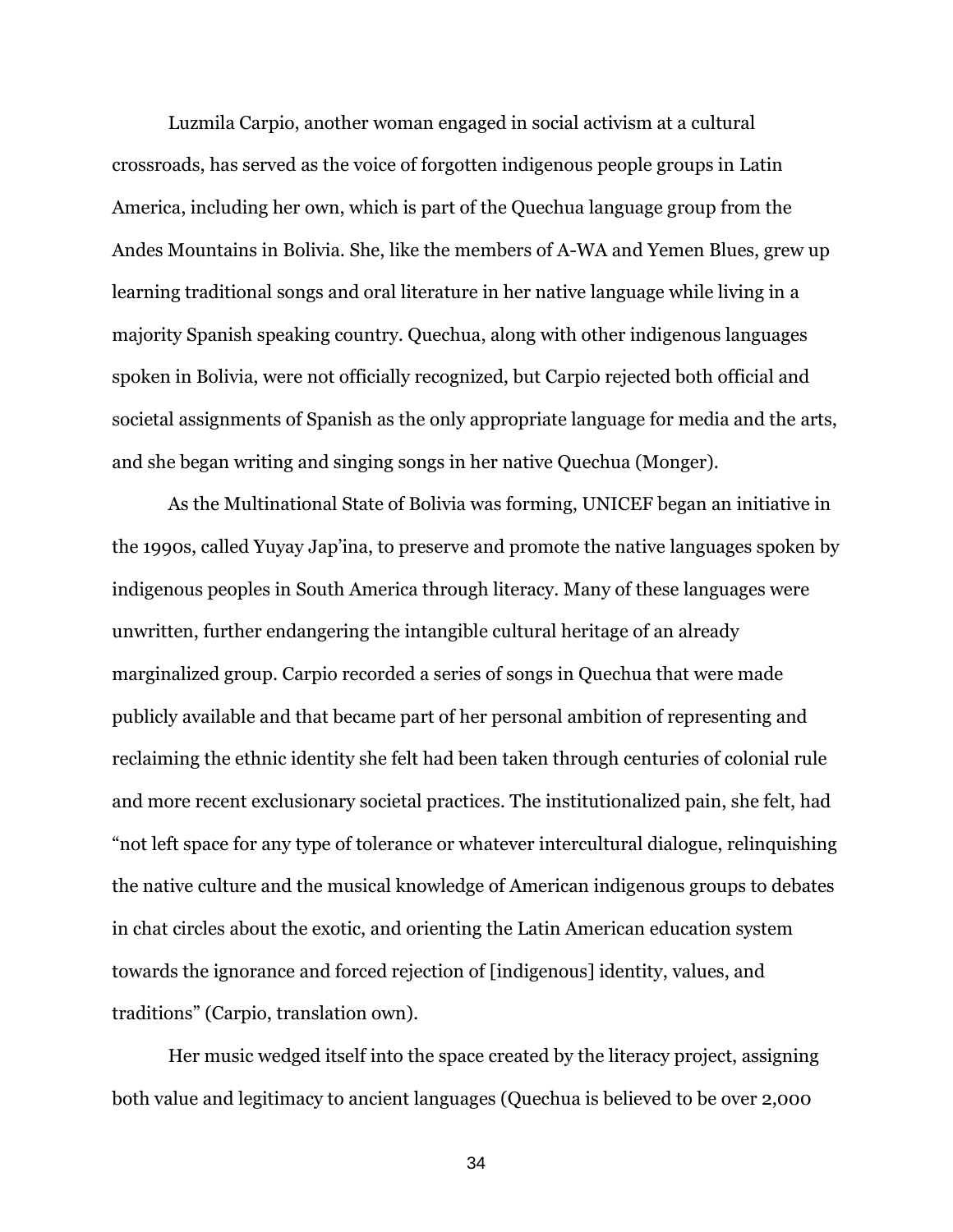years old) in the age of modern and digital music and drawing attention to the lack of voice, opportunity, and agency of her people. Many of her songs feature environmental themes and call listeners to protect and honor nature, the Pacha Mama, which is incredibly central to the lives and culture of the Quechua people. Others discuss the empowerment of women and issues of injustice and segregation (Carpio).

As one of the earliest and most famous indigenous musicians from Latin America, Luzmila Carpio has used her musical talent as a strong platform for change in her home country and around the world. After her participation in the literacy initiatives, she was appointed Bolivia's ambassador to France by the nation's first president of indigenous origin, who began restructuring the constitution to increase the rights and inclusion of Bolivia's native population and recognize their linguistic diversity by naming thirty-six additional languages as co-official languages with Spanish in 2009 (Lewis, et al.). Her songs, which purposefully feature the tonalities, instruments, and languages of Bolivia's native people, were originally created to "increase the awareness of indigenous populations about the rich diversity of their own culture." Her message, according to ZZK Records, who compiled an EP of some of the Yuyan Jap'ina Tapes remixed by Latin influenced electronic producers, "transcends the boundaries of language; even without understanding the words, the listener can feel its beauty" ("Luzmila Carpio").

First Nations musicians in North America, both in the U.S. and Canada, have connected with artists from other indigenous groups, like Luzmila Carpio and musicians from South America and Australia, who are grappling with ethnic identity in a postcolonial but presently repressed culture (Barnes). A Tribe Called Red has stepped into the confusing space, both physical and cultural, to engage the remnants of confusion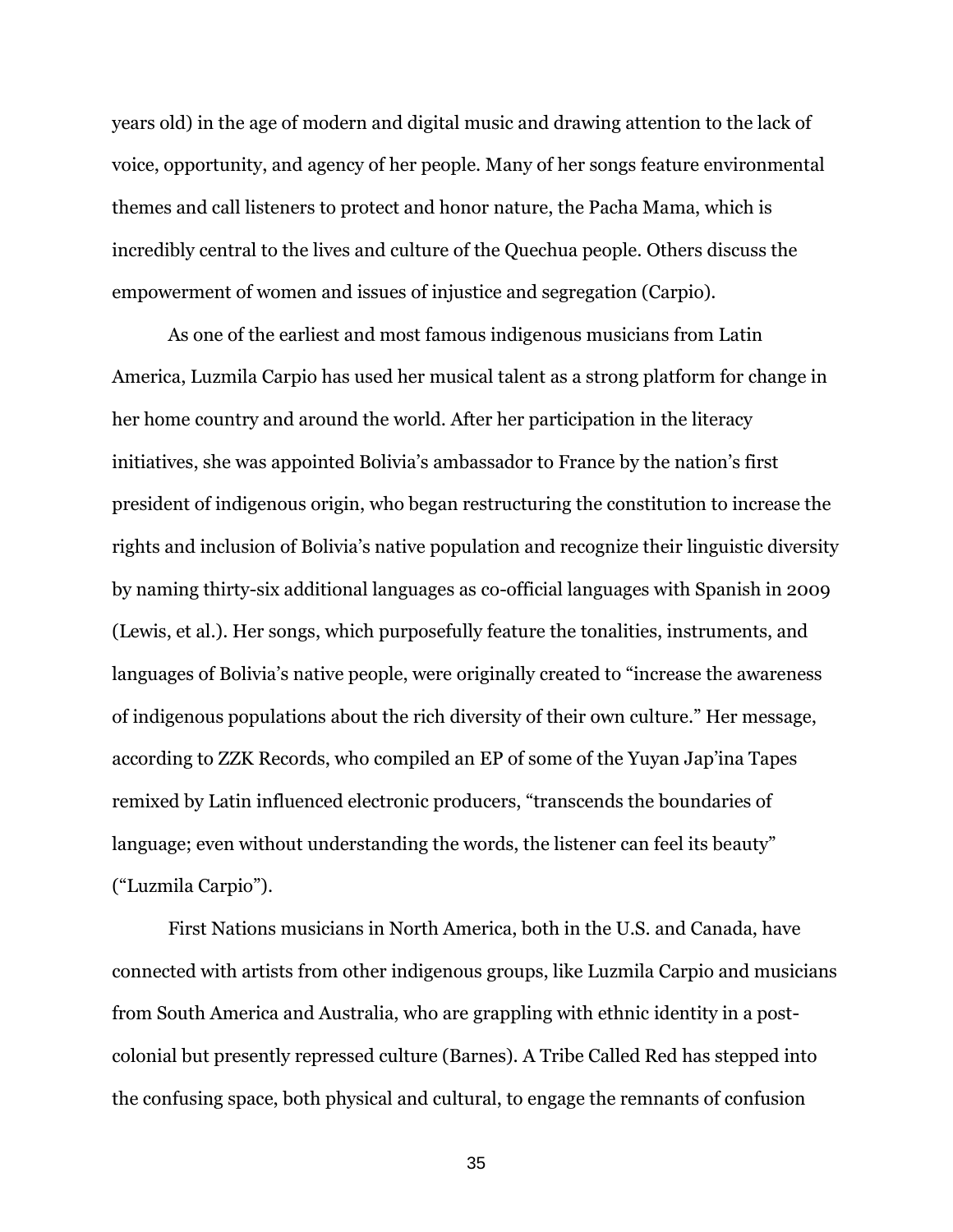and pain that Native American tribes face in preserving, reimagining, and asserting their cultural heritage.

DJ NDN, 2oolman, and Bear Witness, the producers and musicians that make up the aboriginal EDM and powwow step group, A Tribe Called Red, belong to different tribes but grew up on indigenous reservations in Ottawa, dissatisfied with the current state of the rights and representation of Native American groups (Barnes). Like immigrant hip-hop artists in Europe, A Tribe Called Red drew inspiration from hip-hop, specifically from A Tribe Called Quest, active from the mid 1980s through the early 2000s, that addressed issues of African-American identity and racial tension in U.S. The musical influence of hip-hop is clear in the group's songs as well, that blend features of step, rap, and trap alongside traditional drums and native language vocals. While some minority artists, whether singing in a majority or native language, choose not to engage in the political issues affecting the ethnic group they belong to, the members of A Tribe Called Red felt there was no real choice to make other than to take on the responsibility of ambassadors, role models, and activists as well as artists. "As First Nations peoples everything we do is political" ("A Tribe Called Red ").

One of first things the group noticed was a lack of physical space available to Native American people, specifically young people who were negotiating ethnic identity in the more urban context of Ottawa. In a decision analogous to the movement of disco and house music in Chicago in the 1980s, the group sought to create that space in the form of monthly DJ nights at local clubs, drawing in indigenous students and young people looking for a place to dance.<sup>4</sup> This was the target audience for the group, who was

 $\overline{a}$ 

<sup>4</sup> See podcast "Switched on Pop" episode, "Breaking Down the House" for a discussion on the history of house music in Chicago and its implications for minority and LGBTQ communities.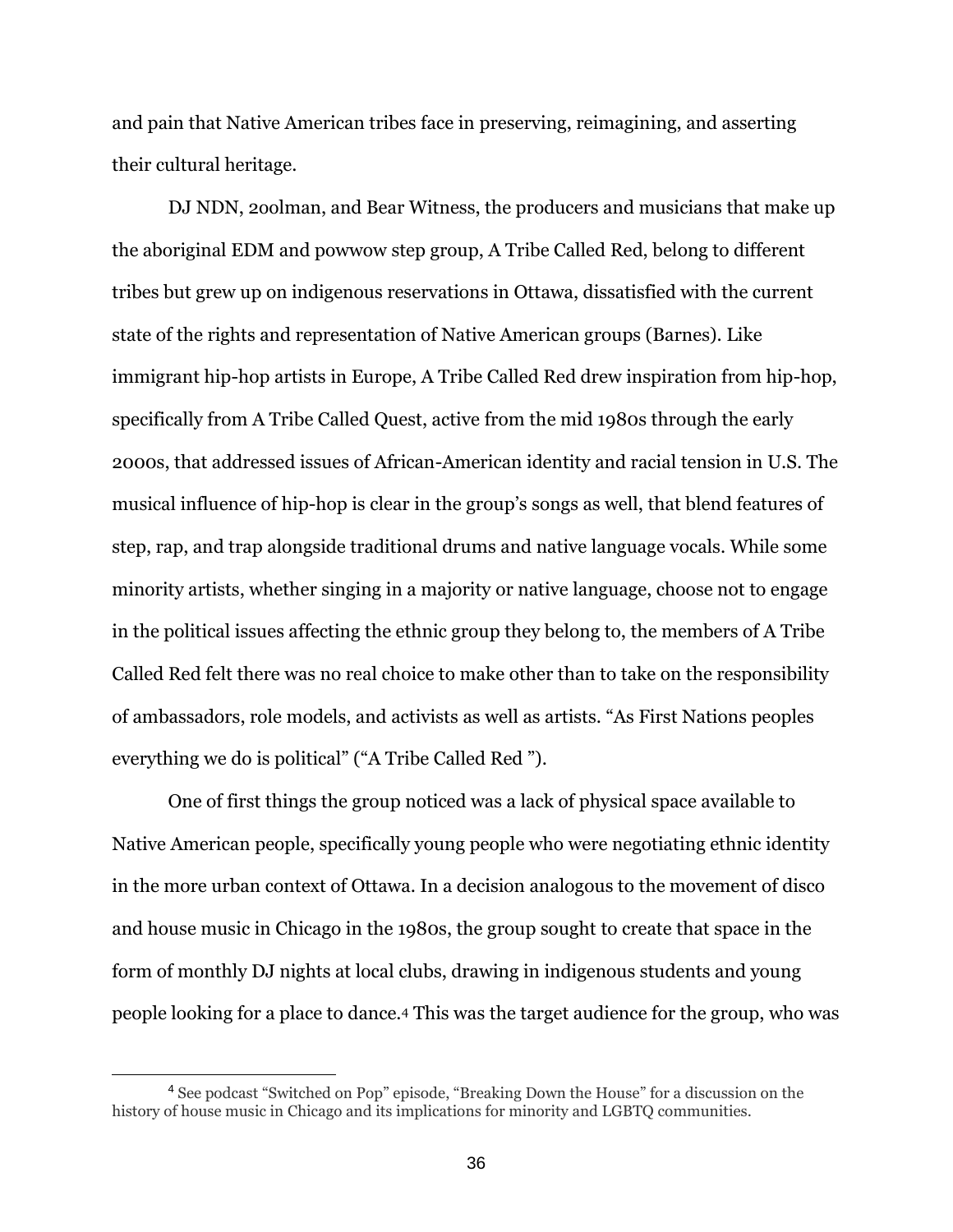faced with different questions when non-indigenous listeners caught on to the music and began coming to the Pow Wow nights. Rather than excluding them or avoiding the complex waters of appropriation and participation, they established boundaries, banning headdresses and encouraging the crowd to celebrate their commonalities, namely their appreciation for the music (Colhoun). They have also taken on issues within the indigenous community, like substance abuse, and keep Pow Wows and their music void of alcohol, both in the space and in their songs, in attempt to counteract its historical baggage in native communities as "a symbol of defeat" (Colhoun). By carefully curating the space, the group has noticed a change in the indigenous crowd. Bear Witness said, "We never expected non-indigenous people to show up at our parties and listen to our music." When the indigenous space became a shared space, the native audience had to negotiate its use, which Witness sees as "a kind of action. In the past, indigenous people were silent...There wasn't a space to complain about." Now it is "a new kind of privilege for indigenous youth to have: to be able to complain" (Colhoun).

Through the Electric Pow Wow and their music and language choices, A Tribe Called Red is also establishing and reclaiming cultural space. They use the blend of genres and heavy use of sampling to connect the traditional First Nations identity with the urban youth culture of today, forcing the native community as well as the majority Canadian community to redefine long held expectations and practices. Rejecting labels like that of the aboriginal music category in the Juno Awards and of stereotypical representations of First Nations groups in the media, A Tribe Called Red sets their music up against more mainstream artists in hip-hop and dance and uses trippy compilations of film depicting Native Americans to take on the "one-dimensional misrepresentation of of aboriginal people in the media" (Shingler).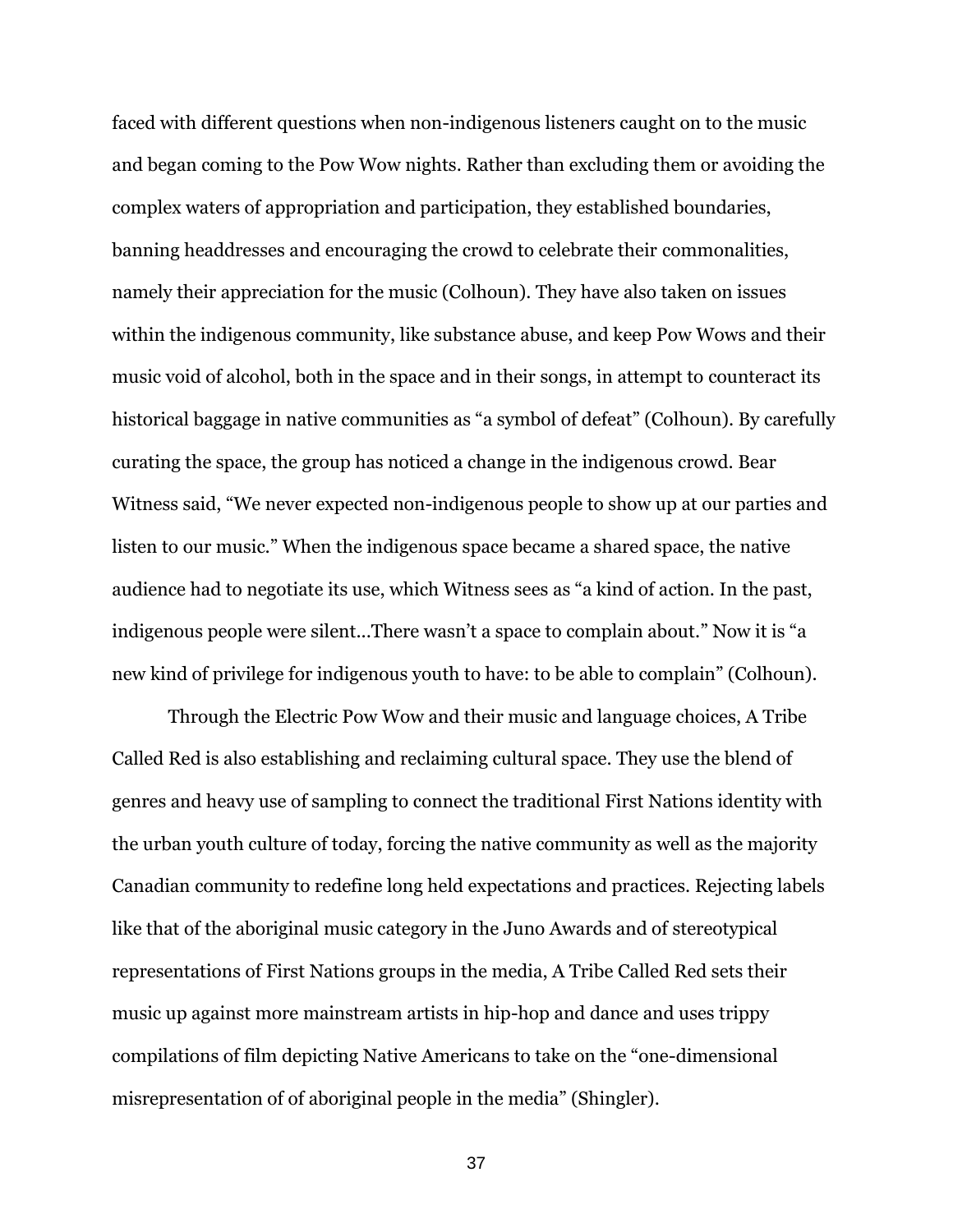Language choice and representation of culture define the overall mission of the group in the tension between negotiating and preserving their First Nation culture. In contrast to previously discussed artists, whose choice of performance language and audience may be subconscious and fluid, reflecting a personal identity and affiliation without significant risk of the artist to exercise power and agency on their platform in addition to producing music, A Tribe Called Red, and other First Nations artists like Black Bear, Northern Voice, Chippewa Travellers, and Eastern Eagle, feel they "don't have a luxury of saying, 'OK, we're going to just be a band." "[As] indigenous artists...it's not a choice. It's a reality, and it's a responsibility" (Shingler). They have taken this responsibility both on and off the stage, becoming advocates in the Idle No More protests against environmental mismanagement and social injustice against native peoples, and building off of what poet John Trudell called the Halluci Nation, a "collective of artists and activists [against] colonialism," using their powwows to call both the indigenous and non-indigenous audiences to action.

Cultural and ethnic affiliation, being some of the greatest predictors of the language choices made by musicians, may place them in dangerous circumstances when, unlike groups like A-WA, their alignment with a particular group is not well received and is seen as threatening to majority group in power. Tinariwen, mentioned earlier, is one such group, whose members are originally from Mali. Their original name translates as something like "People of the Desert," a fitting homage to the nomadic Tuareg group they come from. Although they started playing music for local events, they soon began writing songs about the socio political issues affecting the Tuareg people during the period following independence from French colonial powers in Mali, one of the nations whose borders fell in the homeland of the tribal group. The band members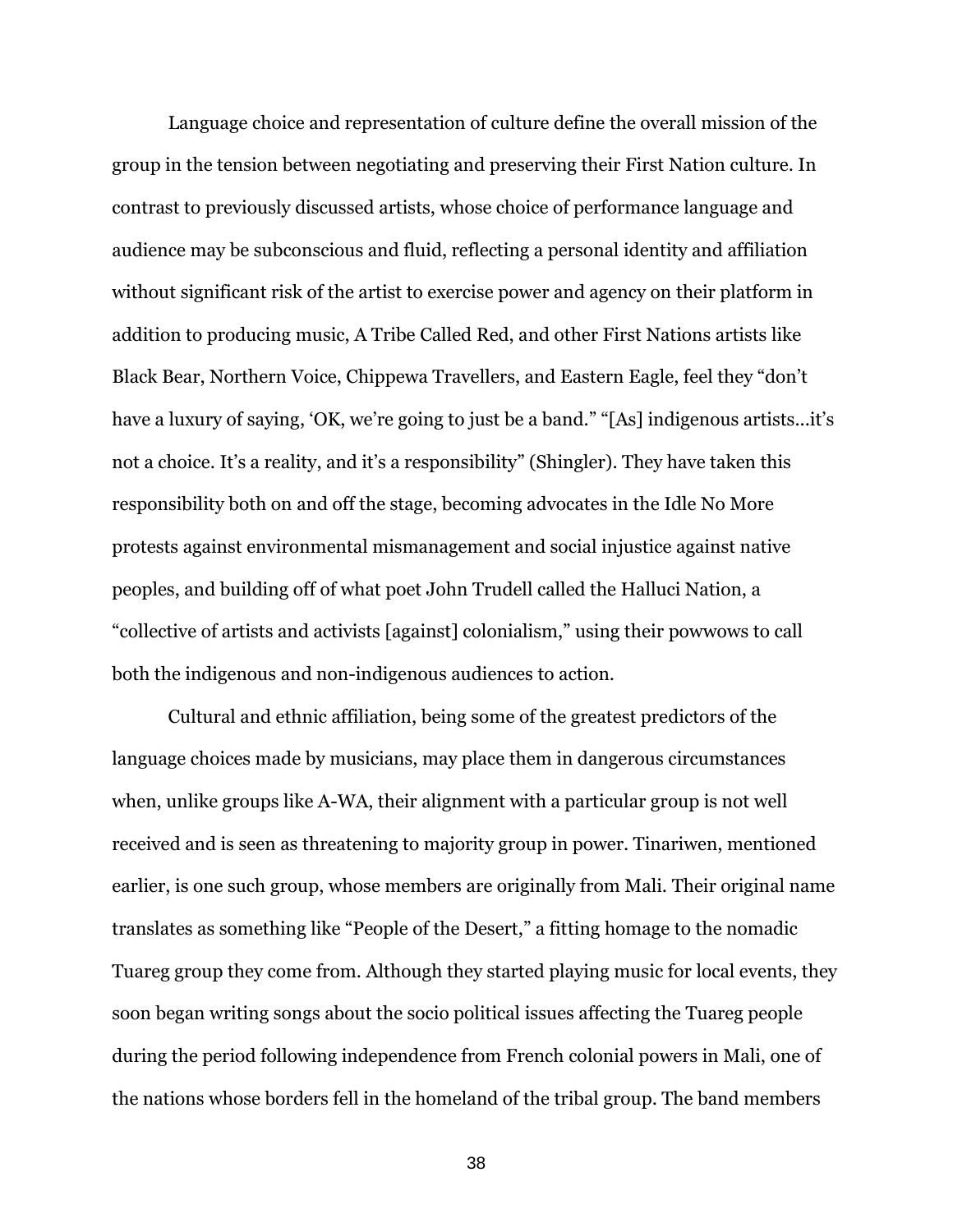met in a refugee camp in Algeria and began playing together in 1979, between two major uprisings of Tuareg rebels against the national government in the 1960s and 1990s (Love).

The group has spent considerable time in exile, both in Algeria and in other countries, and the lyrical themes of their music center around the idea of home, culture, and searching for peace. One of their primary goals in making music was to find solace in the creativity and to call for the rights the Tuareg people feel they have been denied for decades. Rather than singing in French, the official language of a number of formerly colonized North African countries, or in Arabic, widely spoken in the region, or even in English, Tinariwen performs in Tamasheq, the principal Tuareg language, in order to root themselves in the ethnic group and align themselves with the traditional culture at a time when Berber groups in Northern Africa are seeking to promote both in opposition to the Arabization backed by national governments (Love).

The members of Tinariwen have also come into opposition with militant groups who aimed to enforce religious law, which included repressing secular music and destroying instruments, like that of the band's guitarist that he was forced to leave behind in order to escape arrest (Love). Amid all of these obstacles, the group that began handing out free cassette recordings among friends has toured worldwide, including performances at world music festivals, received the BBC Award for World Music and a Grammy for the Best World Music Album, performed at the FIFA World Cup in 2010, and spread awareness of their ethnic group, its richness and its struggles, far outside North Africa (Love).

Even so, their language choice has declared their own people as the primary audience for the music they produce. Many songs use terms like "my friends,"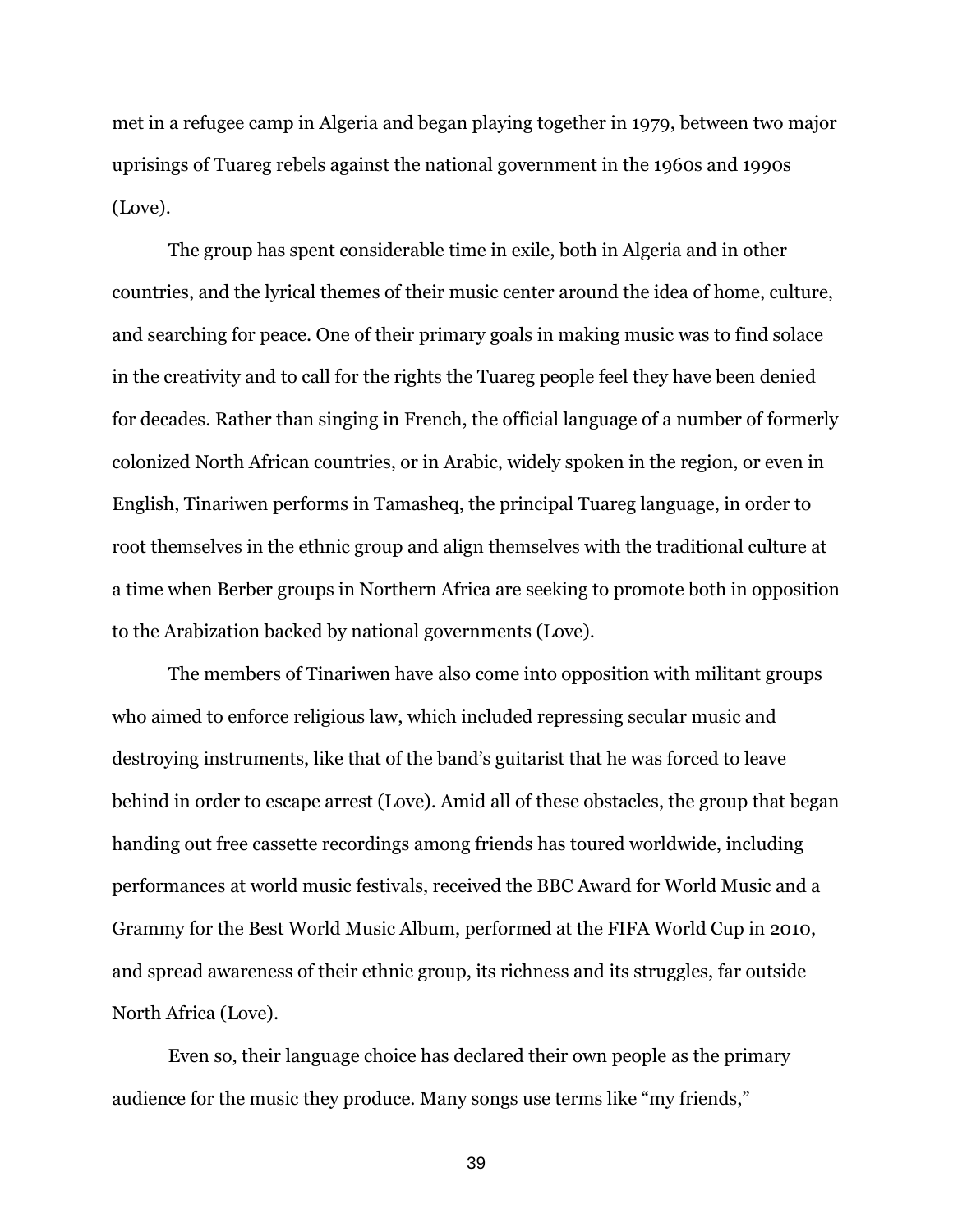"brothers" ( in "Imidiwan Afrik Temdam") and collective pronouns to reference narratives of the Tuareg rebellions and address their people, as in the song "Chet Boghassa," that discusses the desire to restore a particular village to the Tuaregs (Romig). "Kel Tamashek" (Tamashek people) was written as a call to the Tuareg people to act in preservation of their culture and language, "Tamashek people, open your eyes; Tamashek people, wake up; We're in a world that's moving fast; He who doesn't pay heed will be lost" (Romig). One of the group's guitarists, Abdallah Ag Alhousseini, has stated their mission as "military artists" who have used music in "the defense of our culture and our people [that] is the very spirit of Tinariwen" (Romig). Likewise, members of the group have fought alongside the rebels in battle, saying "if we see that our brothers need fighters rather than musicians, we will go to the front...This is what we do through music, and we will do it again with arms!" (Romig).

Another Tuareg musician, Omara Moctar, who performs as Bombino, was born around the time that Tinariwen was forming and has also spent much of his life outside his native Niger as a refugee. Like one of Tinariwen's founding members, Ibrahim Ag Alhabib, he has found power in the electric guitar which, thanks to Ibrahim, is common in Tuareg music and functions as a symbol of resistance. Bombino also performs in Tamasheq and met similar resistance for his musical choices. After the rebellion in the 1990s, the government of Niger banned the use of the electric guitar and executed musicians who they feared were spreading messages of opposition through cassette tapes (Ruiz,).

While Bombino's music is still rooted in Saharan traditions, it builds off of the sounds pioneered by bands like Tinariwen and further connects to the genres of reggae (that he calls "Tuareggae"), pop, and rock through the engineering of producers like Dan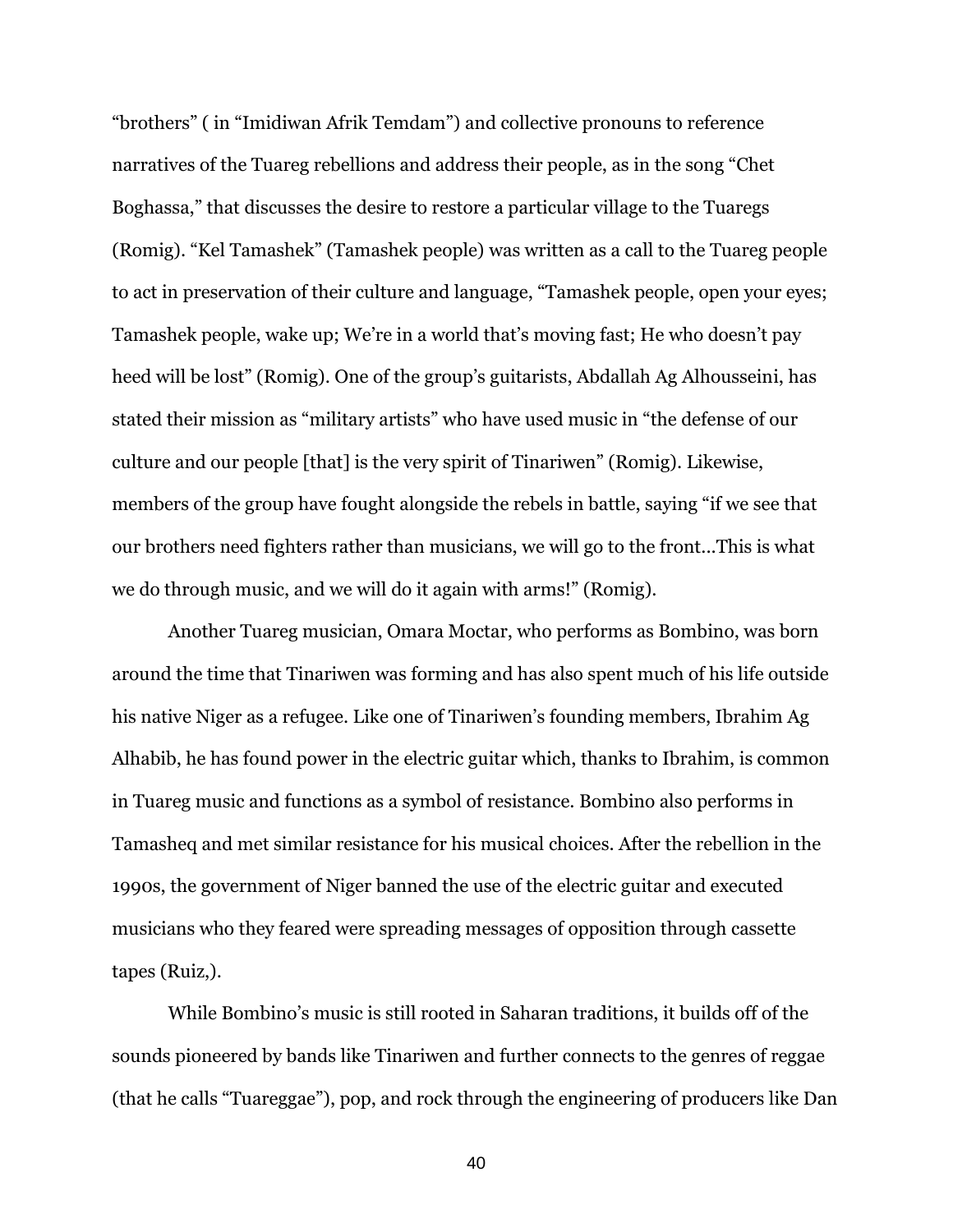Auerbach (of The Black Keys) among others (Rubin). He represents the next generation in the fight of the Tuareg people, continuing in the struggle for their rights and the preservation of their culture. "Akhar Zaman," from his 2016 album Azel describes this desire: "Our ancestral language and alphabet are threatening to disappear and our dearest practices are losing their place" (Rubin).

In the music video for the same track, Bombino is seen walking from the sea into New York and Times Square, as footage describing him as a performer is juxtaposed with him as a refugee. Part of the song translates as a call to the Tuareg people, "My brothers! Far from your ancestral culture, your personality disappears along with you spirit" (Bombino). As Bombino and the members of Tinariwen are aware, preserving culture and language while forced outside your native context as a refugee is difficult, made even more so with the pressures of assimilation and what can feel like a hopeless system of relocation and asylum-seeking. Through his music, Bombino draws attention to the issues faced by the Tuareg people and by refugees in general.

The musicians of Khebez Dawle, all from Syria, found themselves fleeing their home country as refugees after the brutal civil war made it became impossible for them to stay. They sold their instruments in order to pay smugglers to get them from Syria through Turkey and then across the Mediterranean Sea into Greece. As they washed up on the European shores, they greeted the tourists on the beach and passed out their CDs. Though they had planned to end their journey in Germany, the young men were stopped in Croatia and registered as refugees. An activist group asked them to play in a concert benefiting refugee resettlement efforts, and Khebez Dawle found themselves connecting with refugees from other countries, Croatian tourists, and even prison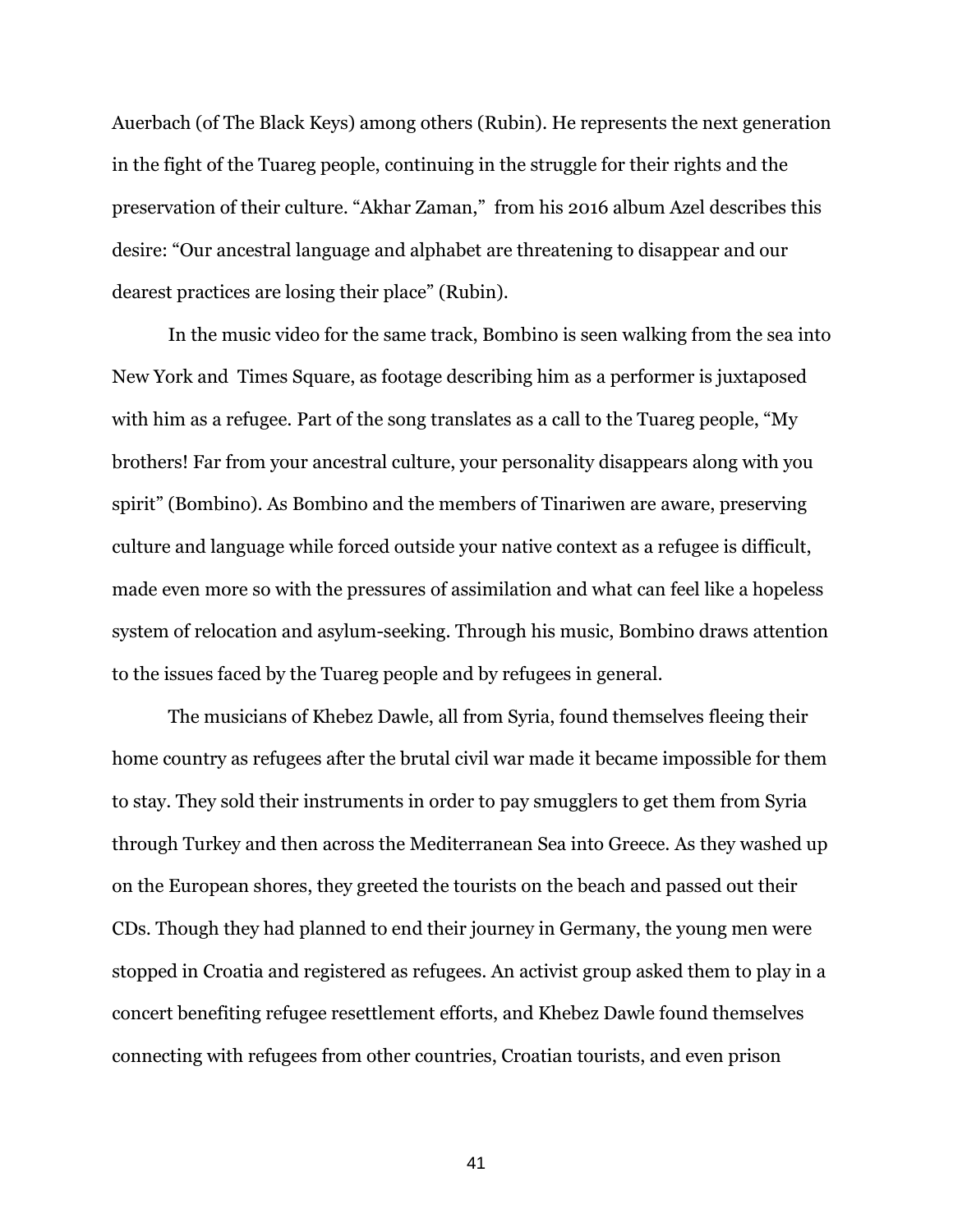guards, who listened to their music when the group was detained for attempting to cross a border (Larsson).

In a physical parallel to Bombino's video, the band found their situation as refugees set against their identities as musicians. A number of the members had been trained in classical Arabic music and singing and had played together for a few years before recording their first album in a studio in Beirut, the first place the band had fled, in 2014 (Fordham). Just months after a concert to launch the album, the group played their first European concert for the activist group wearing the clothes they had worn from their journey across the Mediterranean (Larsson). The self-described orientalindie rock concept album tells the story of a young man living through the Arab Spring and the Syrian war (Larsson). Although the tragedies experienced by the members of the band, including the execution of their drummer and forced exile and repatriation, can seem incredibly distant from the group's increasingly global audience, they choose to keep singing in Arabic, telling the story of Syrian refugees in concerts across Europe (Larsson). Khebez Dawle sees their music as an opportunity and a responsibility "to tell Europeans about the other Syrians who are not heard...to play music in front of different cultures, different nationalities and [make] sure that the language barrier is not a barrier anymore" (Larsson). They see their native language as well as the music itself as a source of identity and power to change: "Music is the language we use to say that we are civilized people, we always used to take planes to travel abroad, but circumstances have forced us to go on this smuggling trip across sea and land" (Arja).

Many refugees have found hope and humanity through music, prompting programs like the Refugee Music Project and the Mosaic Choir in Turkey. The Music Project, based in the Zaatari refugee camp in Jordan, seeks to provide musicians with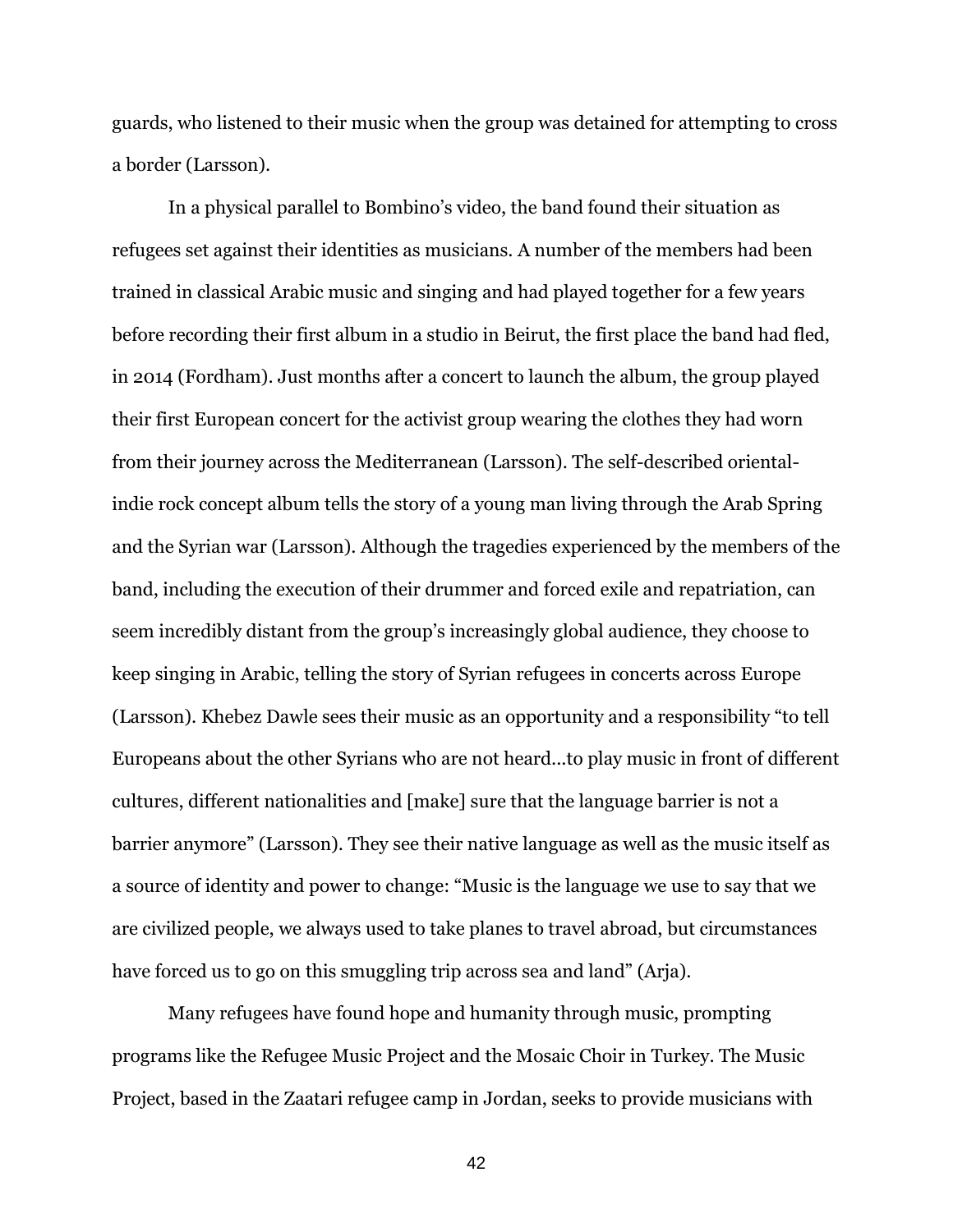the means and the platform to tell their stories through music ("Refugee Music"). The Mosaic Choir serves as a source of community and hope for refugees and a challenge to the narrative of Syrians in the country as negative or needy members of society. Maisa Alhafez, who organized the group, says the "project is more than a choir...It's a social project, it's therapy." "War separated us and music connected us." One mother who brought her daughter to the choir said the music "is like an international language that crosses all barriers" (Ashdown). A man involved in the Refugee Music Project said, "Music is the language of the world, the language of souls" ("Refugee Music"). Abdallah Rahhal, also from Syria, would agree that music was his salvation. In the chaos and pain of the war and his journey through Europe to Germany, where he lives now, he says, "Music helped me to survive" (Vickery). Rahhal, like some of the members of Khebez Dawle, studied music at a university in Syria. He sings a more traditional style of Arabic music, called Tarab. He sang on the boat as it drifted through the Mediterranean and Aegean Seas, to audiences of refugees living in camps, and in concert halls with the accompanying band members he met in Germany (Vickery). Although he had initial fears of performing for a German crowd amidst anti-refugee rhetoric, in the country and across Europe, Rahhal chose to sing in Arabic and set his music up as a meeting point for Syrians and Germans ("Germany"). His percussionist, Ali Hasan has found hope and purpose in performing, carrying the memories and message of his home into the places where exiled Syrians are settling. "Here is my identity, here is something that I can bring with me to Germany," he says. "It's an amazing feeling when you see people are enjoying and dancing, even people that don't understand any of the words" (Vickery).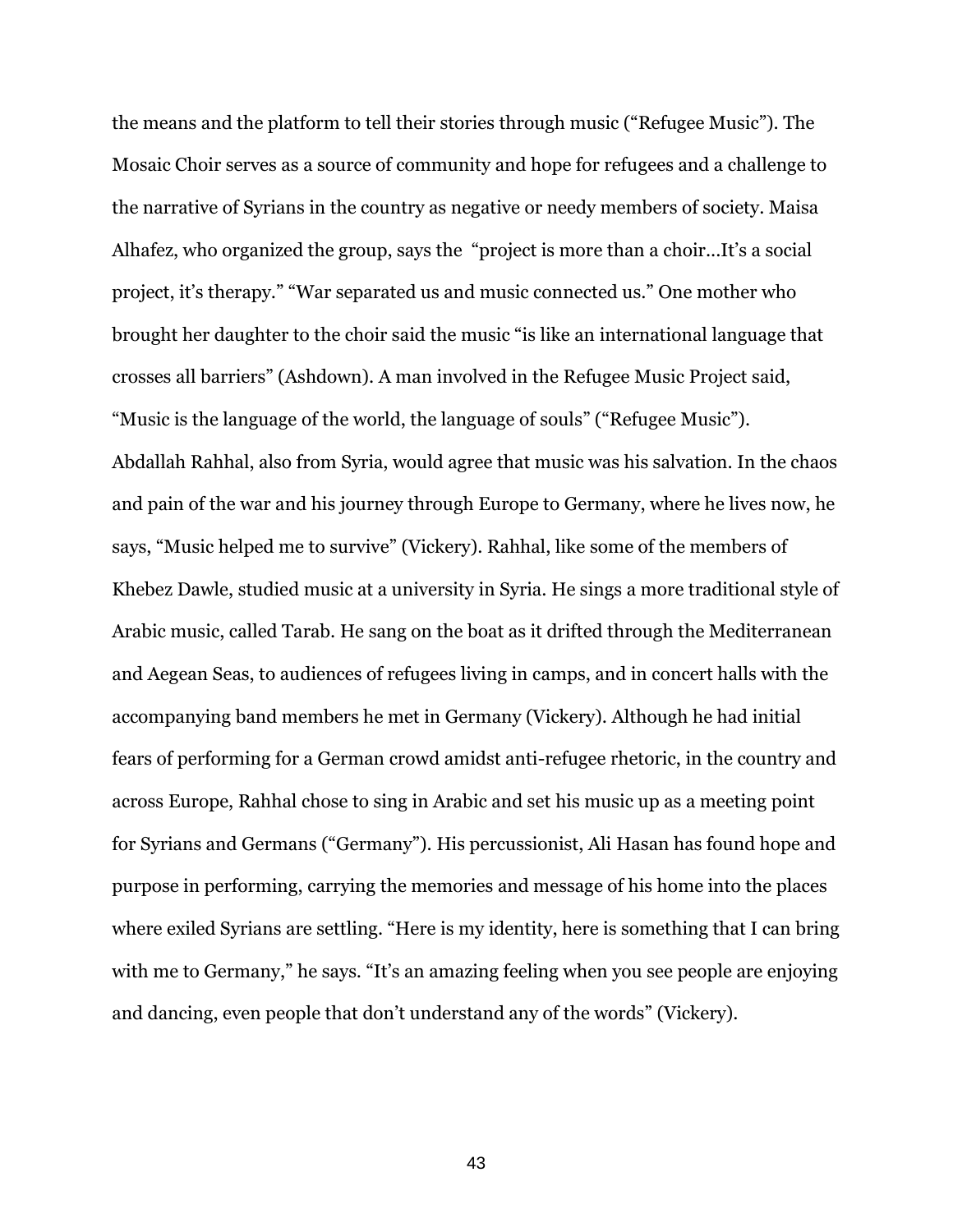#### SECTION THREE

It comes as no surprise to me that during the two months I spent working in a refugee camp in Greece, music was a near daily experience. Mothers singing with their children, a grandmother singing to a sleeping baby, a man sitting in the shade on a hot day strumming on an oud, a group of young men dancing to a drum beat, friends connecting over American pop. When an aid group working in the camp announced they would host an open-mic style concert for the refugees, many, myself included, initially felt confused. With issues of health care, nutrition, clothing, and shelter, couldn't money and time be spent on something better than music? The true answer was no, it couldn't. As young men stepped up on the stage to rap in their native language and as a singer performed a traditional song, I was struck by the idea that music is a language in itself, connecting people in their humanity as they recognize the beauty in lyrics and vocals, whether they are understood or not.

The power of presenting identity, both personal and cultural, through music compels listeners to engage the material artistically and emotionally. By extension, they must also engage the artist's message, which may be portrayed in the lyrics or by the artist and accompanying sources if the song is in a language they do not speak. This message may be one of cultural exchange, minority representation, preservation of heritage, or one of social activism against injustice or oppression. As music listeners follow patterns of listening according to ethnic affiliation and language identity, they will construct and employ their language identity through the linguistic landscape afforded them (Clément, et al. 400). Musicians, however, are able to negotiate their linguistic and cultural identities through entirely displaced environments, if they wish, and create their own landscapes by keeping their entire musical careers within a digital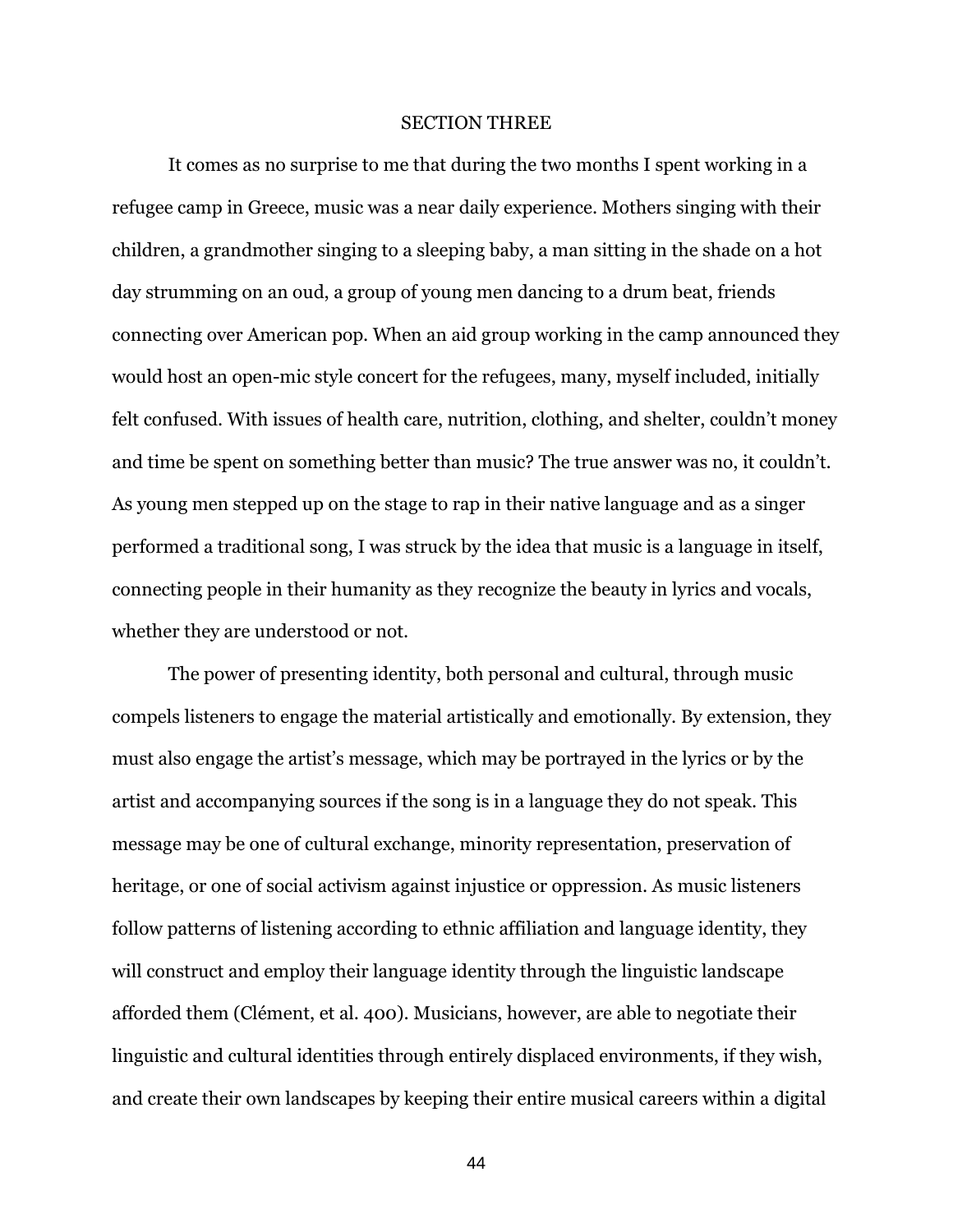or global context. That a musician would choose to be rooted in a particular place, culture, and ethnic group, then, marks a strong degree of identification with a language group that the musician sees as more integral to personal identity and more valuable in terms of production for an audience than the possibility of lower commercial and social risks that come with performing in a majority language.

Music can be an education, a weapon, and a source of healing as multilingual artists from the urban U.S., descendants of immigrants in Europe and the Middle East, indigenous groups in the Americas, desert tribes of North Africa, and refugees resettling in a new host country work out the tension between language identities when more than one is available to them. Their messages, transmitted through complex societies divided by power dynamics and representation, are evidence of the artist's personal linguistic identity and identification with a language group as well as what may be the beginning of a shift toward acceptance of bilingualism in the overwhelmingly monolingual media of modern societies.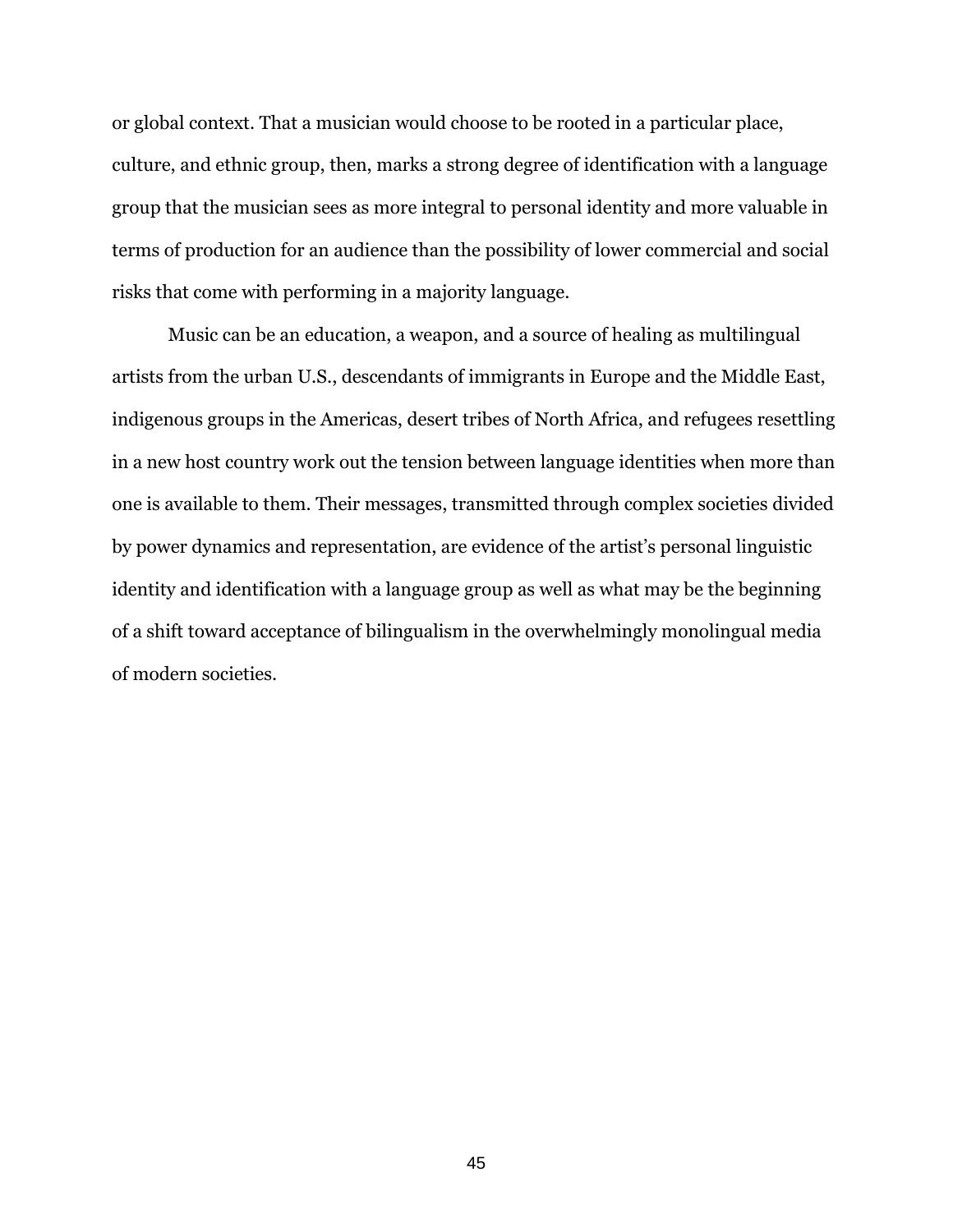#### REFERENCES

"A Tribe Called Red." Tribal Spirit Music. N.p., 2016. Web.

- Androutsopoulos, Jannis. "Bilingualism in the Mass Media and on the Internet." *Bilingualism: A Social Approach*. Ed. Monica Heller. Vol. 2. N.p.: Palgrave Macmillan UK, n.d. 207-30. Print.
- Androutsopoulos, Jannis, and Arno Scholz. "On the Recontextualization of Hip-hop in European Speech Communities: A Contrastive Analysis of Rap Lyrics." *Philologie Im Netz* 19 (2002): 1-42. Web.

Ankeny, Jason. "Jennifer Lopez, Biography & History." *AllMusic*. N.p., n.d. Web.

- "Appropriation". Collins English Dictionary Complete & Unabridged 10th Edition. HarperCollins Publishers. Web.
	- Ashdown, Nick. "Syrian Refugees Find Rare Solace in Music Programs." The Media Line. The Media Line, Ltd., 28 Oct. 2015. Web.
	- Arja, Hadeel. "A Syrian Band Forced To Leave Its Homeland Finds An Audience In Croatia." The World Post. TheHuffingtonPost.com, Inc., 28 Sept. 2015. Web.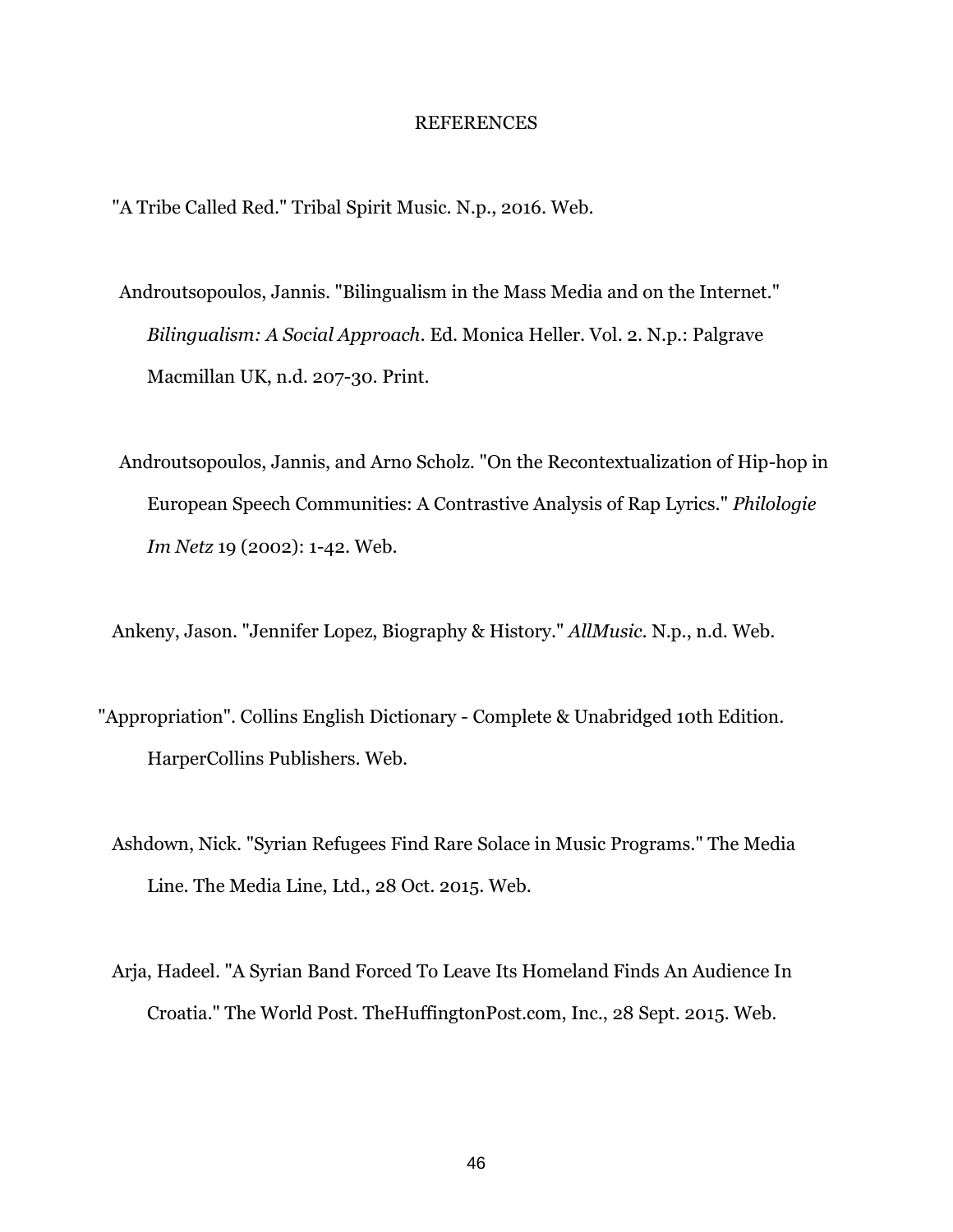- Artsy, Avishay. "The Israeli Sisters Whose Music Video Is Sweeping Across the Arab World | Jewniverse." Jewniverse. 70 Faces Media, 23 Mar. 2015. Web.
- Barnes, Tom. "A Tribe Called Red Aim to Unite Artists, Activists Against Colonialism on 'Halluci Nation'" Music.Mic. N.p., 12 July 2016. Web.
- Bombino. "Bombino Akhar Zaman." YouTube. Partisan Records, 28 Sept. 2016. Web.
- Brittin, Ruth V. "Young Listeners' Music Style Preferences Patterns Related to Cultural Identification and Language Use." Journal of Research in Music Education 61.4 (2013): 415-30. Web.
- Carpio, Luzmila. "Testimonio Musical De Una Cultura De La Resistencia." Paris. Speech.
- Clément, Richard, Susan Baker, Gordon Josephson, and Kimberly Noels. "Media Effects on Ethnic Identity Among Linguistic Majorities and Minorities." Human Communication Research 31.3 (2005): 399-422. Web.
- Colhoun, Damaris. "A Tribe Called Red's Electric Powwow Puts Indigenous Culture Centre Stage." The Guardian. Guardian News and Media, 28 July 2015. Web.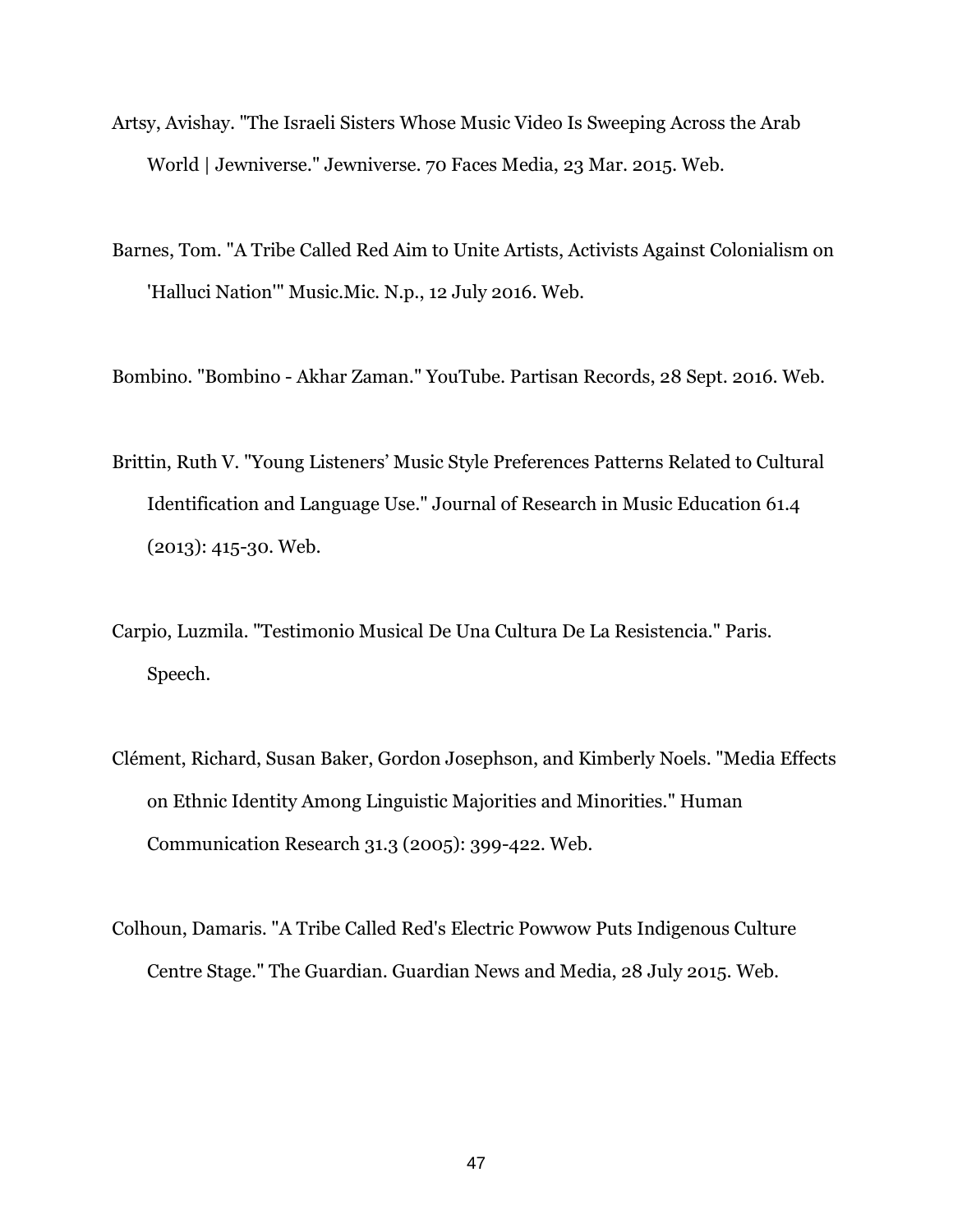- Connelly, Sherryl. "'I'd Rather Be a Memory of Something Fantastic': Grace Jones Reveals Her Wild times in New Memoir." New York Daily News. N.p., 12 Sept. 2015. Web.
- Denselow, Robin. "Paul Simon's Graceland: The Acclaim and the Outrage." The Guardian. Guardian News and Media Ltd., 19 Apr. 2012. Web.
- "Discover Music through Samples, Cover Songs, and Remixes." Who Sampled. Who Sampled Limited, 2016. Web.
- Farber. "Ravid Kahalani of Yemen Blues Brings World Music to the City Winery." NY Daily News. N.p., n.d. Web.
- Fordham, Alice. "Syrian Rockers, Fleeing War, Find Safety And New Fans In Beirut." NPR Music. NPR, 19 Aug. 2015. Web.
- Gehr, Richard. "A-Wa: The Israeli Trio Turning Yemenite Tradition Into a Global Groove." Rolling Stone. N.p., 7 July 2016. Web.
- Germany: The Syrian Refugee Band Musiqana. Dir. UNHCR. Perf. Abdallah Rahhal. Youtube. N.p., 8 Aug. 2016. Web.

"Gold & Platinum." RIAA. Recording Industry Association of America S, 2016. Web.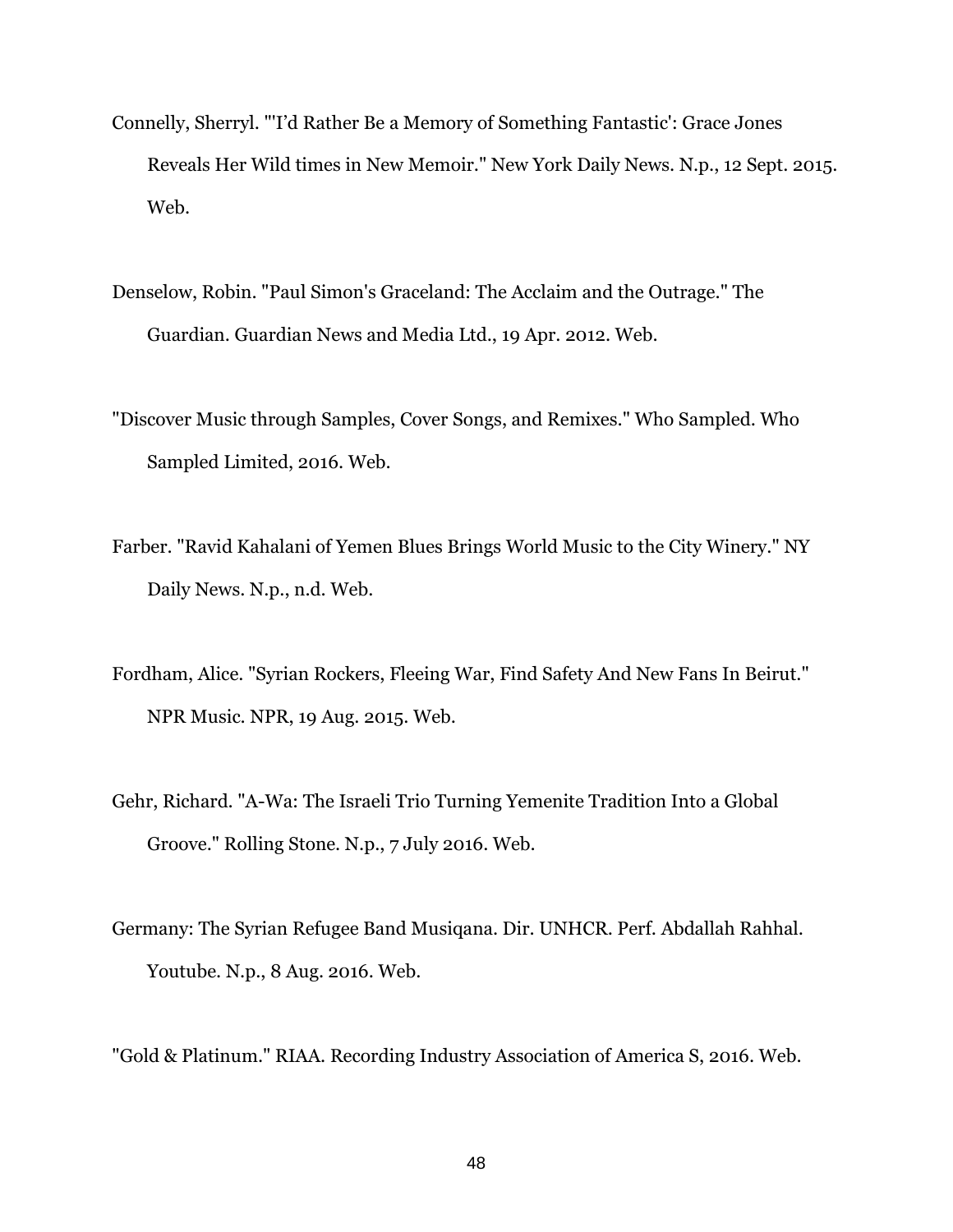"Highlife Music." Last.fm. Last.fm Limited, 2016. Web.

Hipolito-Delgado, Carlos. Internalized Racism and Ethnic Identity in Chicana/o and Latina/o College Students. Thesis. University of Maryland, 2007. N.p.: ProQuest Information and Learning, n.d. Web.

Huey, Steve. "Shakira, Biography & History." *AllMusic*. N.p., n.d. Web.

Jeffries, David. "Pitbull, Biography & History." *AllMusic*. N.p., n.d. Web.

"Jennifer Lopez." Discogs. 2016. Web.

"Jenny From the Block - Jennifer Lopez." *Who Sampled*. N.p., 2016. Web.

- Kagan, Eleanor. "Revolutionary Road: Music From Carthage To Cairo." NPR Music. NPR, 4 June 2012. Web.
- Kuo, Lily. "Chimamanda Adichie Says Beyonce's Kind of Feminism Isn't Her Kind of Feminism." Quartz. N.p., 9 Oct. 2016. Web.
- Larsson, Naomi. "How One Group of Refugees Turned Their Plight into a Musical Tour." The Guardian. Guardian News and Media, 16 Dec. 2015. Web.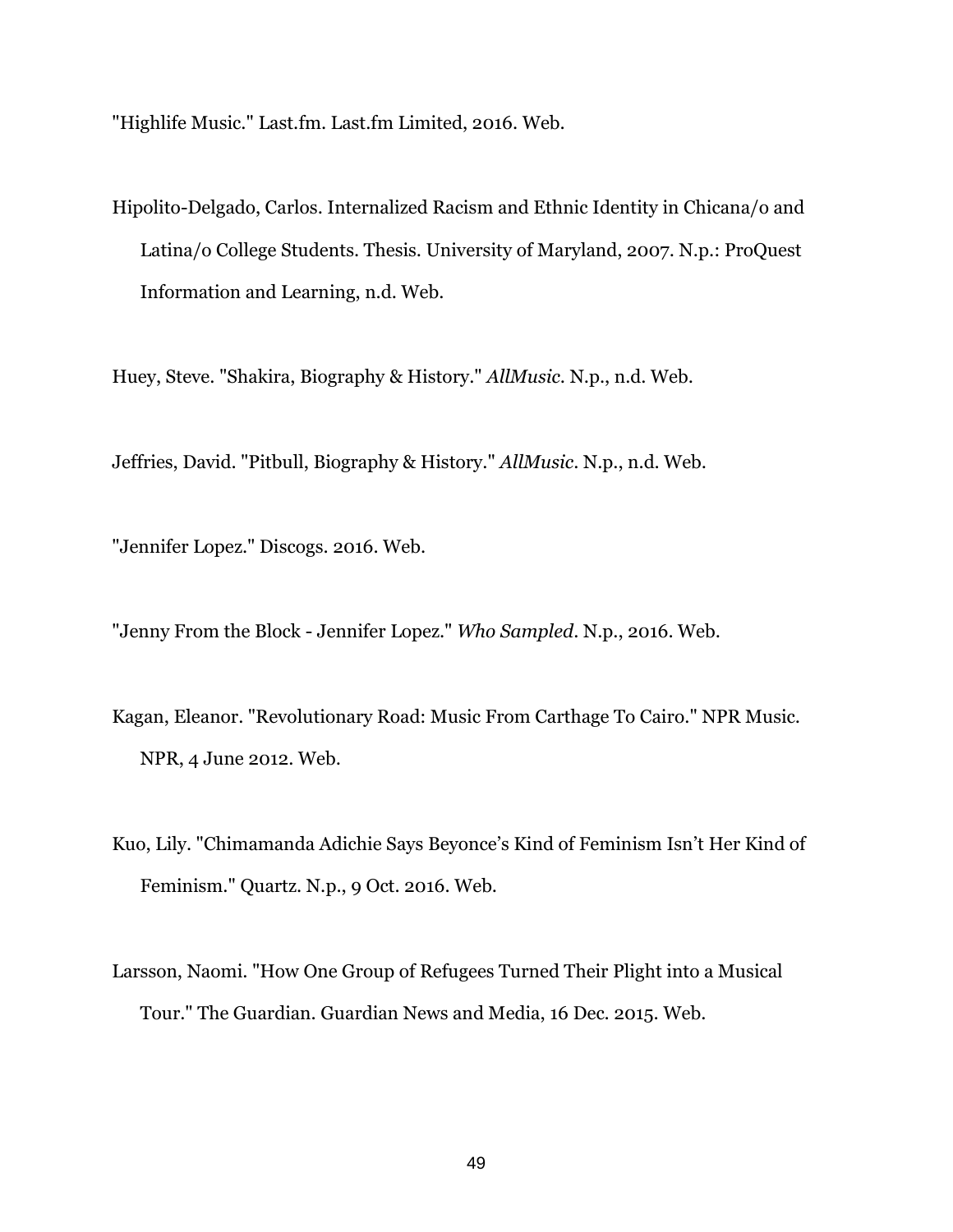- Lewis, M. Paul, Gary F. Simons, and Charles D. Fennig (eds.). Ethnologue: Languages of the World, Nineteenth edition. Dallas, Texas: SIL International. N.p., 2016. Web.
- Love, Bret, and Mary Love. "Q&A with Tinariwen, Mali's Tuareg Blues Legends." Green Global Travel. N.p., 19 Mar. 2016. Web.

"Luzmila Carpio REMIXED." ZZK Records. N.p., 2015. Web.

Margolin, Madison. "A-Wa's Unlikely Journey from Rural Israel to Global Fame." Forward. The Forward Association, 6 Aug. 2015. Web.

McGregor, William. Linguistics: An Introduction. London: Continuum, 2009. Print.

Monger, Timothy. "Luzmila Carpio, Biography & History." *AllMusic.* N.p., n.d. Web.

Nickson, C. (2004). *NPR's Curious Listener's Guide to World Music*. New York, NY: The Berkley Publishing Group.

Nimmervoll, Ed. "Enrique Iglesias, Biography & History." *AllMusic*. N.p., n.d. Web.

"Nour Chiba: Saber Rebaï a Porté Préjudice à La Chanson Tunisienne à L'étranger." *Mosaique Fm*. N.p., 6 Feb. 2016. Web.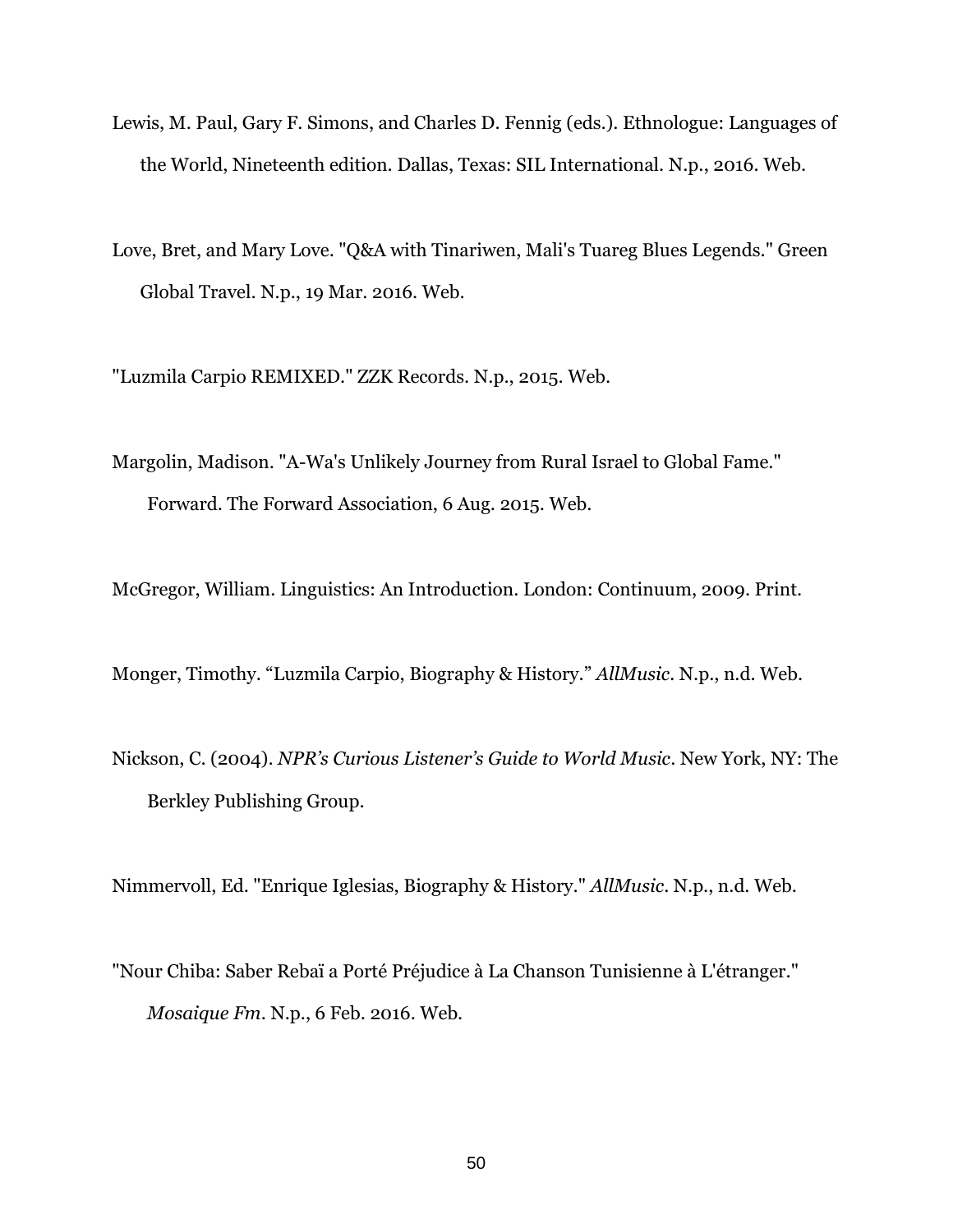- Ovando, Carlos J. "Bilingual Education in the United States: Historical Development and Current Issues." Bilingual Research Journal 27.1 (2010): 1-24. Web.
- Perry, Kevin. "Living the Highlife: The Global Party Scene Taking World Music into the Future." The Guardian. Guardian News and Media Ltd., 6 Nov. 2015. Web.

Proefrock, Stacia. "Celine Dion, Biography & History." *AllMusic.* N.p.,n.d. Web.

*Refugee Music Project Trailer*. *Vimeo*. Refugee Music Project, 26 Jan. 2016. Web.

- Romig, Rollo. "Rebel Music: The Tuareg Uprising in 12 Songs by Tinariwen." The New Yorker. Conde Nast, 2012. Web. 14 Nov. 2016.
- Rubin, Mike. "Songs We Love: Bombino, 'Akhar Zaman (This Moment)'" NPR Music. NPR, 3 Feb. 2016. Web.
- Ruiz, Matthew Ismael. "Bombino's Music Is a Refugee's Plea for Peace in the Universal Language of Pop." Flavorwire. Flavorpill Media, 31 Mar. 2016. Web.

"Shakira." Billboard Chart History. *Billboard*. Web.

Shingler, Benjamin. "The next Hot Sound? Powwow Step, Aboriginal Hip-hop." Al Jazeera America. N.p., 28 Nov. 2013. Web.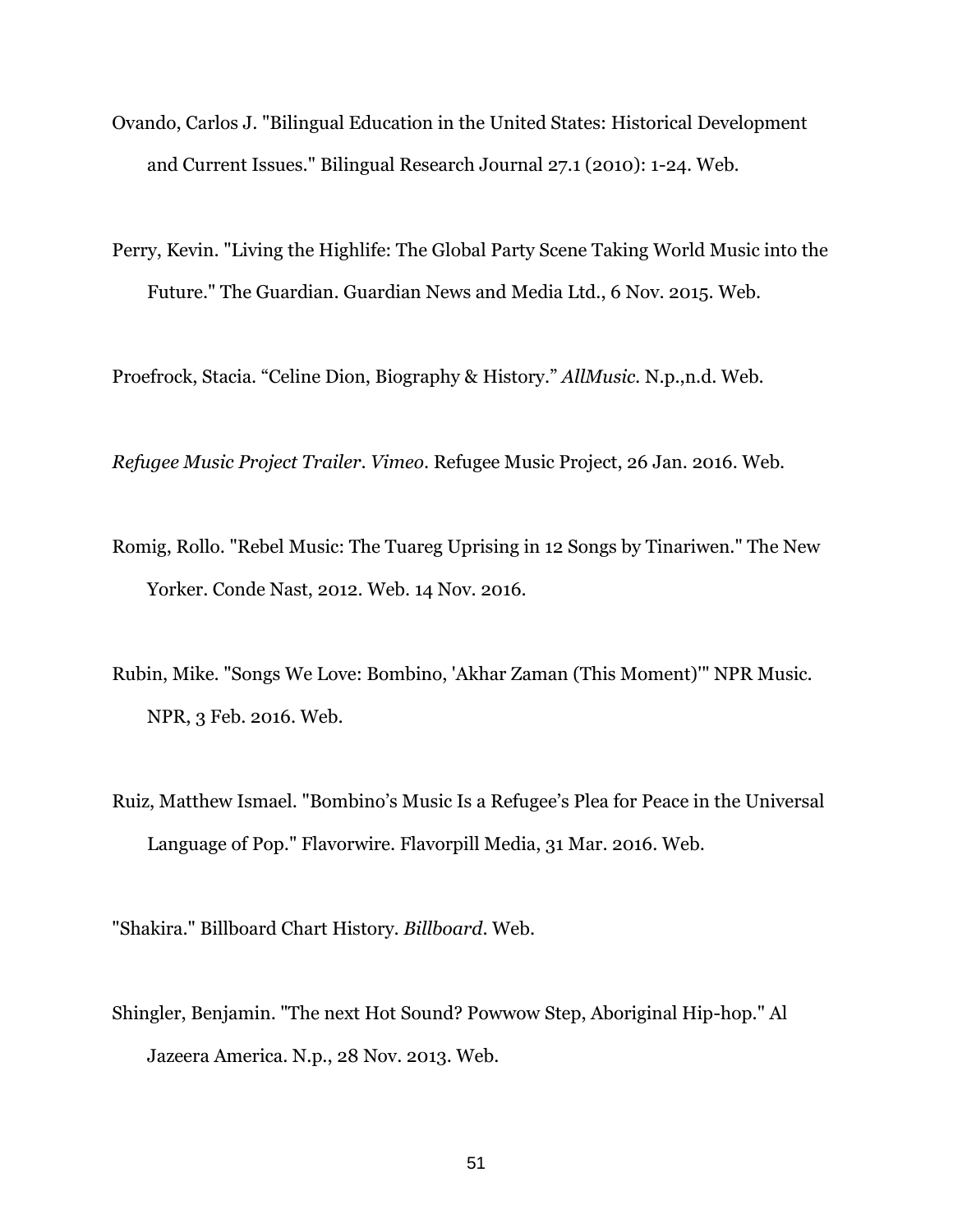Ship, Jesse Jesse. "Meet A-WA, the Israeli Sister Trio Merging Yemenite Folk Songs and Electronic Beats | Thump." Thump. N.p., 28 Mar. 2016. Web.

"The Arabic Maqam." Maqam World. N.p., 14 July 2007. Web.

- "The Numbers of Spanish Speakers in the World Exceeds 500 Million." *Number of Spanish Speakers in the World, United States, Mexico*. Spanish Language Domains, 26 July 2014. Web. Oct. 2016.
- "The Status of French in the World." France Diplomatie. French Ministry of Foreign Affairs and International Development, 2016. Web.
- Teal-Cribbs, Brittney. *The Negotiation Between Ethnicity and Language in German-Immigrant Hip-Hop*. Western Oregon University, 2002. Web.
- Terkourafi, Marina. *The Languages of Global Hip-hop*. London: Continuum, 2012. Print.

"USA for Africa." Discogs. 2016. Web.

Velazquez, Isabel. "Reported Literacy, Media Consumption and Social Media Use as Measures of Relevance of Spanish as a Heritage Language." International Journal of Bilingualism (2015): 1-13. Web.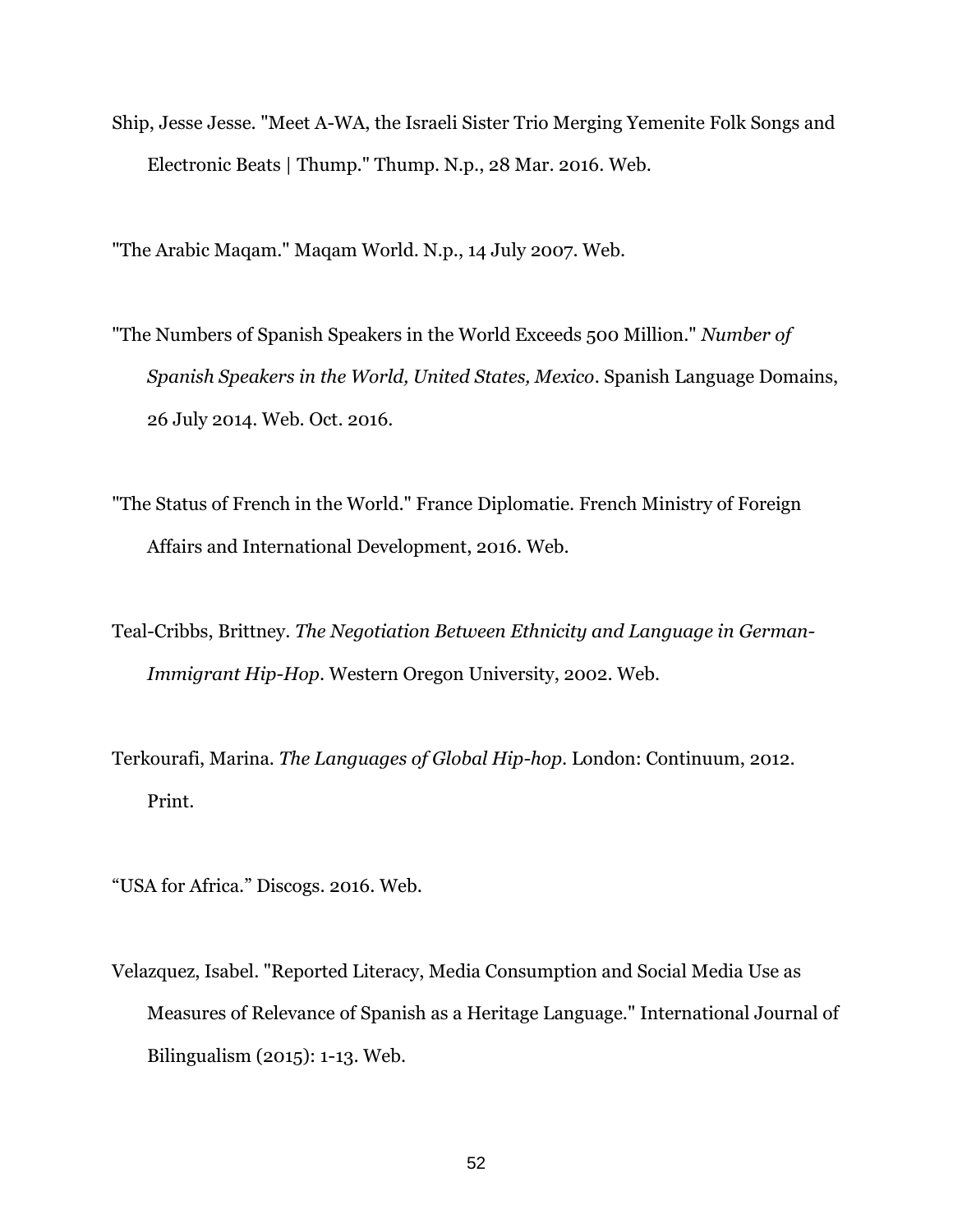Vickery, Matthew. "Syrian Refugee Band in Berlin Creates 'place with No Borders' through Music." USA Today. Gannett, 28 Aug. 2016. Web.

Washburn, Abigail. "Building US-China Relations by Banjo." TED2012. Speech.

Zuckerman, Ethan. "The Internet Is Not Enough: Paul Simon's "Graceland," Malcolm Gladwell and the Importance of Real Connections." *Salon*. N.p., 2013. Web.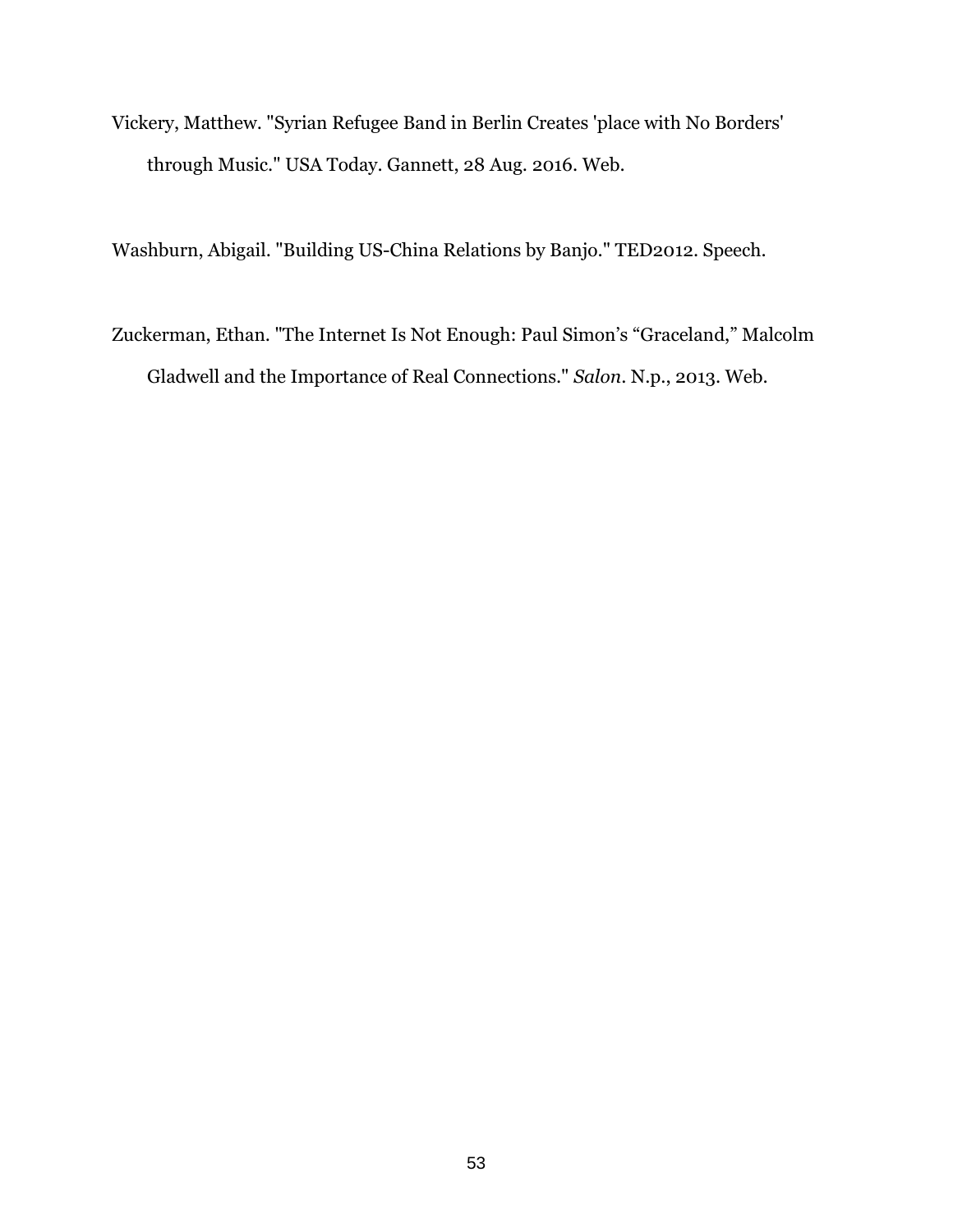#### APPENDIX

Recommended Listening: a complete list of songs mentioned in this thesis, listed in order of appearance.

- 1. *Graceland* by Paul Simon, featuring Ladysmith Black Mambazo
- 2. For Sudden by Deft, with a sample from Asha Bhosle
- 3. Chura Liya by Asha Bhosle
- 4. Don't Phunk With My Heart by the Black Eyed Peas, also sampling Asha Bhosle
- 5. *Theory of Flo* by Auntie Flo
- 6. Partition, \*\*\*Flawless by Beyoncé
- 7. La Vie en Rose, by Édith Piaf, later adapted by Grace Jones
- 8. Ojos Así by Shakira
- 9. Oyeme by Enrique Iglesias
- 10. No Me Ames, Jenny from the Block by Jennifer Lopez
- 11. Pitbull's Cuban Rideout, We Don't Care About Ya, Toma by Pitbull
- 12. Keep the Family Close, You & the 6 by Drake
- 13. La Voix du bon Dieu, My Heart Will Go On, On ne Change Pas by Céline Dion
- 14. Sidi Mansour by Saber Rebai
- 15. Barra Rawah by Nour Chiba
- 16. Haya Miller (artist)
- 17. Asaf Avidan (artist)
- *18. We Are the World* (album)
- 19. Song of the Traveling Daughter by Abigail Washburn